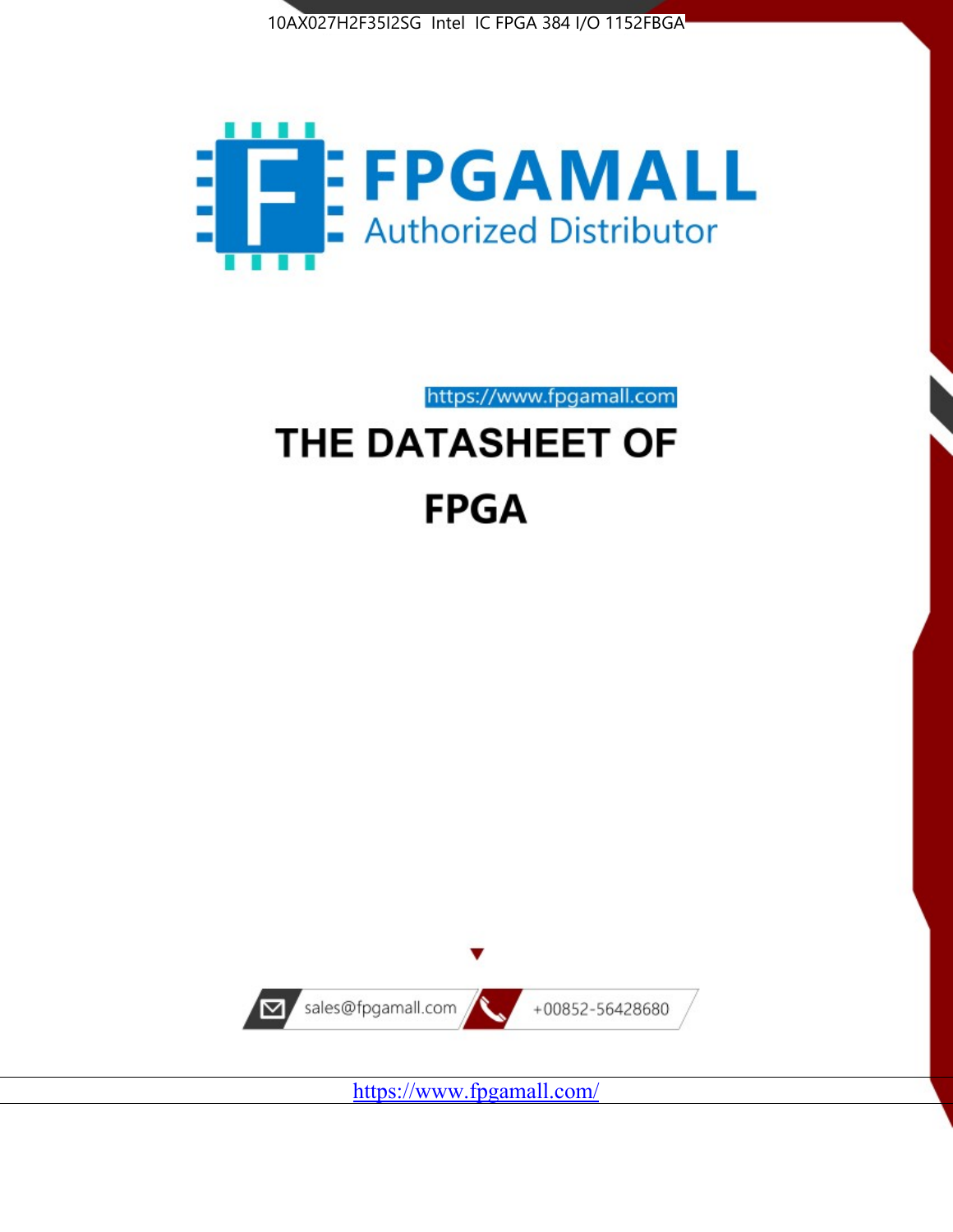

# **Intel® Arria® 10 Device Overview**



**A10-OVERVIEW | 2018.12.06** Latest document on the web: **[PDF](https://www.intel.com/content/dam/www/programmable/us/en/pdfs/literature/hb/arria-10/a10_overview.pdf)** | **[HTML](https://www.intel.com/content/www/us/en/programmable/documentation/sam1403480274650.html)**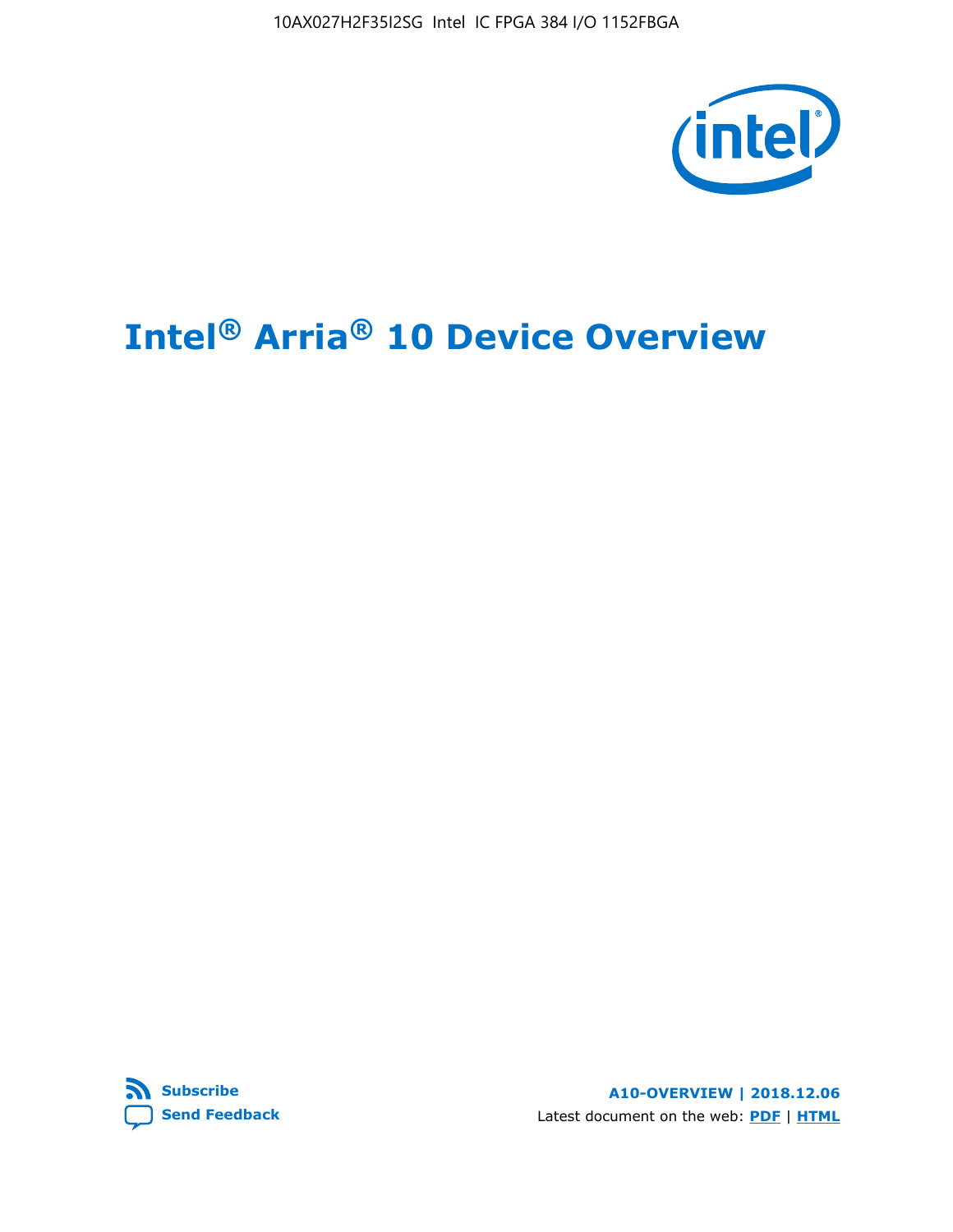

**Contents** 

# **Contents**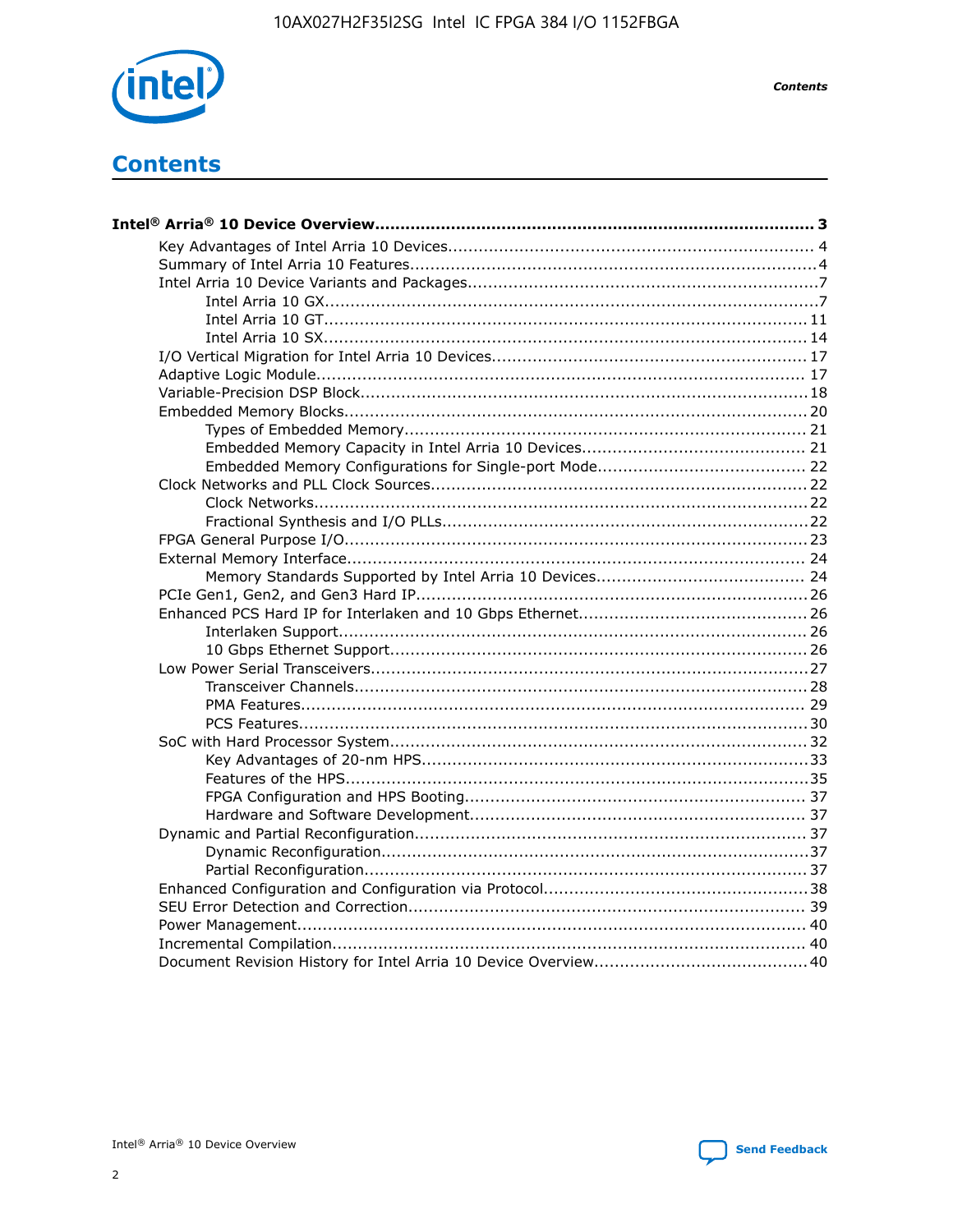**A10-OVERVIEW | 2018.12.06**

**[Send Feedback](mailto:FPGAtechdocfeedback@intel.com?subject=Feedback%20on%20Intel%20Arria%2010%20Device%20Overview%20(A10-OVERVIEW%202018.12.06)&body=We%20appreciate%20your%20feedback.%20In%20your%20comments,%20also%20specify%20the%20page%20number%20or%20paragraph.%20Thank%20you.)**



# **Intel® Arria® 10 Device Overview**

The Intel<sup>®</sup> Arria<sup>®</sup> 10 device family consists of high-performance and power-efficient 20 nm mid-range FPGAs and SoCs.

Intel Arria 10 device family delivers:

- Higher performance than the previous generation of mid-range and high-end FPGAs.
- Power efficiency attained through a comprehensive set of power-saving technologies.

The Intel Arria 10 devices are ideal for high performance, power-sensitive, midrange applications in diverse markets.

| <b>Market</b>         | <b>Applications</b>                                                                                               |
|-----------------------|-------------------------------------------------------------------------------------------------------------------|
| Wireless              | Channel and switch cards in remote radio heads<br>٠<br>Mobile backhaul<br>٠                                       |
| Wireline              | 40G/100G muxponders and transponders<br>٠<br>100G line cards<br>٠<br><b>Bridging</b><br>٠<br>Aggregation<br>٠     |
| <b>Broadcast</b>      | Studio switches<br>٠<br>Servers and transport<br>٠<br>Videoconferencing<br>٠<br>Professional audio and video<br>٠ |
| Computing and Storage | Flash cache<br>٠<br>Cloud computing servers<br>٠<br>Server acceleration<br>٠                                      |
| Medical               | Diagnostic scanners<br>٠<br>Diagnostic imaging<br>٠                                                               |
| Military              | Missile guidance and control<br>٠<br>Radar<br>٠<br>Electronic warfare<br>٠<br>Secure communications<br>٠          |

#### **Table 1. Sample Markets and Ideal Applications for Intel Arria 10 Devices**

#### **Related Information**

- [Intel Arria 10 Device Handbook: Known Issues](http://www.altera.com/support/kdb/solutions/rd07302013_646.html) Lists the planned updates to the *Intel Arria 10 Device Handbook* chapters.
- [Intel Arria 10 GX/GT Device Errata and Design Recommendations](https://www.intel.com/content/www/us/en/programmable/documentation/agz1493851706374.html#yqz1494433888646)
- [Intel Arria 10 SX Device Errata and Design Recommendations](https://www.intel.com/content/www/us/en/programmable/documentation/cru1462832385668.html#cru1462832558642)

Intel Corporation. All rights reserved. Intel, the Intel logo, Altera, Arria, Cyclone, Enpirion, MAX, Nios, Quartus and Stratix words and logos are trademarks of Intel Corporation or its subsidiaries in the U.S. and/or other countries. Intel warrants performance of its FPGA and semiconductor products to current specifications in accordance with Intel's standard warranty, but reserves the right to make changes to any products and services at any time without notice. Intel assumes no responsibility or liability arising out of the application or use of any information, product, or service described herein except as expressly agreed to in writing by Intel. Intel customers are advised to obtain the latest version of device specifications before relying on any published information and before placing orders for products or services. \*Other names and brands may be claimed as the property of others.

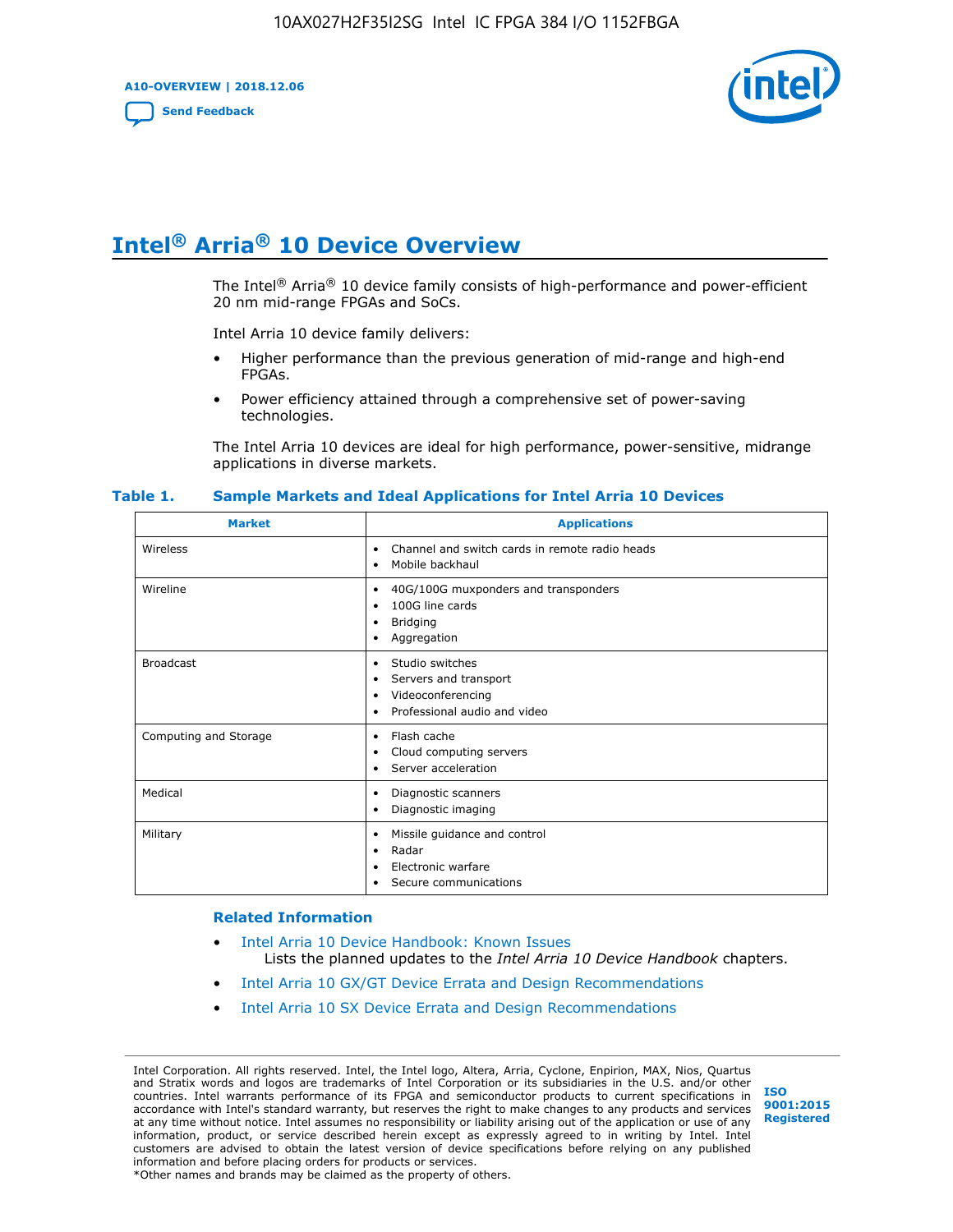

# **Key Advantages of Intel Arria 10 Devices**

#### **Table 2. Key Advantages of the Intel Arria 10 Device Family**

| <b>Advantage</b>                                                                                          | <b>Supporting Feature</b>                                                                                                                                                                                                                                                                                                |  |  |  |  |  |
|-----------------------------------------------------------------------------------------------------------|--------------------------------------------------------------------------------------------------------------------------------------------------------------------------------------------------------------------------------------------------------------------------------------------------------------------------|--|--|--|--|--|
| Enhanced core architecture                                                                                | Built on TSMC's 20 nm process technology<br>٠<br>60% higher performance than the previous generation of mid-range FPGAs<br>٠<br>15% higher performance than the fastest previous-generation FPGA<br>٠                                                                                                                    |  |  |  |  |  |
| High-bandwidth integrated<br>transceivers                                                                 | Short-reach rates up to 25.8 Gigabits per second (Gbps)<br>٠<br>Backplane capability up to 12.5 Gbps<br>٠<br>Integrated 10GBASE-KR and 40GBASE-KR4 Forward Error Correction (FEC)<br>٠                                                                                                                                   |  |  |  |  |  |
| Improved logic integration and<br>hard IP blocks                                                          | 8-input adaptive logic module (ALM)<br>٠<br>Up to 65.6 megabits (Mb) of embedded memory<br>٠<br>Variable-precision digital signal processing (DSP) blocks<br>Fractional synthesis phase-locked loops (PLLs)<br>Hard PCI Express Gen3 IP blocks<br>Hard memory controllers and PHY up to 2,400 Megabits per second (Mbps) |  |  |  |  |  |
| Second generation hard<br>processor system (HPS) with<br>integrated ARM* Cortex*-A9*<br>MPCore* processor | Tight integration of a dual-core ARM Cortex-A9 MPCore processor, hard IP, and an<br>٠<br>FPGA in a single Intel Arria 10 system-on-a-chip (SoC)<br>Supports over 128 Gbps peak bandwidth with integrated data coherency between<br>$\bullet$<br>the processor and the FPGA fabric                                        |  |  |  |  |  |
| Advanced power savings                                                                                    | Comprehensive set of advanced power saving features<br>٠<br>Power-optimized MultiTrack routing and core architecture<br>٠<br>Up to 40% lower power compared to previous generation of mid-range FPGAs<br>Up to 60% lower power compared to previous generation of high-end FPGAs                                         |  |  |  |  |  |

# **Summary of Intel Arria 10 Features**

#### **Table 3. Summary of Features for Intel Arria 10 Devices**

| <b>Feature</b>                  | <b>Description</b>                                                                                                                                                                                                                                                                                                                                                                                 |
|---------------------------------|----------------------------------------------------------------------------------------------------------------------------------------------------------------------------------------------------------------------------------------------------------------------------------------------------------------------------------------------------------------------------------------------------|
| Technology                      | TSMC's 20-nm SoC process technology<br>Allows operation at a lower $V_{\text{CC}}$ level of 0.82 V instead of the 0.9 V standard $V_{\text{CC}}$ core voltage                                                                                                                                                                                                                                      |
| Packaging                       | 1.0 mm ball-pitch Fineline BGA packaging<br>٠<br>0.8 mm ball-pitch Ultra Fineline BGA packaging<br>Multiple devices with identical package footprints for seamless migration between different<br><b>FPGA</b> densities<br>Devices with compatible package footprints allow migration to next generation high-end<br>Stratix $@10$ devices<br>RoHS, leaded $(1)$ , and lead-free (Pb-free) options |
| High-performance<br>FPGA fabric | Enhanced 8-input ALM with four registers<br>Improved multi-track routing architecture to reduce congestion and improve compilation time<br>Hierarchical core clocking architecture<br>Fine-grained partial reconfiguration                                                                                                                                                                         |
| Internal memory<br>blocks       | M20K-20-Kb memory blocks with hard error correction code (ECC)<br>Memory logic array block (MLAB)-640-bit memory                                                                                                                                                                                                                                                                                   |
|                                 | continued                                                                                                                                                                                                                                                                                                                                                                                          |



<sup>(1)</sup> Contact Intel for availability.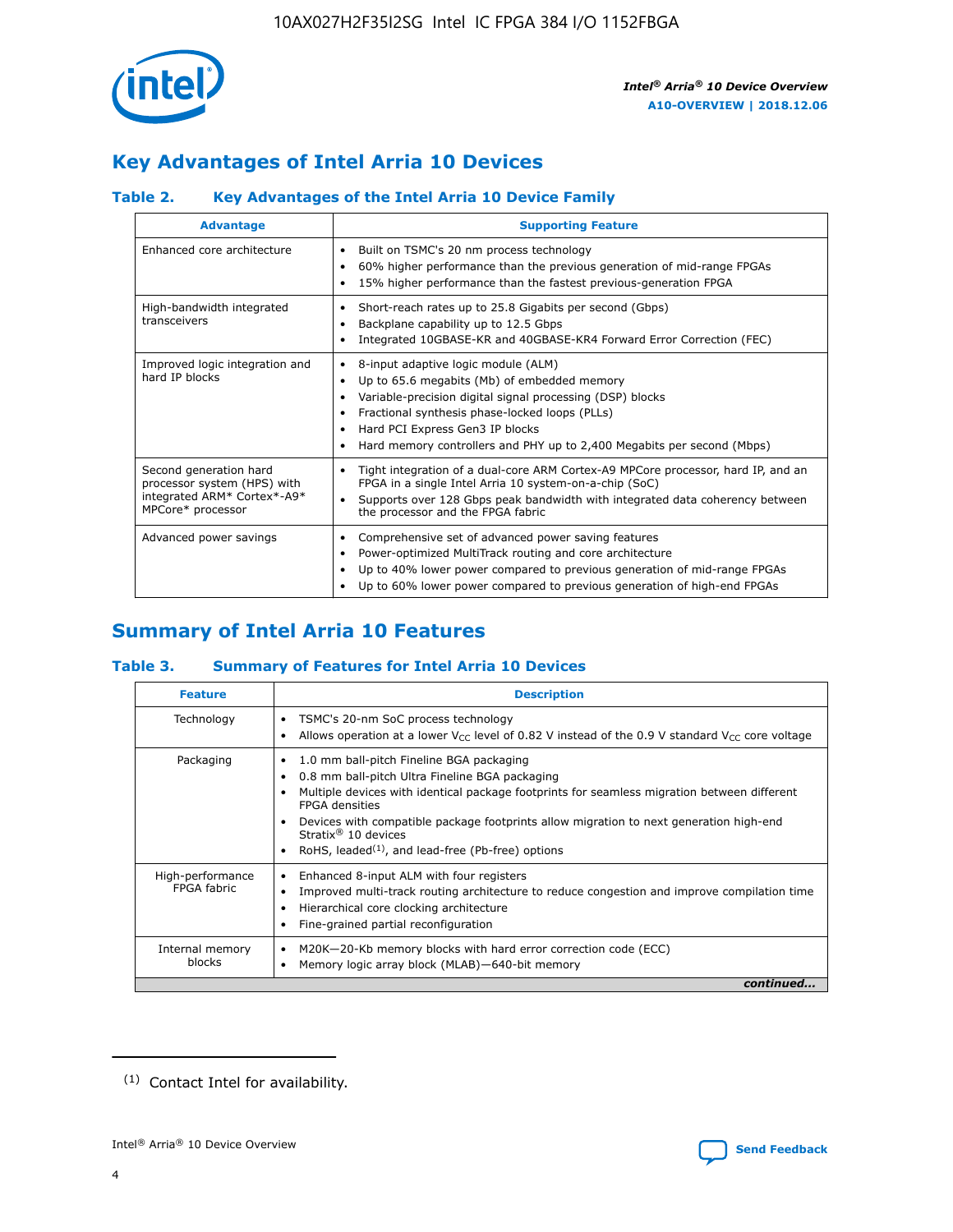$\mathsf{r}$ 



| <b>Feature</b>                         |                                                                                                                | <b>Description</b>                                                                                                                                                                                                                                                                                                                                                                                                                                                                                                                                                                                                                                                                                                                                                                                                                          |
|----------------------------------------|----------------------------------------------------------------------------------------------------------------|---------------------------------------------------------------------------------------------------------------------------------------------------------------------------------------------------------------------------------------------------------------------------------------------------------------------------------------------------------------------------------------------------------------------------------------------------------------------------------------------------------------------------------------------------------------------------------------------------------------------------------------------------------------------------------------------------------------------------------------------------------------------------------------------------------------------------------------------|
| Embedded Hard IP<br>blocks             | Variable-precision DSP                                                                                         | Native support for signal processing precision levels from $18 \times 19$ to<br>$\bullet$<br>54 x 54<br>Native support for 27 x 27 multiplier mode<br>64-bit accumulator and cascade for systolic finite impulse responses<br>(FIRs)<br>Internal coefficient memory banks<br>٠<br>Preadder/subtractor for improved efficiency<br>Additional pipeline register to increase performance and reduce<br>power<br>Supports floating point arithmetic:<br>- Perform multiplication, addition, subtraction, multiply-add,<br>multiply-subtract, and complex multiplication.<br>- Supports multiplication with accumulation capability, cascade<br>summation, and cascade subtraction capability.<br>- Dynamic accumulator reset control.<br>- Support direct vector dot and complex multiplication chaining<br>multiply floating point DSP blocks. |
|                                        | Memory controller                                                                                              | DDR4, DDR3, and DDR3L                                                                                                                                                                                                                                                                                                                                                                                                                                                                                                                                                                                                                                                                                                                                                                                                                       |
|                                        | PCI Express*                                                                                                   | PCI Express (PCIe*) Gen3 (x1, x2, x4, or x8), Gen2 (x1, x2, x4, or x8)<br>and Gen1 (x1, x2, x4, or x8) hard IP with complete protocol stack,<br>endpoint, and root port                                                                                                                                                                                                                                                                                                                                                                                                                                                                                                                                                                                                                                                                     |
|                                        | Transceiver I/O                                                                                                | 10GBASE-KR/40GBASE-KR4 Forward Error Correction (FEC)<br>PCS hard IPs that support:<br>- 10-Gbps Ethernet (10GbE)<br>- PCIe PIPE interface<br>- Interlaken<br>- Gbps Ethernet (GbE)<br>- Common Public Radio Interface (CPRI) with deterministic latency<br>support<br>- Gigabit-capable passive optical network (GPON) with fast lock-<br>time support<br>13.5G JESD204b<br>$\bullet$<br>8B/10B, 64B/66B, 64B/67B encoders and decoders<br>Custom mode support for proprietary protocols                                                                                                                                                                                                                                                                                                                                                   |
| Core clock networks                    | $\bullet$<br>$\bullet$                                                                                         | Up to 800 MHz fabric clocking, depending on the application:<br>- 667 MHz external memory interface clocking with 2,400 Mbps DDR4 interface<br>- 800 MHz LVDS interface clocking with 1,600 Mbps LVDS interface<br>Global, regional, and peripheral clock networks<br>Clock networks that are not used can be gated to reduce dynamic power                                                                                                                                                                                                                                                                                                                                                                                                                                                                                                 |
| Phase-locked loops<br>(PLLs)           | High-resolution fractional synthesis PLLs:<br>$\bullet$<br>Integer PLLs:<br>- Adjacent to general purpose I/Os | - Precision clock synthesis, clock delay compensation, and zero delay buffering (ZDB)<br>- Support integer mode and fractional mode<br>- Fractional mode support with third-order delta-sigma modulation<br>- Support external memory and LVDS interfaces                                                                                                                                                                                                                                                                                                                                                                                                                                                                                                                                                                                   |
| FPGA General-purpose<br>$I/Os$ (GPIOs) | On-chip termination (OCT)<br>$\bullet$                                                                         | 1.6 Gbps LVDS-every pair can be configured as receiver or transmitter<br>1.2 V to 3.0 V single-ended LVTTL/LVCMOS interfacing                                                                                                                                                                                                                                                                                                                                                                                                                                                                                                                                                                                                                                                                                                               |
| <b>External Memory</b><br>Interface    |                                                                                                                | Hard memory controller- DDR4, DDR3, and DDR3L support<br>$-$ DDR4 $-$ speeds up to 1,200 MHz/2,400 Mbps<br>- DDR3-speeds up to 1,067 MHz/2,133 Mbps<br>Soft memory controller—provides support for RLDRAM $3^{(2)}$ , QDR IV $(2^2)$ , and QDR II+<br>continued                                                                                                                                                                                                                                                                                                                                                                                                                                                                                                                                                                             |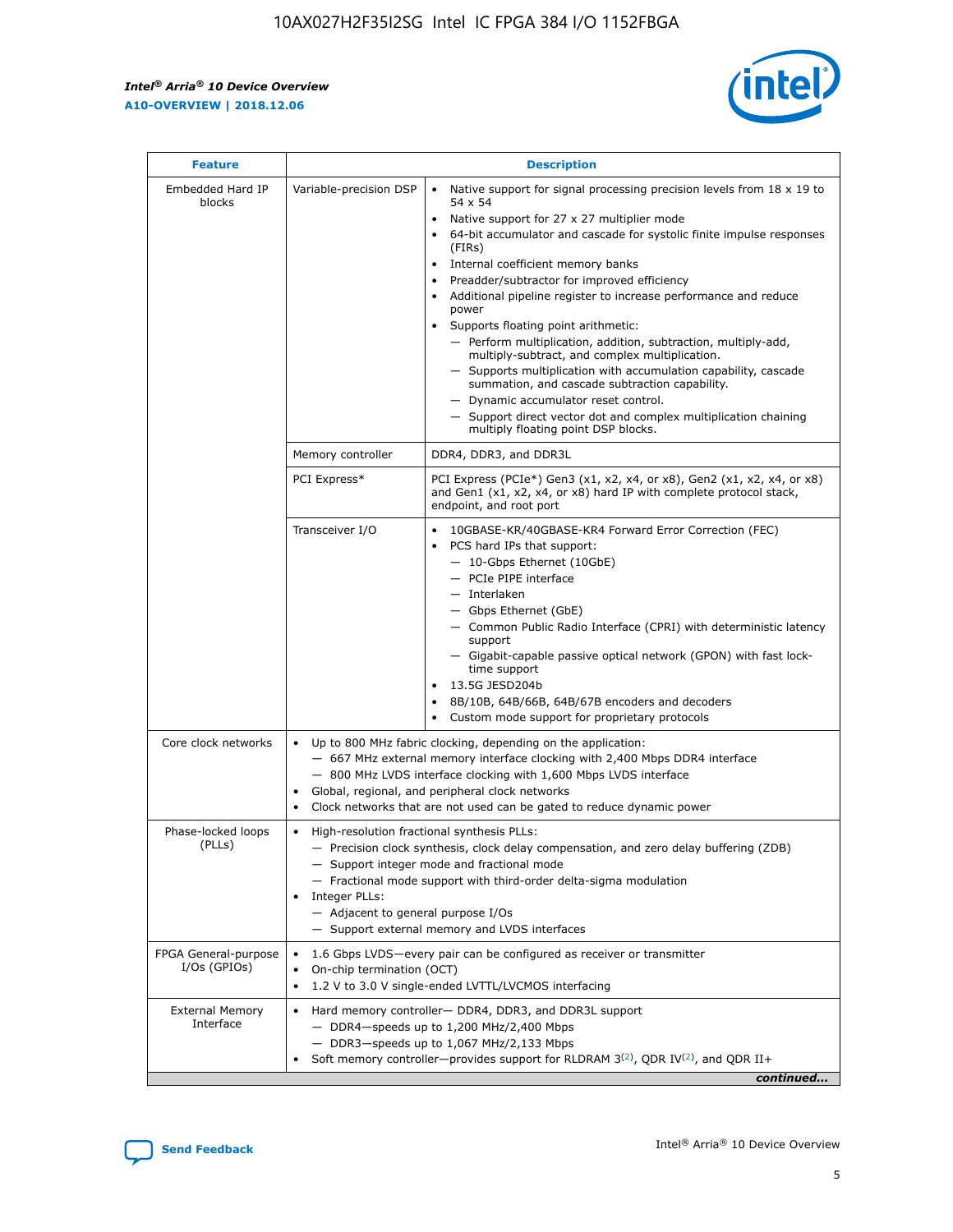

| <b>Feature</b>                                    | <b>Description</b>                                                                                                                                                                                                                                                                                                                                                                                                                                                                                                                                                                                                                                  |
|---------------------------------------------------|-----------------------------------------------------------------------------------------------------------------------------------------------------------------------------------------------------------------------------------------------------------------------------------------------------------------------------------------------------------------------------------------------------------------------------------------------------------------------------------------------------------------------------------------------------------------------------------------------------------------------------------------------------|
| Low-power serial<br>transceivers                  | • Continuous operating range:<br>- Intel Arria 10 GX-1 Gbps to 17.4 Gbps<br>- Intel Arria 10 GT-1 Gbps to 25.8 Gbps<br>Backplane support:<br>- Intel Arria 10 GX-up to 12.5<br>- Intel Arria 10 GT-up to 12.5<br>Extended range down to 125 Mbps with oversampling<br>ATX transmit PLLs with user-configurable fractional synthesis capability<br>Electronic Dispersion Compensation (EDC) support for XFP, SFP+, QSFP, and CFP optical<br>module<br>Adaptive linear and decision feedback equalization<br>$\bullet$<br>Transmitter pre-emphasis and de-emphasis<br>$\bullet$<br>Dynamic partial reconfiguration of individual transceiver channels |
| <b>HPS</b><br>(Intel Arria 10 SX<br>devices only) | Dual-core ARM Cortex-A9 MPCore processor-1.2 GHz CPU with<br>Processor and system<br>$\bullet$<br>1.5 GHz overdrive capability<br>256 KB on-chip RAM and 64 KB on-chip ROM<br>System peripherals—general-purpose timers, watchdog timers, direct<br>memory access (DMA) controller, FPGA configuration manager, and<br>clock and reset managers<br>Security features-anti-tamper, secure boot, Advanced Encryption<br>Standard (AES) and authentication (SHA)<br>ARM CoreSight* JTAG debug access port, trace port, and on-chip<br>trace storage                                                                                                    |
|                                                   | <b>External interfaces</b><br>Hard memory interface-Hard memory controller (2,400 Mbps DDR4,<br>$\bullet$<br>and 2,133 Mbps DDR3), Quad serial peripheral interface (QSPI) flash<br>controller, NAND flash controller, direct memory access (DMA)<br>controller, Secure Digital/MultiMediaCard (SD/MMC) controller<br>Communication interface-10/100/1000 Ethernet media access<br>control (MAC), USB On-The-GO (OTG) controllers, I <sup>2</sup> C controllers,<br>UART 16550, serial peripheral interface (SPI), and up to 62<br>HPS GPIO interfaces (48 direct-share I/Os)                                                                       |
|                                                   | High-performance ARM AMBA* AXI bus bridges that support<br>Interconnects to core<br>$\bullet$<br>simultaneous read and write<br>HPS-FPGA bridges-include the FPGA-to-HPS, HPS-to-FPGA, and<br>$\bullet$<br>lightweight HPS-to-FPGA bridges that allow the FPGA fabric to issue<br>transactions to slaves in the HPS, and vice versa<br>Configuration bridge that allows HPS configuration manager to<br>configure the core logic via dedicated 32-bit configuration port<br>FPGA-to-HPS SDRAM controller bridge-provides configuration<br>interfaces for the multiport front end (MPFE) of the HPS SDRAM<br>controller                              |
| Configuration                                     | Tamper protection—comprehensive design protection to protect your valuable IP investments<br>Enhanced 256-bit advanced encryption standard (AES) design security with authentication<br>٠<br>Configuration via protocol (CvP) using PCIe Gen1, Gen2, or Gen3<br>continued                                                                                                                                                                                                                                                                                                                                                                           |

<sup>(2)</sup> Intel Arria 10 devices support this external memory interface using hard PHY with soft memory controller.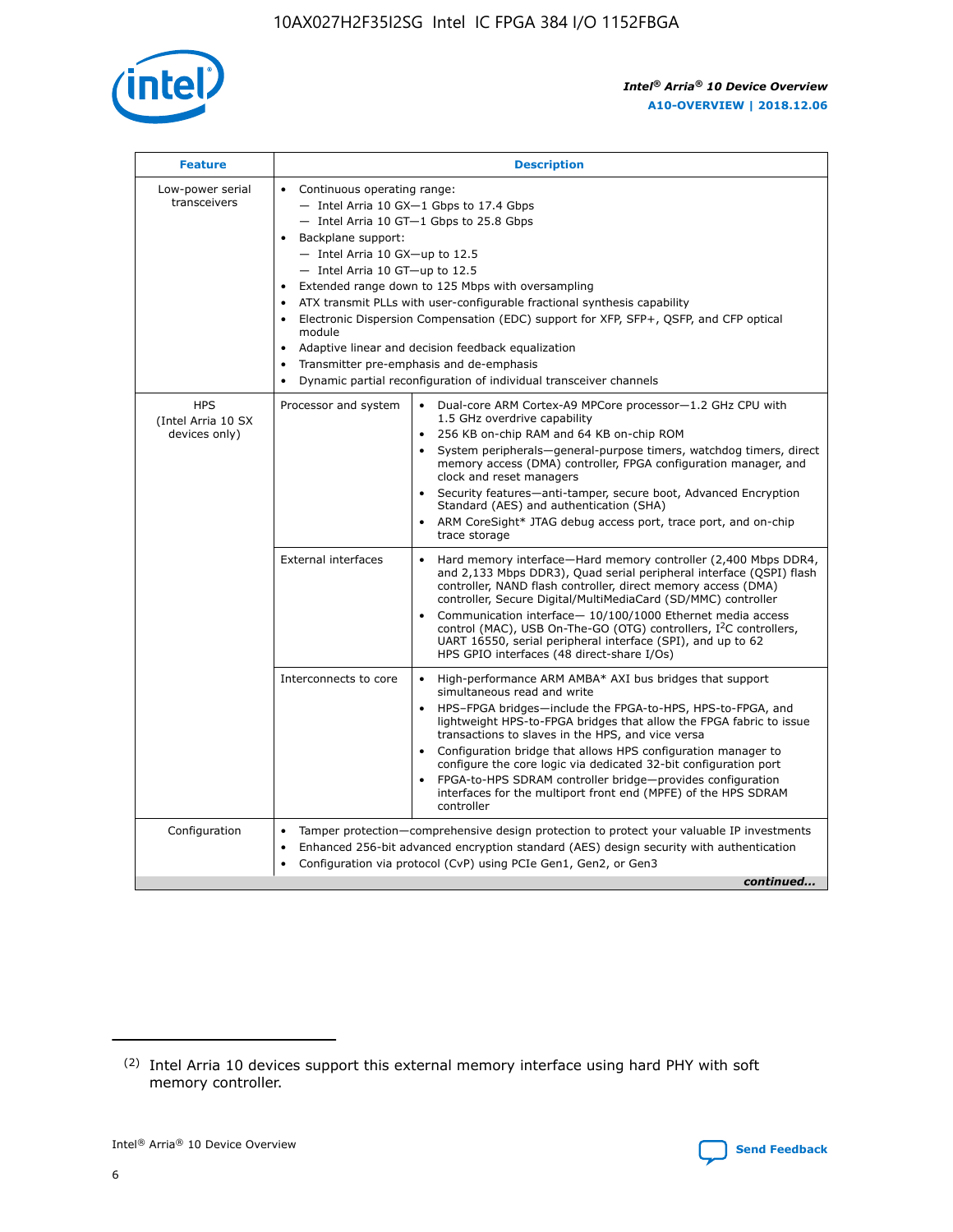

| <b>Feature</b>     | <b>Description</b>                                                                                                                                                                                               |
|--------------------|------------------------------------------------------------------------------------------------------------------------------------------------------------------------------------------------------------------|
|                    | Dynamic reconfiguration of the transceivers and PLLs<br>Fine-grained partial reconfiguration of the core fabric<br>Active Serial x4 Interface<br>$\bullet$                                                       |
| Power management   | SmartVID<br>Low static power device options<br>Programmable Power Technology<br>Intel Quartus <sup>®</sup> Prime integrated power analysis                                                                       |
| Software and tools | Intel Quartus Prime design suite<br>Transceiver toolkit<br>Platform Designer system integration tool<br>DSP Builder for Intel FPGAs<br>OpenCL <sup>™</sup> support<br>Intel SoC FPGA Embedded Design Suite (EDS) |

#### **Related Information**

[Intel Arria 10 Transceiver PHY Overview](https://www.intel.com/content/www/us/en/programmable/documentation/nik1398707230472.html#nik1398706768037) Provides details on Intel Arria 10 transceivers.

# **Intel Arria 10 Device Variants and Packages**

#### **Table 4. Device Variants for the Intel Arria 10 Device Family**

| <b>Variant</b>    | <b>Description</b>                                                                                                                                                                                                     |
|-------------------|------------------------------------------------------------------------------------------------------------------------------------------------------------------------------------------------------------------------|
| Intel Arria 10 GX | FPGA featuring 17.4 Gbps transceivers for short reach applications with 12.5 backplane driving<br>capability.                                                                                                          |
| Intel Arria 10 GT | FPGA featuring:<br>17.4 Gbps transceivers for short reach applications with 12.5 backplane driving capability.<br>25.8 Gbps transceivers for supporting CAUI-4 and CEI-25G applications with CFP2 and CFP4<br>modules. |
| Intel Arria 10 SX | SoC integrating ARM-based HPS and FPGA featuring 17.4 Gbps transceivers for short reach<br>applications with 12.5 backplane driving capability.                                                                        |

## **Intel Arria 10 GX**

This section provides the available options, maximum resource counts, and package plan for the Intel Arria 10 GX devices.

The information in this section is correct at the time of publication. For the latest information and to get more details, refer to the Intel FPGA Product Selector.

#### **Related Information**

#### [Intel FPGA Product Selector](http://www.altera.com/products/selector/psg-selector.html) Provides the latest information on Intel products.

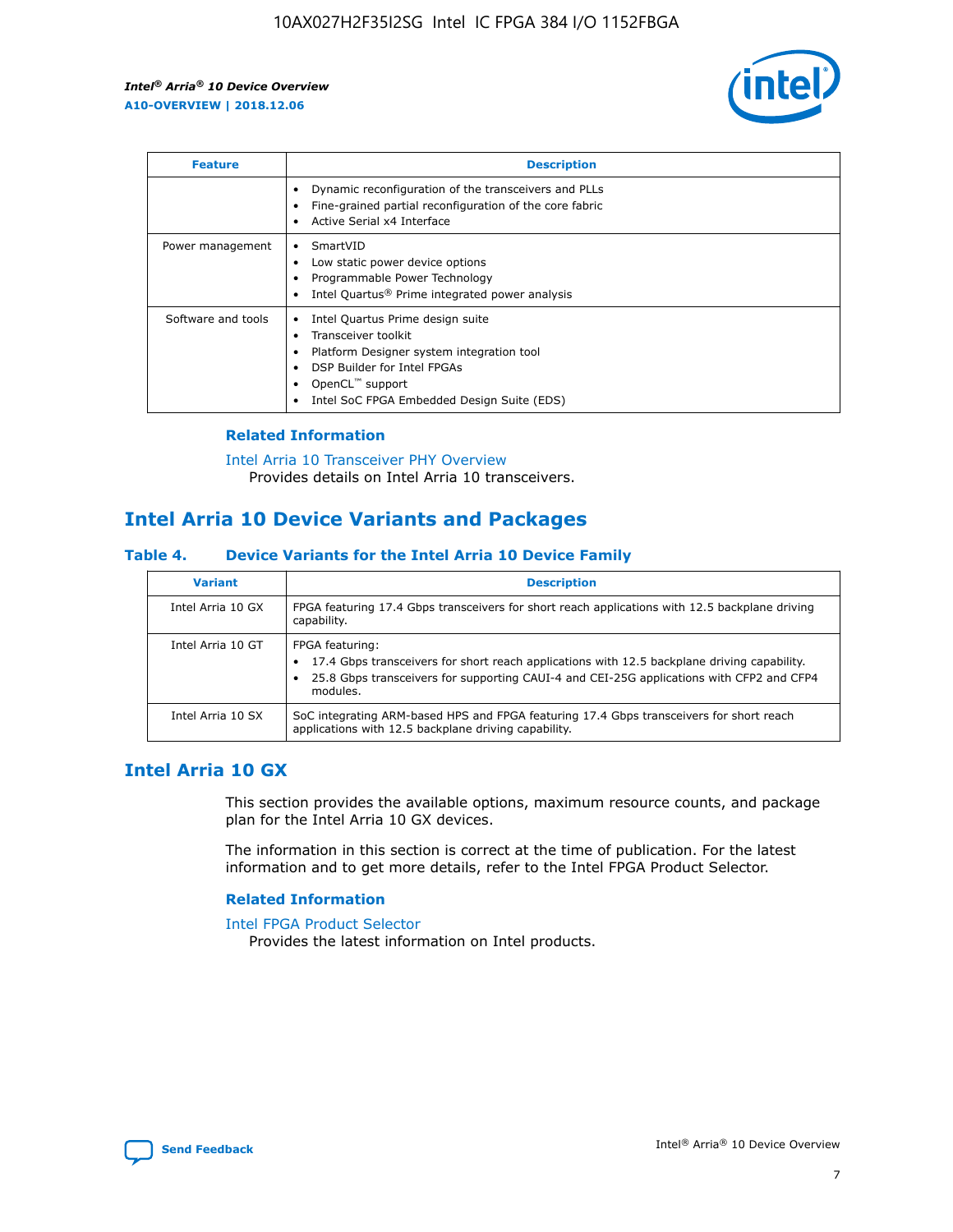

## **Available Options**





#### **Related Information**

[Transceiver Performance for Intel Arria 10 GX/SX Devices](https://www.intel.com/content/www/us/en/programmable/documentation/mcn1413182292568.html#mcn1413213965502) Provides more information about the transceiver speed grade.

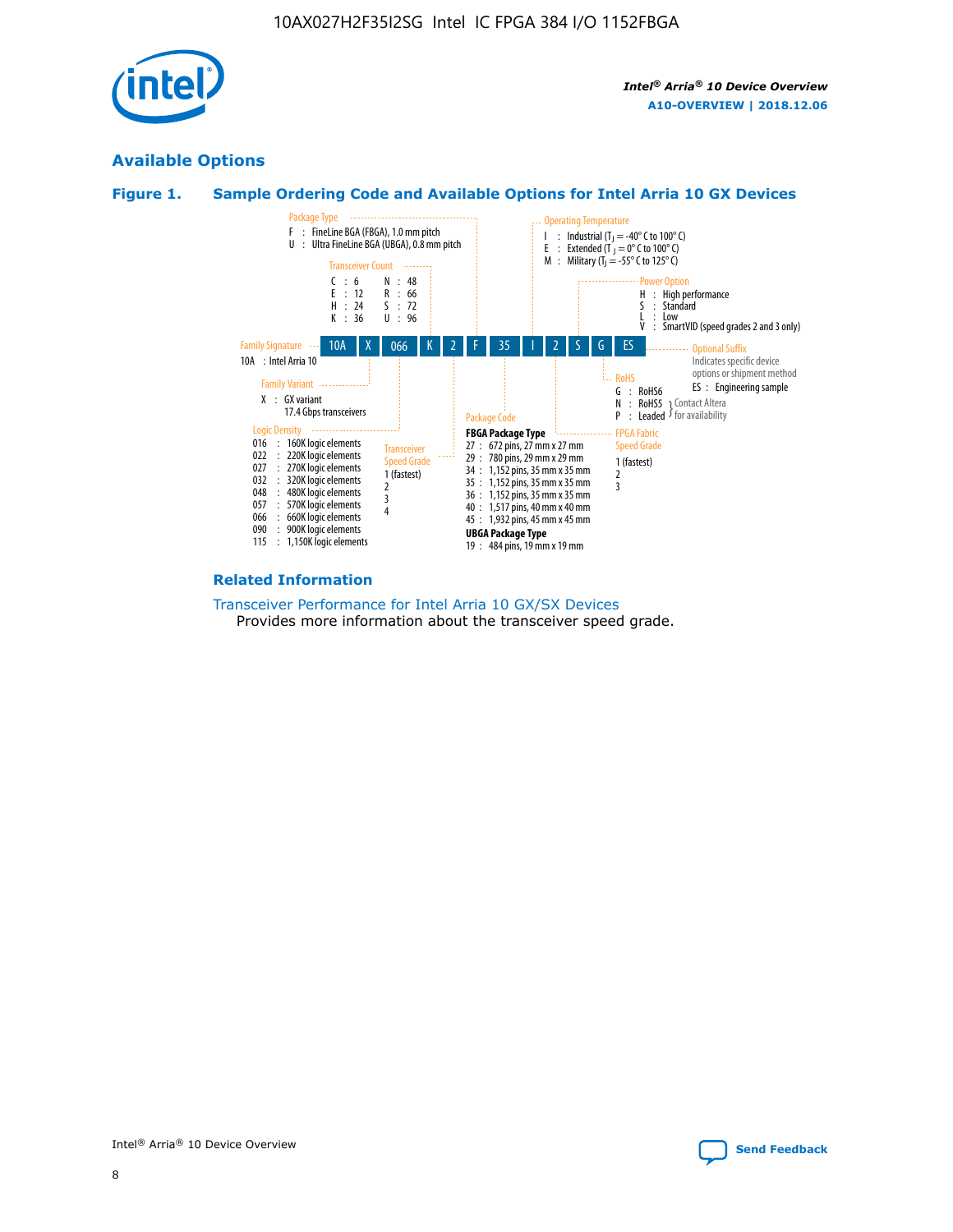

#### **Maximum Resources**

#### **Table 5. Maximum Resource Counts for Intel Arria 10 GX Devices (GX 160, GX 220, GX 270, GX 320, and GX 480)**

| <b>Resource</b>              |                         | <b>Product Line</b> |                                                 |                    |                |                |  |  |  |
|------------------------------|-------------------------|---------------------|-------------------------------------------------|--------------------|----------------|----------------|--|--|--|
|                              |                         | <b>GX 160</b>       | <b>GX 220</b><br><b>GX 270</b><br><b>GX 320</b> |                    |                | <b>GX 480</b>  |  |  |  |
| Logic Elements (LE) (K)      |                         | 160                 | 220                                             | 270                | 320            | 480            |  |  |  |
| <b>ALM</b>                   |                         | 61,510              | 80,330                                          | 101,620            | 119,900        | 183,590        |  |  |  |
| Register                     |                         | 246,040             | 321,320                                         | 406,480<br>479,600 |                | 734,360        |  |  |  |
| Memory (Kb)                  | M <sub>20</sub> K       | 8,800               | 11,740                                          | 15,000             | 17,820         | 28,620         |  |  |  |
|                              | <b>MLAB</b>             | 1,050               | 1,690                                           | 2,452              | 2,727          | 4,164          |  |  |  |
| Variable-precision DSP Block |                         | 156                 | 192<br>830                                      |                    | 985            | 1,368          |  |  |  |
| 18 x 19 Multiplier           |                         | 312                 | 384                                             | 1,970<br>1,660     |                | 2,736          |  |  |  |
| PLL                          | Fractional<br>Synthesis | 6                   | 6                                               | 8                  | 8              | 12             |  |  |  |
|                              | I/O                     | 6                   | 6                                               | 8                  | 8              | 12             |  |  |  |
| 17.4 Gbps Transceiver        |                         | 12                  | 12                                              | 24                 | 24             | 36             |  |  |  |
| GPIO <sup>(3)</sup>          |                         | 288                 | 288                                             | 384                | 384            | 492            |  |  |  |
| LVDS Pair $(4)$              |                         | 120                 | 120                                             | 168                | 168            | 222            |  |  |  |
| PCIe Hard IP Block           |                         | 1                   | 1                                               | 2                  | $\overline{2}$ | $\overline{2}$ |  |  |  |
| Hard Memory Controller       |                         | 6                   | 6                                               | 8                  | 8              | 12             |  |  |  |

<sup>(4)</sup> Each LVDS I/O pair can be used as differential input or output.



<sup>(3)</sup> The number of GPIOs does not include transceiver I/Os. In the Intel Quartus Prime software, the number of user I/Os includes transceiver I/Os.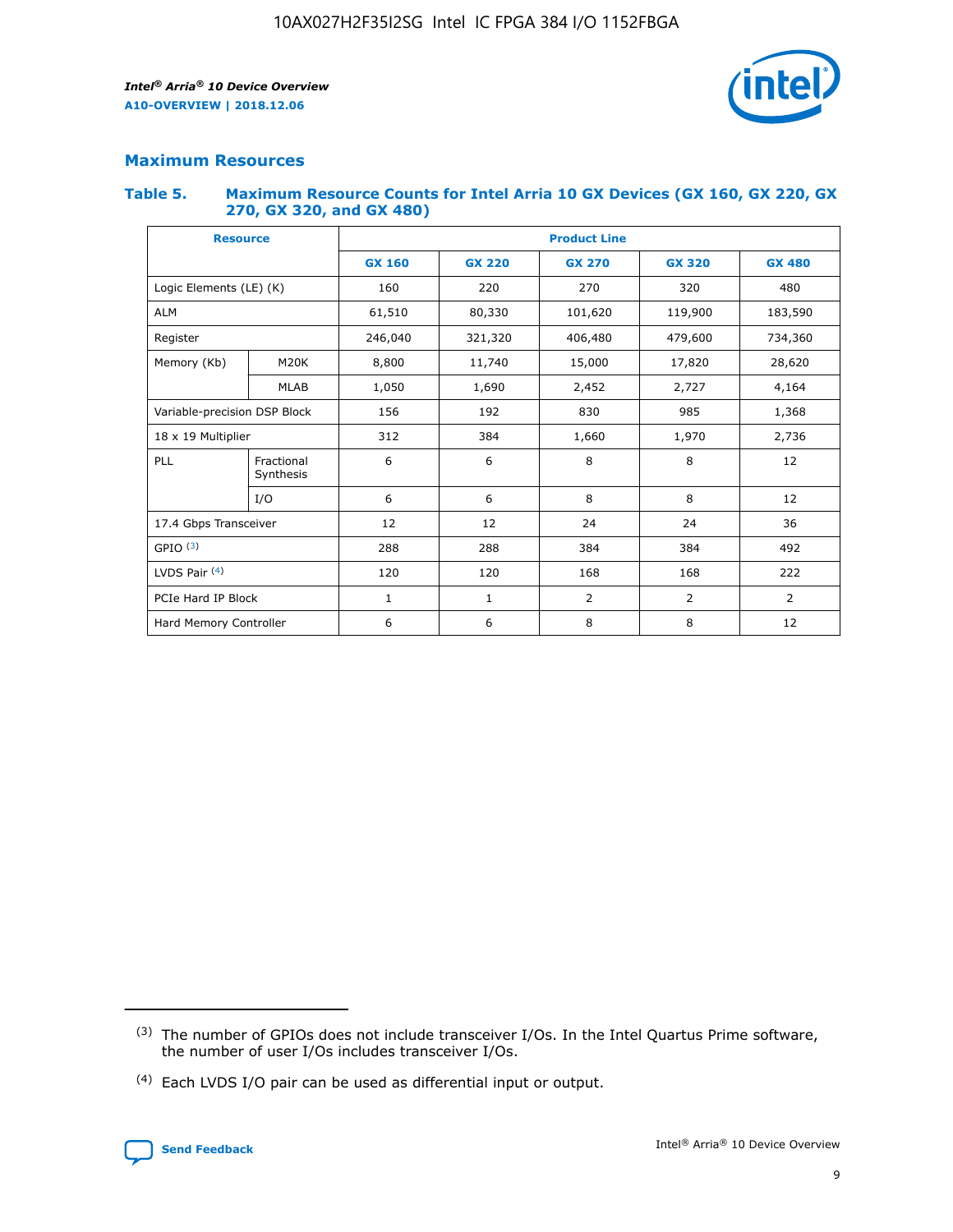

#### **Table 6. Maximum Resource Counts for Intel Arria 10 GX Devices (GX 570, GX 660, GX 900, and GX 1150)**

|                              | <b>Resource</b>         | <b>Product Line</b> |                |                |                |  |  |  |
|------------------------------|-------------------------|---------------------|----------------|----------------|----------------|--|--|--|
|                              |                         | <b>GX 570</b>       | <b>GX 660</b>  | <b>GX 900</b>  | <b>GX 1150</b> |  |  |  |
| Logic Elements (LE) (K)      |                         | 570                 | 660            | 900            | 1,150          |  |  |  |
| <b>ALM</b>                   |                         | 217,080             | 251,680        | 339,620        | 427,200        |  |  |  |
| Register                     |                         | 868,320             | 1,006,720      | 1,358,480      | 1,708,800      |  |  |  |
| Memory (Kb)                  | <b>M20K</b>             | 36,000              | 42,620         | 48,460         | 54,260         |  |  |  |
|                              | <b>MLAB</b>             | 5,096               | 5,788          | 9,386          | 12,984         |  |  |  |
| Variable-precision DSP Block |                         | 1,523               | 1,687          | 1,518          | 1,518          |  |  |  |
|                              | 18 x 19 Multiplier      |                     | 3,374          | 3,036          | 3,036          |  |  |  |
| PLL                          | Fractional<br>Synthesis | 16                  | 16             | 32             | 32             |  |  |  |
|                              | I/O                     | 16                  | 16             | 16             | 16             |  |  |  |
| 17.4 Gbps Transceiver        |                         | 48                  | 48             | 96             | 96             |  |  |  |
| GPIO <sup>(3)</sup>          |                         | 696                 | 696            | 768            | 768            |  |  |  |
| LVDS Pair $(4)$              |                         | 324                 | 324            | 384            | 384            |  |  |  |
| PCIe Hard IP Block           |                         | 2                   | $\overline{2}$ | $\overline{4}$ | $\overline{4}$ |  |  |  |
| Hard Memory Controller       |                         | 16                  | 16             | 16             | 16             |  |  |  |

# **Package Plan**

#### **Table 7. Package Plan for Intel Arria 10 GX Devices (U19, F27, and F29)**

Refer to I/O and High Speed I/O in Intel Arria 10 Devices chapter for the number of 3 V I/O, LVDS I/O, and LVDS channels in each device package.

| <b>Product Line</b> | U <sub>19</sub><br>$(19 \text{ mm} \times 19 \text{ mm})$<br>484-pin UBGA) |          |             |         | <b>F27</b><br>(27 mm × 27 mm,<br>672-pin FBGA) |             | <b>F29</b><br>(29 mm × 29 mm,<br>780-pin FBGA) |          |             |  |
|---------------------|----------------------------------------------------------------------------|----------|-------------|---------|------------------------------------------------|-------------|------------------------------------------------|----------|-------------|--|
|                     | 3 V I/O                                                                    | LVDS I/O | <b>XCVR</b> | 3 V I/O | <b>LVDS I/O</b>                                | <b>XCVR</b> | 3 V I/O                                        | LVDS I/O | <b>XCVR</b> |  |
| GX 160              | 48                                                                         | 192      | 6           | 48      | 192                                            | 12          | 48                                             | 240      | 12          |  |
| GX 220              | 48                                                                         | 192      | 6           | 48      | 192                                            | 12          | 48                                             | 240      | 12          |  |
| GX 270              |                                                                            |          |             | 48      | 192                                            | 12          | 48                                             | 312      | 12          |  |
| GX 320              |                                                                            |          |             | 48      | 192                                            | 12          | 48                                             | 312      | 12          |  |
| GX 480              |                                                                            |          |             |         |                                                |             | 48                                             | 312      | 12          |  |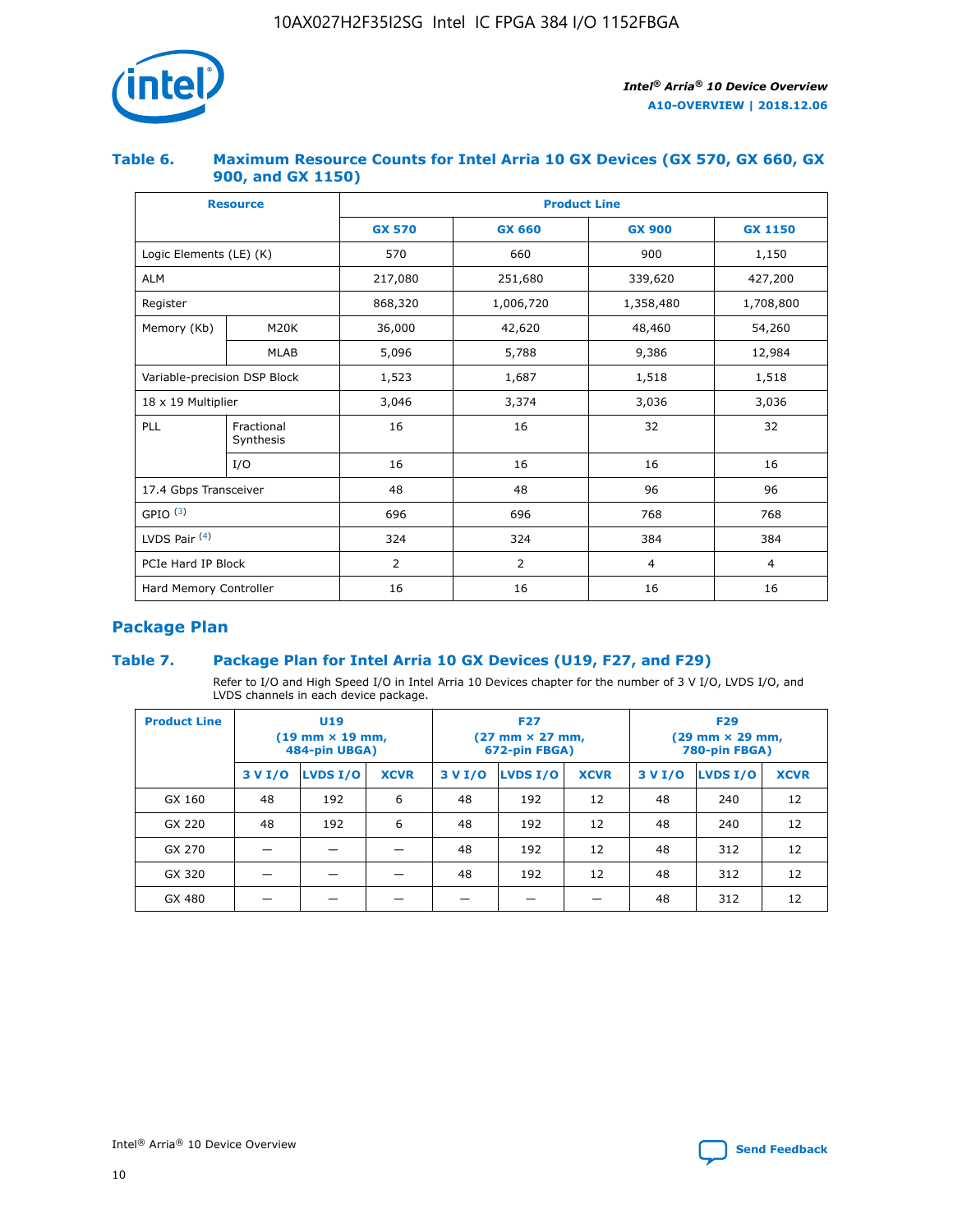

#### **Table 8. Package Plan for Intel Arria 10 GX Devices (F34, F35, NF40, and KF40)**

Refer to I/O and High Speed I/O in Intel Arria 10 Devices chapter for the number of 3 V I/O, LVDS I/O, and LVDS channels in each device package.

| <b>Product Line</b> |           | <b>F34</b><br>$(35 \text{ mm} \times 35 \text{ mm})$<br>1152-pin FBGA) |             | <b>F35</b><br>$(35$ mm $\times$ 35 mm,<br><b>1152-pin FBGA)</b> |                    | <b>KF40</b><br>$(40 \text{ mm} \times 40 \text{ mm})$<br>1517-pin FBGA) |           |                    | <b>NF40</b><br>$(40 \text{ mm} \times 40 \text{ mm})$<br><b>1517-pin FBGA)</b> |            |                    |             |
|---------------------|-----------|------------------------------------------------------------------------|-------------|-----------------------------------------------------------------|--------------------|-------------------------------------------------------------------------|-----------|--------------------|--------------------------------------------------------------------------------|------------|--------------------|-------------|
|                     | 3V<br>I/O | <b>LVDS</b><br>I/O                                                     | <b>XCVR</b> | 3V<br>I/O                                                       | <b>LVDS</b><br>I/O | <b>XCVR</b>                                                             | 3V<br>I/O | <b>LVDS</b><br>I/O | <b>XCVR</b>                                                                    | 3 V<br>I/O | <b>LVDS</b><br>I/O | <b>XCVR</b> |
| GX 270              | 48        | 336                                                                    | 24          | 48                                                              | 336                | 24                                                                      |           |                    |                                                                                |            |                    |             |
| GX 320              | 48        | 336                                                                    | 24          | 48                                                              | 336                | 24                                                                      |           |                    |                                                                                |            |                    |             |
| GX 480              | 48        | 444                                                                    | 24          | 48                                                              | 348                | 36                                                                      |           |                    |                                                                                |            |                    |             |
| GX 570              | 48        | 444                                                                    | 24          | 48                                                              | 348                | 36                                                                      | 96        | 600                | 36                                                                             | 48         | 540                | 48          |
| GX 660              | 48        | 444                                                                    | 24          | 48                                                              | 348                | 36                                                                      | 96        | 600                | 36                                                                             | 48         | 540                | 48          |
| GX 900              |           | 504                                                                    | 24          | –                                                               |                    |                                                                         |           |                    |                                                                                |            | 600                | 48          |
| GX 1150             |           | 504                                                                    | 24          |                                                                 |                    |                                                                         |           |                    |                                                                                |            | 600                | 48          |

#### **Table 9. Package Plan for Intel Arria 10 GX Devices (RF40, NF45, SF45, and UF45)**

Refer to I/O and High Speed I/O in Intel Arria 10 Devices chapter for the number of 3 V I/O, LVDS I/O, and LVDS channels in each device package.

| <b>Product Line</b> | <b>RF40</b><br>$(40 \text{ mm} \times 40 \text{ mm})$<br>1517-pin FBGA) |                    | <b>NF45</b><br>$(45 \text{ mm} \times 45 \text{ mm})$<br><b>1932-pin FBGA)</b> |            |                    | <b>SF45</b><br>$(45 \text{ mm} \times 45 \text{ mm})$<br><b>1932-pin FBGA)</b> |            |                    | <b>UF45</b><br>$(45 \text{ mm} \times 45 \text{ mm})$<br>1932-pin FBGA) |           |                    |             |
|---------------------|-------------------------------------------------------------------------|--------------------|--------------------------------------------------------------------------------|------------|--------------------|--------------------------------------------------------------------------------|------------|--------------------|-------------------------------------------------------------------------|-----------|--------------------|-------------|
|                     | 3 V<br>I/O                                                              | <b>LVDS</b><br>I/O | <b>XCVR</b>                                                                    | 3 V<br>I/O | <b>LVDS</b><br>I/O | <b>XCVR</b>                                                                    | 3 V<br>I/O | <b>LVDS</b><br>I/O | <b>XCVR</b>                                                             | 3V<br>I/O | <b>LVDS</b><br>I/O | <b>XCVR</b> |
| GX 900              | _                                                                       | 342                | 66                                                                             | -          | 768                | 48                                                                             | -          | 624                | 72                                                                      | _         | 480                | 96          |
| GX 1150             |                                                                         | 342                | 66                                                                             | -          | 768                | 48                                                                             |            | 624                | 72                                                                      |           | 480                | 96          |

#### **Related Information**

[I/O and High-Speed Differential I/O Interfaces in Intel Arria 10 Devices chapter, Intel](https://www.intel.com/content/www/us/en/programmable/documentation/sam1403482614086.html#sam1403482030321) [Arria 10 Device Handbook](https://www.intel.com/content/www/us/en/programmable/documentation/sam1403482614086.html#sam1403482030321)

Provides the number of 3 V and LVDS I/Os, and LVDS channels for each Intel Arria 10 device package.

## **Intel Arria 10 GT**

This section provides the available options, maximum resource counts, and package plan for the Intel Arria 10 GT devices.

The information in this section is correct at the time of publication. For the latest information and to get more details, refer to the Intel FPGA Product Selector.

#### **Related Information**

#### [Intel FPGA Product Selector](http://www.altera.com/products/selector/psg-selector.html)

Provides the latest information on Intel products.

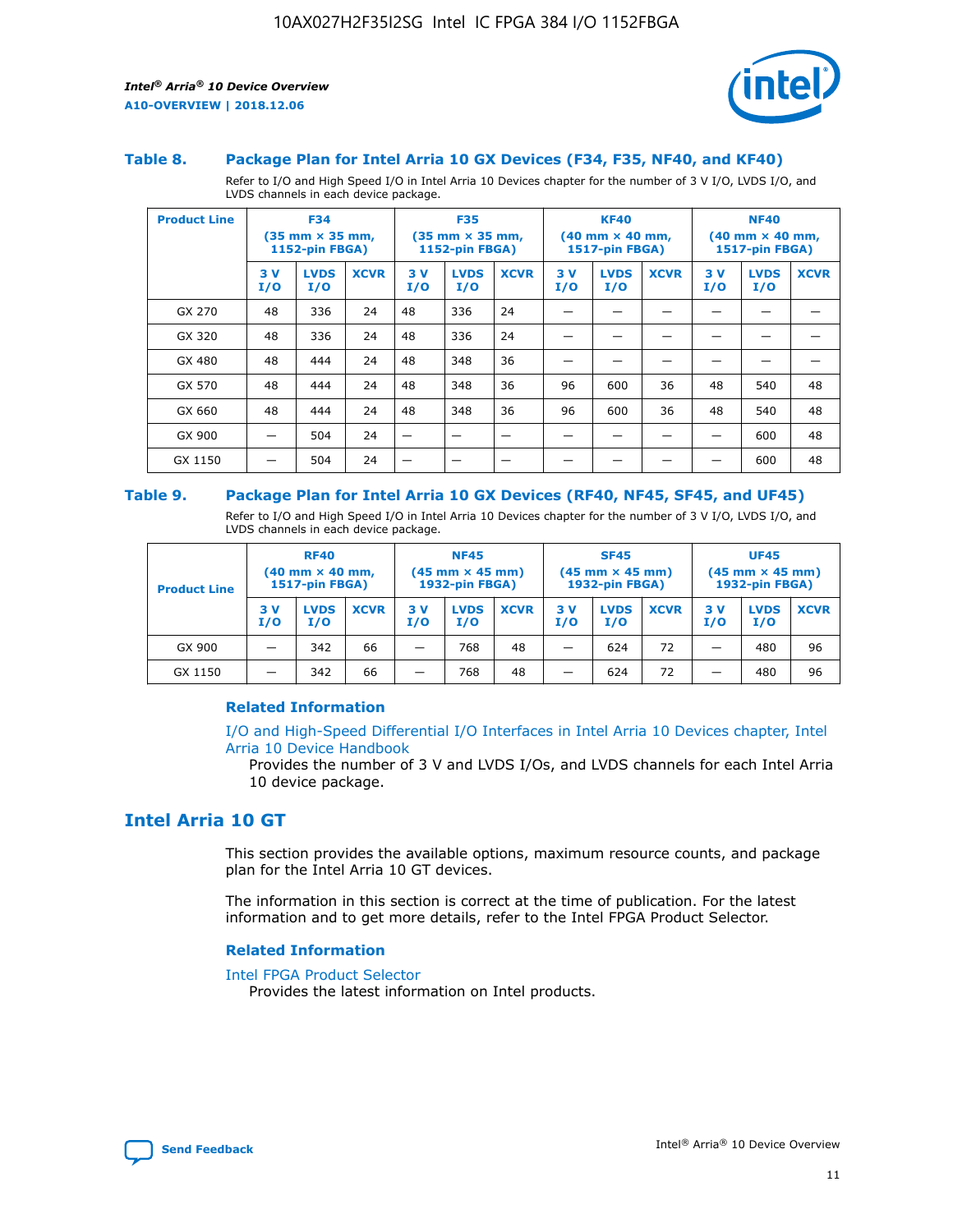

# **Available Options**

## **Figure 2. Sample Ordering Code and Available Options for Intel Arria 10 GT Devices**

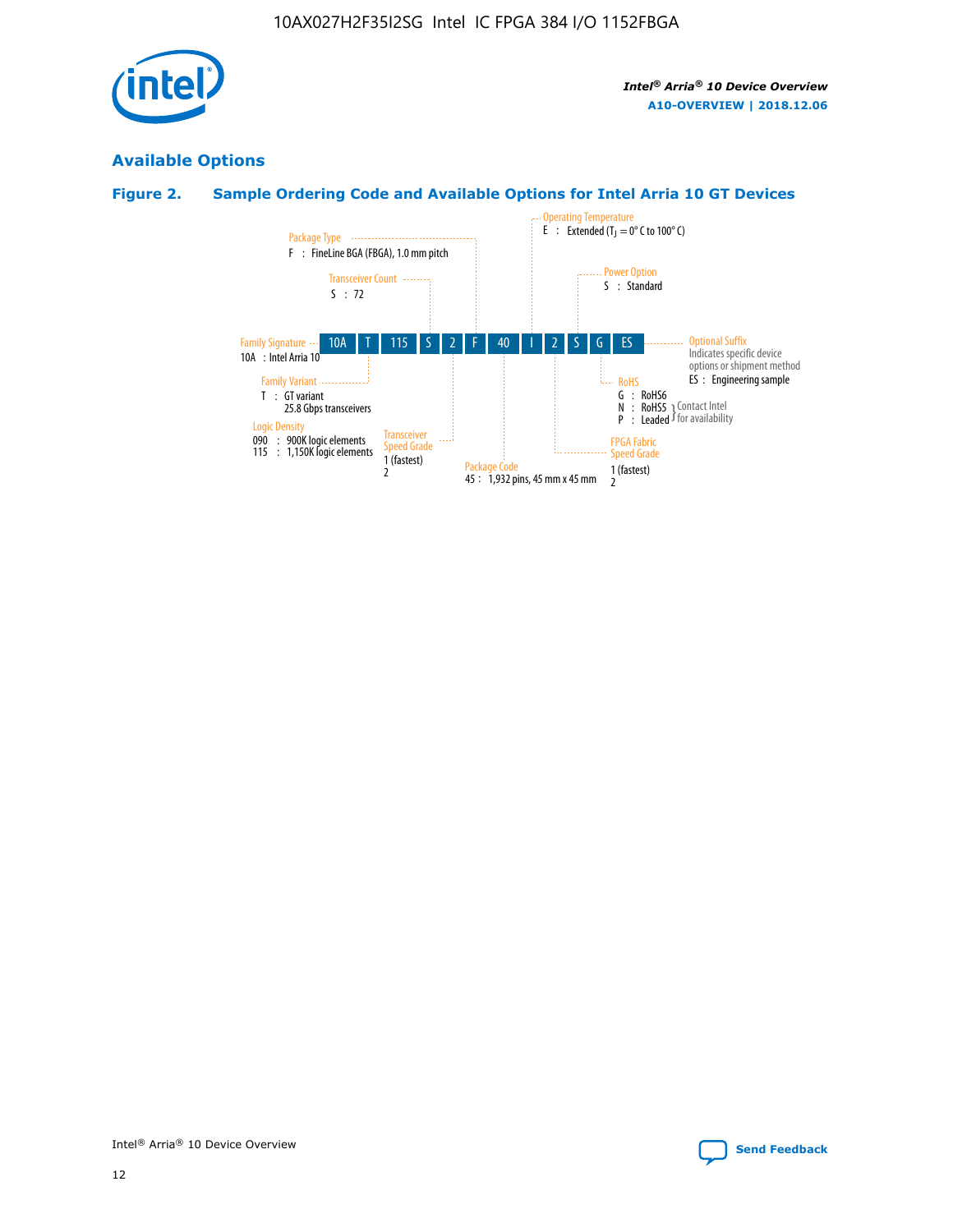

#### **Maximum Resources**

#### **Table 10. Maximum Resource Counts for Intel Arria 10 GT Devices**

| <b>Resource</b>              |                      |                | <b>Product Line</b> |  |
|------------------------------|----------------------|----------------|---------------------|--|
|                              |                      | <b>GT 900</b>  | GT 1150             |  |
| Logic Elements (LE) (K)      |                      | 900            | 1,150               |  |
| <b>ALM</b>                   |                      | 339,620        | 427,200             |  |
| Register                     |                      | 1,358,480      | 1,708,800           |  |
| Memory (Kb)                  | M20K                 | 48,460         | 54,260              |  |
|                              | <b>MLAB</b>          | 9,386          | 12,984              |  |
| Variable-precision DSP Block |                      | 1,518          | 1,518               |  |
| 18 x 19 Multiplier           |                      | 3,036          | 3,036               |  |
| PLL                          | Fractional Synthesis | 32             | 32                  |  |
|                              | I/O                  | 16             | 16                  |  |
| Transceiver                  | 17.4 Gbps            | 72(5)          | 72(5)               |  |
|                              | 25.8 Gbps            | 6              | 6                   |  |
| GPIO <sup>(6)</sup>          |                      | 624            | 624                 |  |
| LVDS Pair $(7)$              |                      | 312            | 312                 |  |
| PCIe Hard IP Block           |                      | $\overline{4}$ | $\overline{4}$      |  |
| Hard Memory Controller       |                      | 16             | 16                  |  |

#### **Related Information**

#### [Intel Arria 10 GT Channel Usage](https://www.intel.com/content/www/us/en/programmable/documentation/nik1398707230472.html#nik1398707008178)

Configuring GT/GX channels in Intel Arria 10 GT devices.

#### **Package Plan**

#### **Table 11. Package Plan for Intel Arria 10 GT Devices**

Refer to I/O and High Speed I/O in Intel Arria 10 Devices chapter for the number of 3 V I/O, LVDS I/O, and LVDS channels in each device package.

| <b>Product Line</b> | <b>SF45</b><br>(45 mm × 45 mm, 1932-pin FBGA) |                 |             |  |  |  |
|---------------------|-----------------------------------------------|-----------------|-------------|--|--|--|
|                     | 3 V I/O                                       | <b>LVDS I/O</b> | <b>XCVR</b> |  |  |  |
| GT 900              |                                               | 624             | 72          |  |  |  |
| GT 1150             |                                               | 624             | 72          |  |  |  |

<sup>(7)</sup> Each LVDS I/O pair can be used as differential input or output.



 $(5)$  If all 6 GT channels are in use, 12 of the GX channels are not usable.

<sup>(6)</sup> The number of GPIOs does not include transceiver I/Os. In the Intel Quartus Prime software, the number of user I/Os includes transceiver I/Os.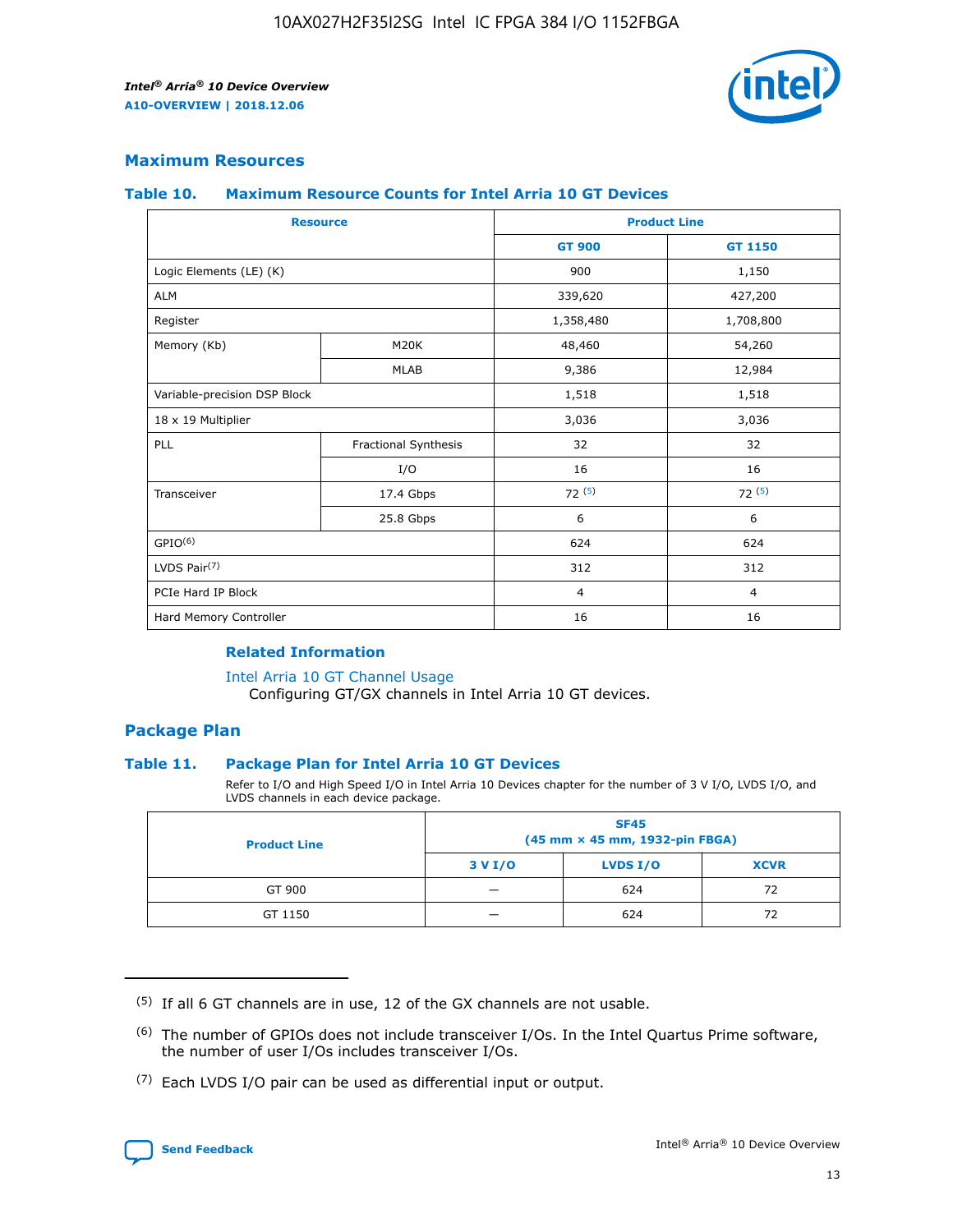

#### **Related Information**

[I/O and High-Speed Differential I/O Interfaces in Intel Arria 10 Devices chapter, Intel](https://www.intel.com/content/www/us/en/programmable/documentation/sam1403482614086.html#sam1403482030321) [Arria 10 Device Handbook](https://www.intel.com/content/www/us/en/programmable/documentation/sam1403482614086.html#sam1403482030321)

Provides the number of 3 V and LVDS I/Os, and LVDS channels for each Intel Arria 10 device package.

#### **Intel Arria 10 SX**

This section provides the available options, maximum resource counts, and package plan for the Intel Arria 10 SX devices.

The information in this section is correct at the time of publication. For the latest information and to get more details, refer to the Intel FPGA Product Selector.

#### **Related Information**

[Intel FPGA Product Selector](http://www.altera.com/products/selector/psg-selector.html) Provides the latest information on Intel products.

#### **Available Options**

#### **Figure 3. Sample Ordering Code and Available Options for Intel Arria 10 SX Devices**



#### **Related Information**

[Transceiver Performance for Intel Arria 10 GX/SX Devices](https://www.intel.com/content/www/us/en/programmable/documentation/mcn1413182292568.html#mcn1413213965502) Provides more information about the transceiver speed grade.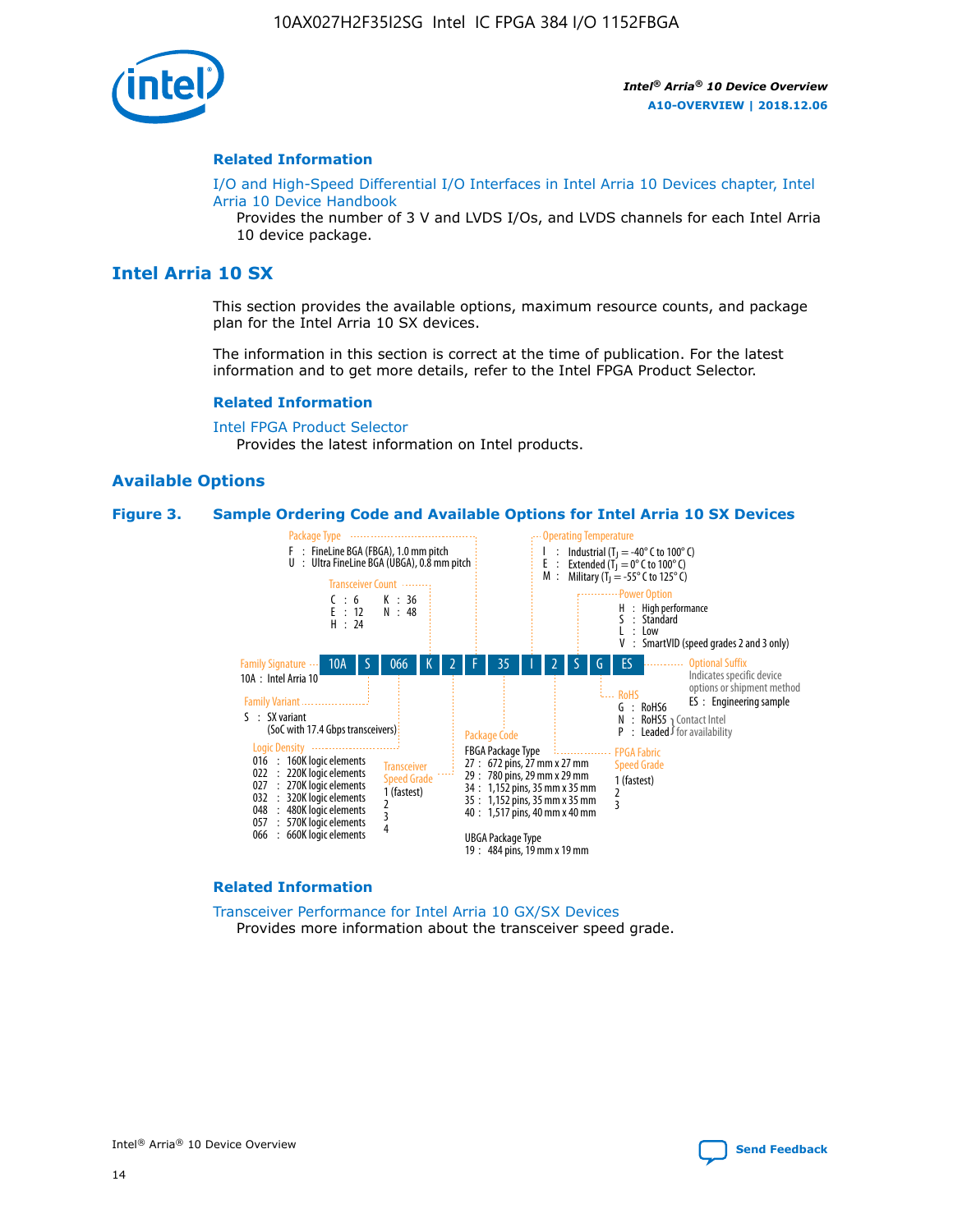

#### **Maximum Resources**

#### **Table 12. Maximum Resource Counts for Intel Arria 10 SX Devices**

| <b>Resource</b>                   |                         | <b>Product Line</b> |               |               |                |               |               |               |  |  |  |
|-----------------------------------|-------------------------|---------------------|---------------|---------------|----------------|---------------|---------------|---------------|--|--|--|
|                                   |                         | <b>SX 160</b>       | <b>SX 220</b> | <b>SX 270</b> | <b>SX 320</b>  | <b>SX 480</b> | <b>SX 570</b> | <b>SX 660</b> |  |  |  |
| Logic Elements (LE) (K)           |                         | 160                 | 220           | 270           | 320            | 480           | 570           | 660           |  |  |  |
| <b>ALM</b>                        |                         | 61,510              | 80,330        | 101,620       | 119,900        | 183,590       | 217,080       | 251,680       |  |  |  |
| Register                          |                         | 246,040             | 321,320       | 406,480       | 479,600        | 734,360       | 868,320       | 1,006,720     |  |  |  |
| Memory (Kb)                       | M20K                    | 8,800               | 11,740        | 15,000        | 17,820         | 28,620        | 36,000        | 42,620        |  |  |  |
|                                   | <b>MLAB</b>             | 1,050               | 1,690         | 2,452         | 2,727          | 4,164         | 5,096         | 5,788         |  |  |  |
| Variable-precision DSP Block      |                         | 156                 | 192           | 830           | 985            | 1,368         | 1,523         | 1,687         |  |  |  |
| 18 x 19 Multiplier                |                         | 312                 | 384           | 1,660         | 1,970          | 2,736         | 3,046         | 3,374         |  |  |  |
| PLL                               | Fractional<br>Synthesis | 6                   | 6             | 8             | 8              | 12            | 16            | 16            |  |  |  |
|                                   | I/O                     | 6                   | 6             | 8             | 8              | 12            | 16            | 16            |  |  |  |
| 17.4 Gbps Transceiver             |                         | 12                  | 12            | 24            | 24             | 36            | 48            | 48            |  |  |  |
| GPIO <sup>(8)</sup>               |                         | 288                 | 288           | 384           | 384            | 492           | 696           | 696           |  |  |  |
| LVDS Pair $(9)$                   |                         | 120                 | 120           | 168           | 168            | 174           | 324           | 324           |  |  |  |
| PCIe Hard IP Block                |                         | $\mathbf{1}$        | $\mathbf{1}$  | 2             | $\overline{2}$ | 2             | 2             | 2             |  |  |  |
| Hard Memory Controller            |                         | 6                   | 6             | 8             | 8              | 12            | 16            | 16            |  |  |  |
| ARM Cortex-A9 MPCore<br>Processor |                         | Yes                 | Yes           | Yes           | Yes            | Yes           | Yes           | Yes           |  |  |  |

#### **Package Plan**

#### **Table 13. Package Plan for Intel Arria 10 SX Devices (U19, F27, F29, and F34)**

Refer to I/O and High Speed I/O in Intel Arria 10 Devices chapter for the number of 3 V I/O, LVDS I/O, and LVDS channels in each device package.

| <b>Product Line</b> | U19<br>$(19 \text{ mm} \times 19 \text{ mm})$ .<br>484-pin UBGA) |                    |             | <b>F27</b><br>$(27 \text{ mm} \times 27 \text{ mm})$<br>672-pin FBGA) |                    | <b>F29</b><br>$(29 \text{ mm} \times 29 \text{ mm})$<br>780-pin FBGA) |           |                    | <b>F34</b><br>$(35 \text{ mm} \times 35 \text{ mm})$<br><b>1152-pin FBGA)</b> |           |                    |             |
|---------------------|------------------------------------------------------------------|--------------------|-------------|-----------------------------------------------------------------------|--------------------|-----------------------------------------------------------------------|-----------|--------------------|-------------------------------------------------------------------------------|-----------|--------------------|-------------|
|                     | 3V<br>I/O                                                        | <b>LVDS</b><br>I/O | <b>XCVR</b> | 3V<br>I/O                                                             | <b>LVDS</b><br>I/O | <b>XCVR</b>                                                           | 3V<br>I/O | <b>LVDS</b><br>I/O | <b>XCVR</b>                                                                   | 3V<br>I/O | <b>LVDS</b><br>I/O | <b>XCVR</b> |
| SX 160              | 48                                                               | 144                | 6           | 48                                                                    | 192                | 12                                                                    | 48        | 240                | 12                                                                            |           |                    |             |
| SX 220              | 48                                                               | 144                | 6           | 48                                                                    | 192                | 12                                                                    | 48        | 240                | 12                                                                            |           |                    |             |
| SX 270              |                                                                  |                    |             | 48                                                                    | 192                | 12                                                                    | 48        | 312                | 12                                                                            | 48        | 336                | 24          |
| SX 320              |                                                                  |                    |             | 48                                                                    | 192                | 12                                                                    | 48        | 312                | 12                                                                            | 48        | 336                | 24          |
|                     | continued                                                        |                    |             |                                                                       |                    |                                                                       |           |                    |                                                                               |           |                    |             |

 $(8)$  The number of GPIOs does not include transceiver I/Os. In the Intel Quartus Prime software, the number of user I/Os includes transceiver I/Os.

 $(9)$  Each LVDS I/O pair can be used as differential input or output.

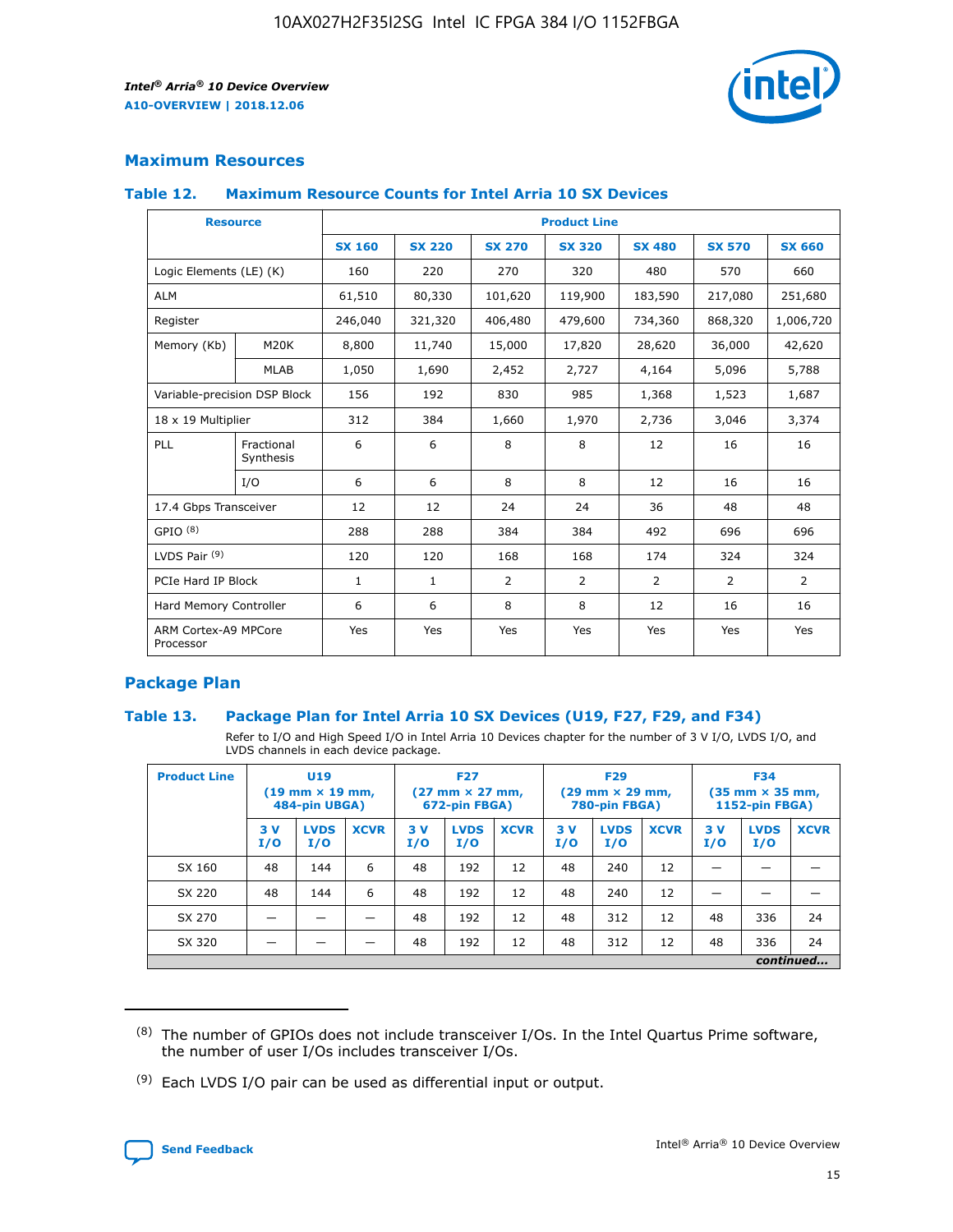

| <b>Product Line</b> | U <sub>19</sub><br>$(19 \text{ mm} \times 19 \text{ mm})$<br>484-pin UBGA) |                    | <b>F27</b><br>$(27 \text{ mm} \times 27 \text{ mm})$<br>672-pin FBGA) |            |                    | <b>F29</b><br>$(29 \text{ mm} \times 29 \text{ mm})$<br>780-pin FBGA) |           |                    | <b>F34</b><br>$(35$ mm $\times$ 35 mm,<br><b>1152-pin FBGA)</b> |           |                    |             |
|---------------------|----------------------------------------------------------------------------|--------------------|-----------------------------------------------------------------------|------------|--------------------|-----------------------------------------------------------------------|-----------|--------------------|-----------------------------------------------------------------|-----------|--------------------|-------------|
|                     | 3V<br>I/O                                                                  | <b>LVDS</b><br>I/O | <b>XCVR</b>                                                           | 3 V<br>I/O | <b>LVDS</b><br>I/O | <b>XCVR</b>                                                           | 3V<br>I/O | <b>LVDS</b><br>I/O | <b>XCVR</b>                                                     | 3V<br>I/O | <b>LVDS</b><br>I/O | <b>XCVR</b> |
| SX 480              |                                                                            |                    |                                                                       |            |                    |                                                                       | 48        | 312                | 12                                                              | 48        | 444                | 24          |
| SX 570              |                                                                            |                    |                                                                       |            |                    |                                                                       |           |                    |                                                                 | 48        | 444                | 24          |
| SX 660              |                                                                            |                    |                                                                       |            |                    |                                                                       |           |                    |                                                                 | 48        | 444                | 24          |

#### **Table 14. Package Plan for Intel Arria 10 SX Devices (F35, KF40, and NF40)**

Refer to I/O and High Speed I/O in Intel Arria 10 Devices chapter for the number of 3 V I/O, LVDS I/O, and LVDS channels in each device package.

| <b>Product Line</b> | <b>F35</b><br>(35 mm × 35 mm,<br><b>1152-pin FBGA)</b> |          |             |                                           | <b>KF40</b><br>(40 mm × 40 mm,<br>1517-pin FBGA) |    | <b>NF40</b><br>$(40 \text{ mm} \times 40 \text{ mm})$<br>1517-pin FBGA) |          |             |  |
|---------------------|--------------------------------------------------------|----------|-------------|-------------------------------------------|--------------------------------------------------|----|-------------------------------------------------------------------------|----------|-------------|--|
|                     | 3 V I/O                                                | LVDS I/O | <b>XCVR</b> | <b>LVDS I/O</b><br>3 V I/O<br><b>XCVR</b> |                                                  |    | 3 V I/O                                                                 | LVDS I/O | <b>XCVR</b> |  |
| SX 270              | 48                                                     | 336      | 24          |                                           |                                                  |    |                                                                         |          |             |  |
| SX 320              | 48                                                     | 336      | 24          |                                           |                                                  |    |                                                                         |          |             |  |
| SX 480              | 48                                                     | 348      | 36          |                                           |                                                  |    |                                                                         |          |             |  |
| SX 570              | 48                                                     | 348      | 36          | 96                                        | 600                                              | 36 | 48                                                                      | 540      | 48          |  |
| SX 660              | 48                                                     | 348      | 36          | 96                                        | 600                                              | 36 | 48                                                                      | 540      | 48          |  |

#### **Related Information**

[I/O and High-Speed Differential I/O Interfaces in Intel Arria 10 Devices chapter, Intel](https://www.intel.com/content/www/us/en/programmable/documentation/sam1403482614086.html#sam1403482030321) [Arria 10 Device Handbook](https://www.intel.com/content/www/us/en/programmable/documentation/sam1403482614086.html#sam1403482030321)

Provides the number of 3 V and LVDS I/Os, and LVDS channels for each Intel Arria 10 device package.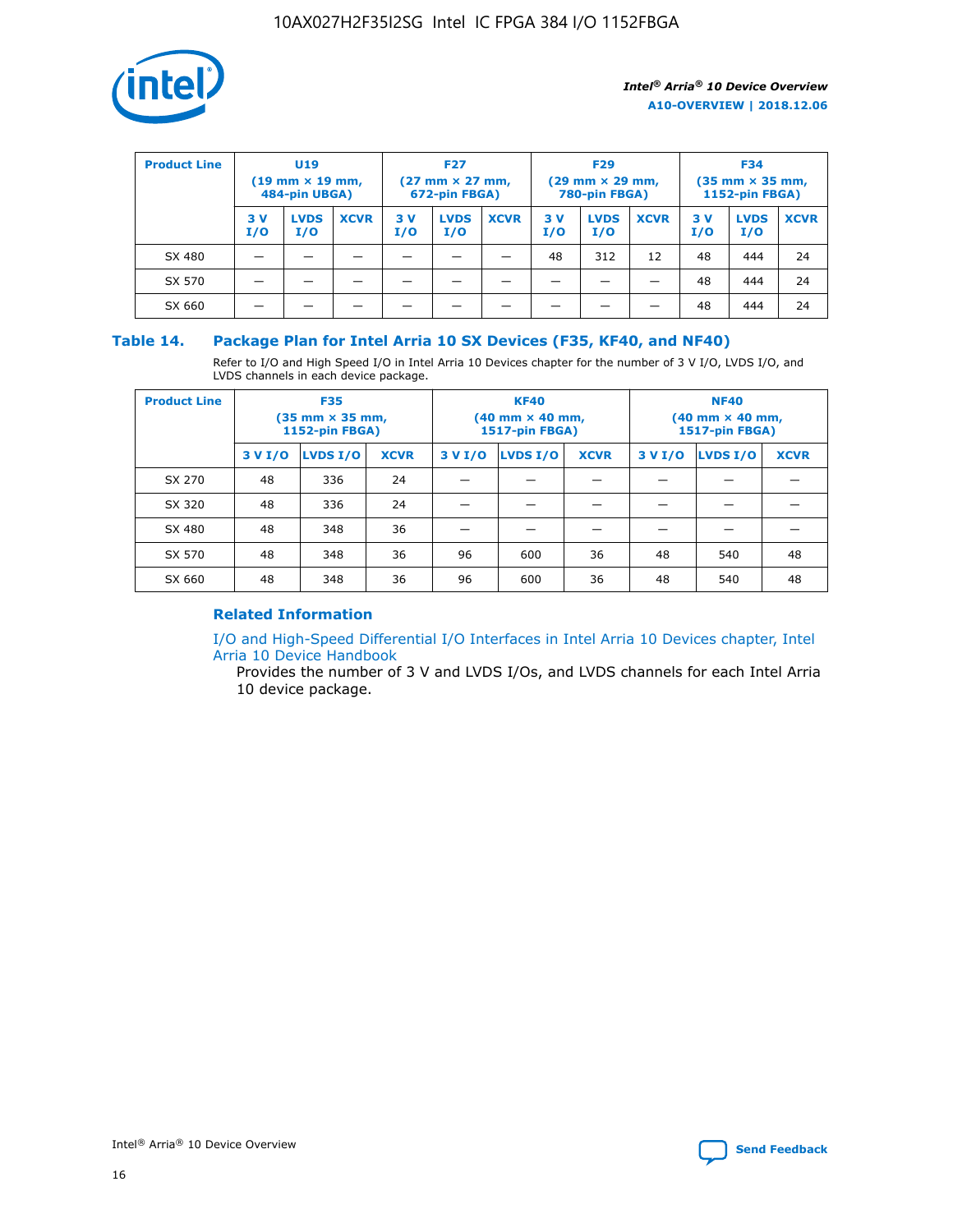

# **I/O Vertical Migration for Intel Arria 10 Devices**

#### **Figure 4. Migration Capability Across Intel Arria 10 Product Lines**

- The arrows indicate the migration paths. The devices included in each vertical migration path are shaded. Devices with fewer resources in the same path have lighter shades.
- To achieve the full I/O migration across product lines in the same migration path, restrict I/Os and transceivers usage to match the product line with the lowest I/O and transceiver counts.
- An LVDS I/O bank in the source device may be mapped to a 3 V I/O bank in the target device. To use memory interface clock frequency higher than 533 MHz, assign external memory interface pins only to banks that are LVDS I/O in both devices.
- There may be nominal 0.15 mm package height difference between some product lines in the same package type.
	- **Variant Product Line Package U19 F27 F29 F34 F35 KF40 NF40 RF40 NF45 SF45 UF45** Intel® Arria® 10 GX GX 160 GX 220 GX 270 GX 320 GX 480 GX 570 GX 660 GX 900 GX 1150 Intel Arria 10 GT GT 900 GT 1150 Intel Arria 10 SX SX 160 SX 220 SX 270 SX 320 SX 480 SX 570 SX 660
- Some migration paths are not shown in the Intel Quartus Prime software **Pin Migration View**.

*Note:* To verify the pin migration compatibility, use the **Pin Migration View** window in the Intel Quartus Prime software Pin Planner.

# **Adaptive Logic Module**

Intel Arria 10 devices use a 20 nm ALM as the basic building block of the logic fabric.

The ALM architecture is the same as the previous generation FPGAs, allowing for efficient implementation of logic functions and easy conversion of IP between the device generations.

The ALM, as shown in following figure, uses an 8-input fracturable look-up table (LUT) with four dedicated registers to help improve timing closure in register-rich designs and achieve an even higher design packing capability than the traditional two-register per LUT architecture.

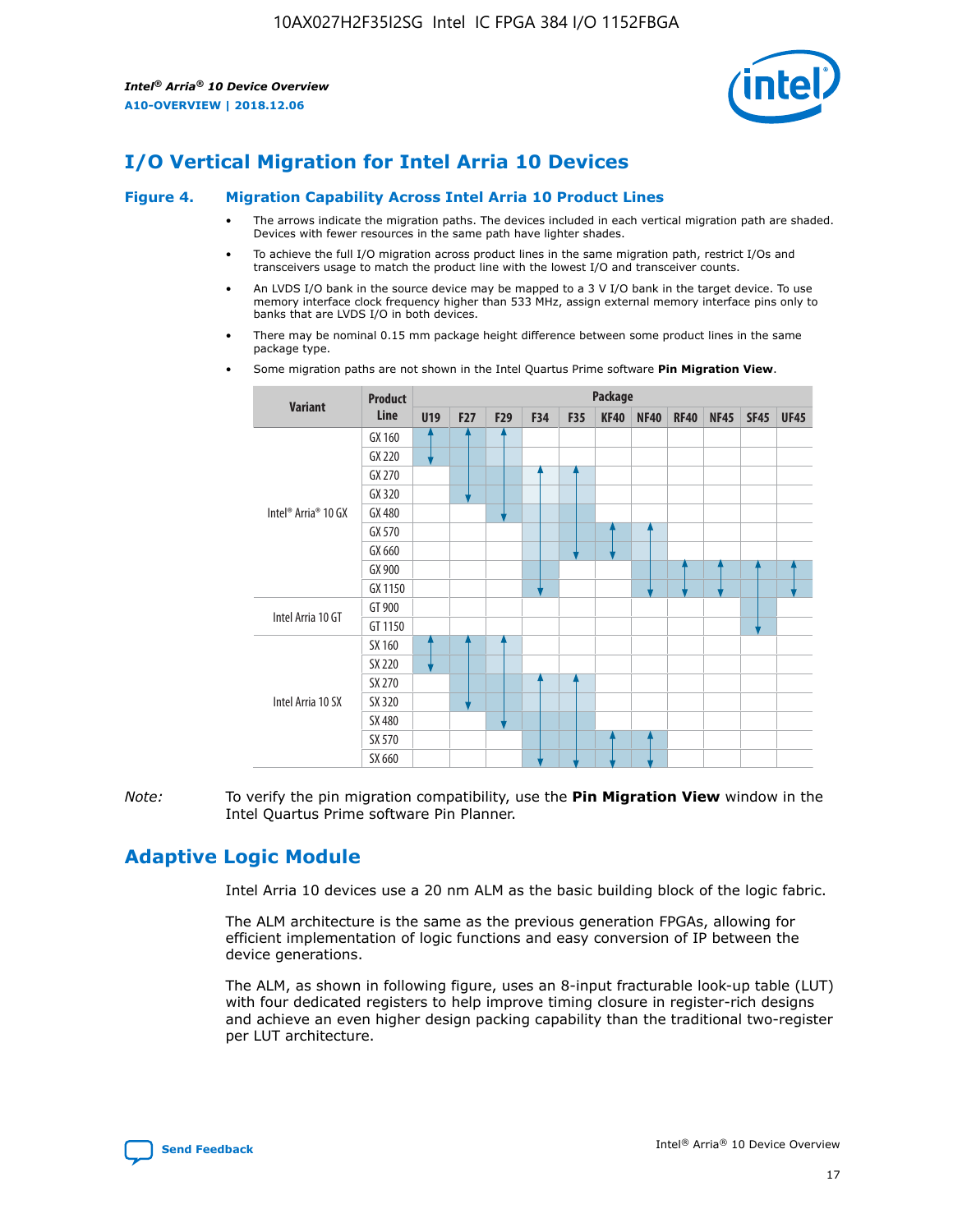

**Figure 5. ALM for Intel Arria 10 Devices**



The Intel Quartus Prime software optimizes your design according to the ALM logic structure and automatically maps legacy designs into the Intel Arria 10 ALM architecture.

# **Variable-Precision DSP Block**

The Intel Arria 10 variable precision DSP blocks support fixed-point arithmetic and floating-point arithmetic.

Features for fixed-point arithmetic:

- High-performance, power-optimized, and fully registered multiplication operations
- 18-bit and 27-bit word lengths
- Two 18 x 19 multipliers or one 27 x 27 multiplier per DSP block
- Built-in addition, subtraction, and 64-bit double accumulation register to combine multiplication results
- Cascading 19-bit or 27-bit when pre-adder is disabled and cascading 18-bit when pre-adder is used to form the tap-delay line for filtering applications
- Cascading 64-bit output bus to propagate output results from one block to the next block without external logic support
- Hard pre-adder supported in 19-bit and 27-bit modes for symmetric filters
- Internal coefficient register bank in both 18-bit and 27-bit modes for filter implementation
- 18-bit and 27-bit systolic finite impulse response (FIR) filters with distributed output adder
- Biased rounding support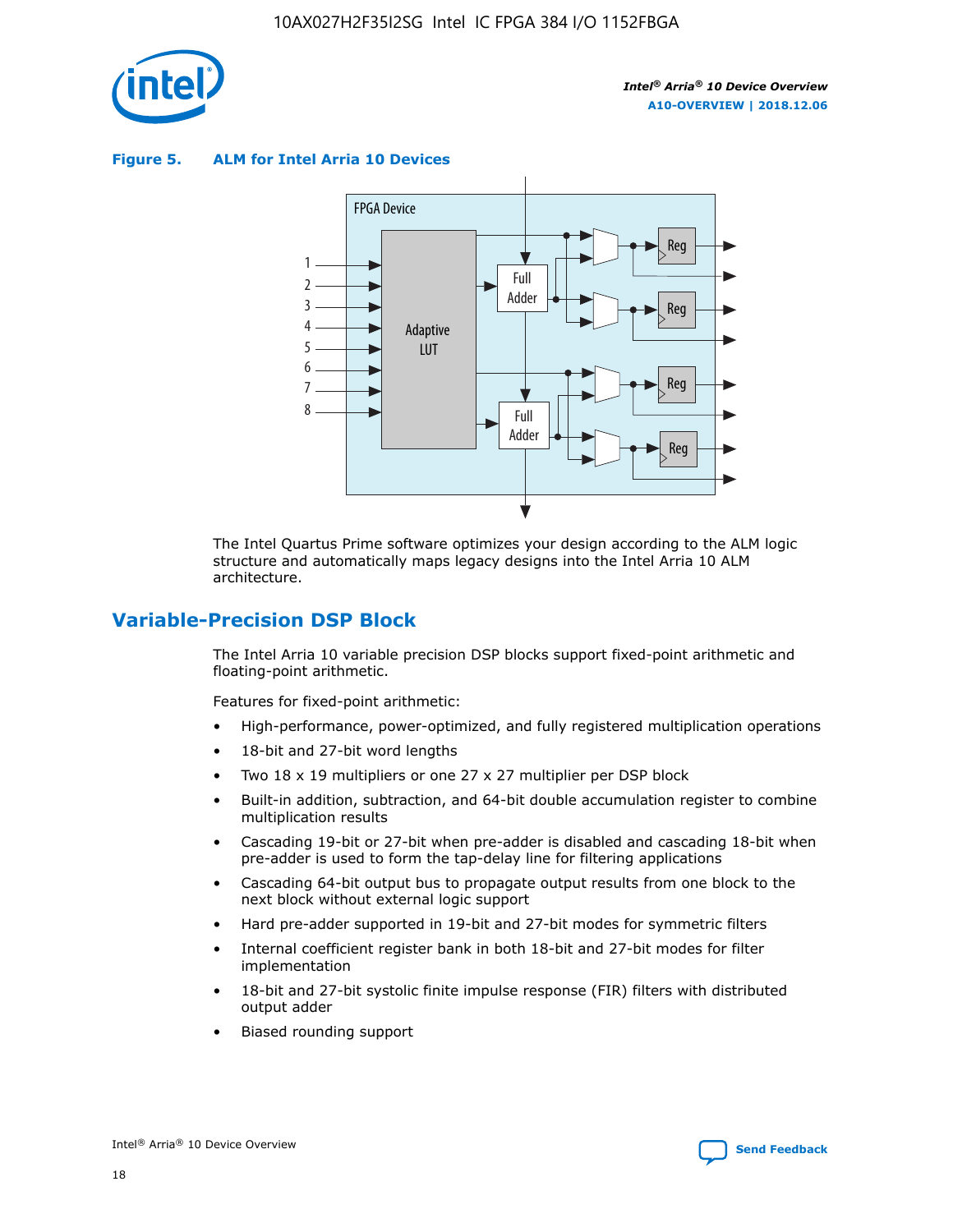

Features for floating-point arithmetic:

- A completely hardened architecture that supports multiplication, addition, subtraction, multiply-add, and multiply-subtract
- Multiplication with accumulation capability and a dynamic accumulator reset control
- Multiplication with cascade summation capability
- Multiplication with cascade subtraction capability
- Complex multiplication
- Direct vector dot product
- Systolic FIR filter

#### **Table 15. Variable-Precision DSP Block Configurations for Intel Arria 10 Devices**

| <b>Usage Example</b>                                       | <b>Multiplier Size (Bit)</b>    | <b>DSP Block Resources</b> |
|------------------------------------------------------------|---------------------------------|----------------------------|
| Medium precision fixed point                               | Two 18 x 19                     |                            |
| High precision fixed or Single precision<br>floating point | One 27 x 27                     |                            |
| Fixed point FFTs                                           | One 19 x 36 with external adder |                            |
| Very high precision fixed point                            | One 36 x 36 with external adder |                            |
| Double precision floating point                            | One 54 x 54 with external adder | 4                          |

#### **Table 16. Resources for Fixed-Point Arithmetic in Intel Arria 10 Devices**

The table lists the variable-precision DSP resources by bit precision for each Intel Arria 10 device.

| <b>Variant</b>        | <b>Product Line</b> | <b>Variable-</b><br>precision<br><b>DSP Block</b> | <b>Independent Input and Output</b><br><b>Multiplications Operator</b> |                                     | 18 x 19<br><b>Multiplier</b><br><b>Adder Sum</b> | $18 \times 18$<br><b>Multiplier</b><br><b>Adder</b> |
|-----------------------|---------------------|---------------------------------------------------|------------------------------------------------------------------------|-------------------------------------|--------------------------------------------------|-----------------------------------------------------|
|                       |                     |                                                   | 18 x 19<br><b>Multiplier</b>                                           | $27 \times 27$<br><b>Multiplier</b> | <b>Mode</b>                                      | <b>Summed with</b><br>36 bit Input                  |
| AIntel Arria 10<br>GX | GX 160              | 156                                               | 312                                                                    | 156                                 | 156                                              | 156                                                 |
|                       | GX 220              | 192                                               | 384                                                                    | 192                                 | 192                                              | 192                                                 |
|                       | GX 270              | 830                                               | 1,660                                                                  | 830                                 | 830                                              | 830                                                 |
|                       | GX 320              | 984                                               | 1,968                                                                  | 984                                 | 984                                              | 984                                                 |
|                       | GX 480              | 1,368                                             | 2,736                                                                  | 1,368                               | 1,368                                            | 1,368                                               |
|                       | GX 570              | 1,523                                             | 3,046                                                                  | 1,523                               | 1,523                                            | 1,523                                               |
|                       | GX 660              | 1,687                                             | 3,374                                                                  | 1,687                               | 1,687                                            | 1,687                                               |
|                       | GX 900              | 1,518                                             | 3,036                                                                  | 1,518                               | 1,518                                            | 1,518                                               |
|                       | GX 1150             | 1,518                                             | 3,036                                                                  | 1,518                               | 1,518                                            | 1,518                                               |
| Intel Arria 10        | GT 900              | 1,518                                             | 3,036                                                                  | 1,518                               | 1,518                                            | 1,518                                               |
| GT                    | GT 1150             | 1,518                                             | 3,036                                                                  | 1,518                               | 1,518                                            | 1,518                                               |
| Intel Arria 10        | SX 160              | 156                                               | 312                                                                    | 156                                 | 156                                              | 156                                                 |
| <b>SX</b>             | SX 220              | 192                                               | 384                                                                    | 192                                 | 192                                              | 192                                                 |
|                       | SX 270              | 830                                               | 1,660                                                                  | 830                                 | 830                                              | 830                                                 |
|                       |                     |                                                   |                                                                        |                                     |                                                  | continued                                           |

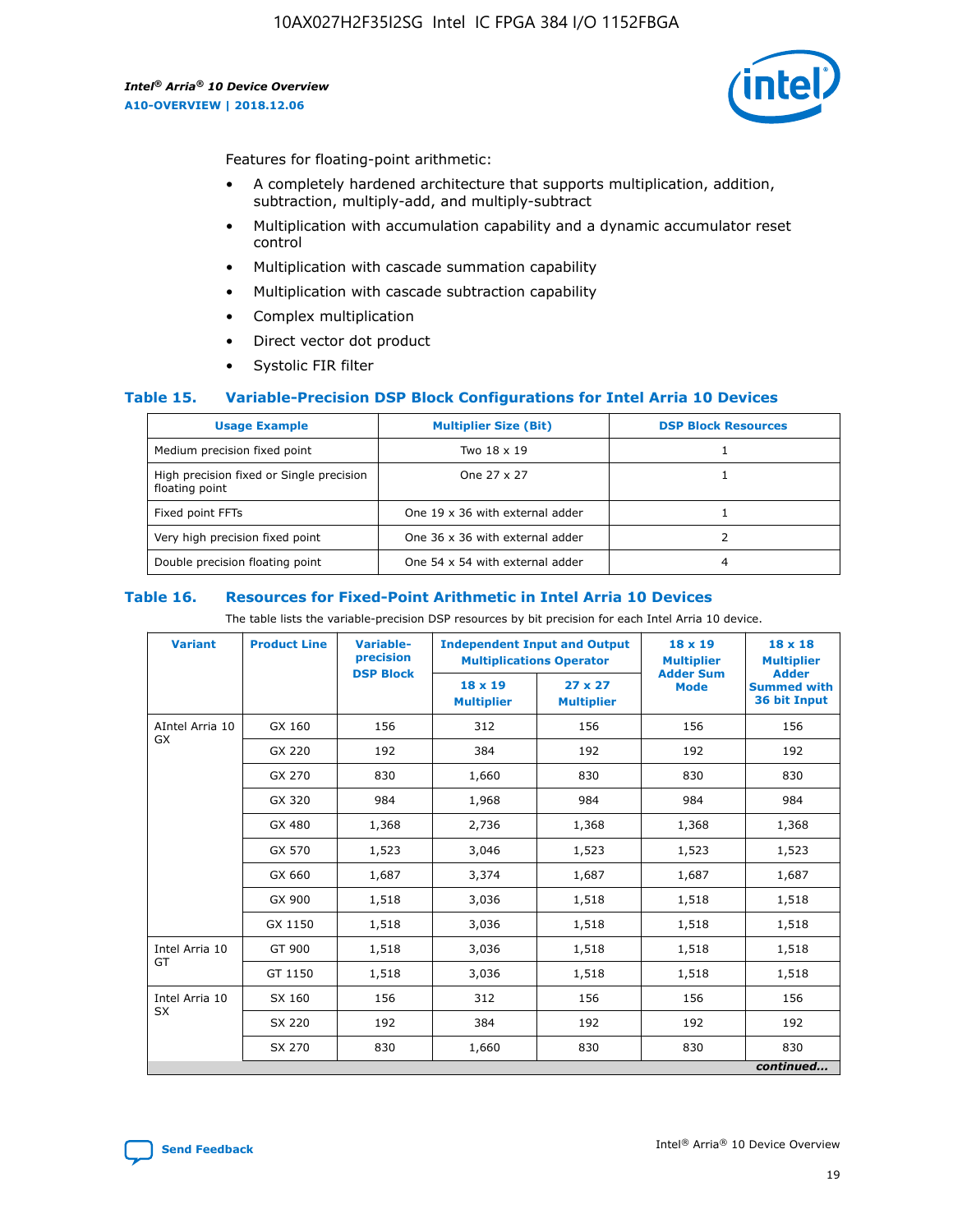

| <b>Variant</b> | <b>Product Line</b> | Variable-<br>precision | <b>Independent Input and Output</b> | <b>Multiplications Operator</b>     | $18 \times 19$<br><b>Multiplier</b> | $18 \times 18$<br><b>Multiplier</b><br><b>Adder</b> |  |
|----------------|---------------------|------------------------|-------------------------------------|-------------------------------------|-------------------------------------|-----------------------------------------------------|--|
|                |                     | <b>DSP Block</b>       | $18 \times 19$<br><b>Multiplier</b> | $27 \times 27$<br><b>Multiplier</b> | <b>Adder Sum</b><br><b>Mode</b>     | <b>Summed with</b><br>36 bit Input                  |  |
|                | SX 320              | 984                    | 1,968                               | 984                                 | 984                                 | 984                                                 |  |
|                | SX 480              | 1,368                  | 2,736                               | 1,368                               | 1,368                               | 1,368                                               |  |
|                | SX 570              | 1,523                  | 3,046                               | 1,523                               | 1,523                               | 1,523                                               |  |
|                | SX 660              | 1,687                  | 3,374                               | 1,687                               | 1,687                               | 1,687                                               |  |

# **Table 17. Resources for Floating-Point Arithmetic in Intel Arria 10 Devices**

The table lists the variable-precision DSP resources by bit precision for each Intel Arria 10 device.

| <b>Variant</b> | <b>Product Line</b> | <b>Variable-</b><br>precision<br><b>DSP Block</b> | <b>Single</b><br><b>Precision</b><br><b>Floating-Point</b><br><b>Multiplication</b><br><b>Mode</b> | <b>Single-Precision</b><br><b>Floating-Point</b><br><b>Adder Mode</b> | Single-<br><b>Precision</b><br><b>Floating-Point</b><br><b>Multiply</b><br><b>Accumulate</b><br><b>Mode</b> | <b>Peak</b><br><b>Giga Floating-</b><br><b>Point</b><br><b>Operations</b><br>per Second<br>(GFLOPs) |
|----------------|---------------------|---------------------------------------------------|----------------------------------------------------------------------------------------------------|-----------------------------------------------------------------------|-------------------------------------------------------------------------------------------------------------|-----------------------------------------------------------------------------------------------------|
| Intel Arria 10 | GX 160              | 156                                               | 156                                                                                                | 156                                                                   | 156                                                                                                         | 140                                                                                                 |
| GX             | GX 220              | 192                                               | 192                                                                                                | 192                                                                   | 192                                                                                                         | 173                                                                                                 |
|                | GX 270              | 830                                               | 830                                                                                                | 830                                                                   | 830                                                                                                         | 747                                                                                                 |
|                | GX 320              | 984                                               | 984                                                                                                | 984                                                                   | 984                                                                                                         | 886                                                                                                 |
|                | GX 480              | 1,369                                             | 1,368                                                                                              | 1,368                                                                 | 1,368                                                                                                       | 1,231                                                                                               |
|                | GX 570              | 1,523                                             | 1,523                                                                                              | 1,523                                                                 | 1,523                                                                                                       | 1,371                                                                                               |
|                | GX 660              | 1,687                                             | 1,687                                                                                              | 1,687                                                                 | 1,687                                                                                                       | 1,518                                                                                               |
|                | GX 900              | 1,518                                             | 1,518                                                                                              | 1,518                                                                 | 1,518                                                                                                       | 1,366                                                                                               |
|                | GX 1150             | 1,518                                             | 1,518                                                                                              | 1,518                                                                 | 1,518                                                                                                       | 1,366                                                                                               |
| Intel Arria 10 | GT 900              | 1,518                                             | 1,518                                                                                              | 1,518                                                                 | 1,518                                                                                                       | 1,366                                                                                               |
| GT             | GT 1150             | 1,518                                             | 1,518                                                                                              | 1,518                                                                 | 1,518                                                                                                       | 1,366                                                                                               |
| Intel Arria 10 | SX 160              | 156                                               | 156                                                                                                | 156                                                                   | 156                                                                                                         | 140                                                                                                 |
| <b>SX</b>      | SX 220              | 192                                               | 192                                                                                                | 192                                                                   | 192                                                                                                         | 173                                                                                                 |
|                | SX 270              | 830                                               | 830                                                                                                | 830                                                                   | 830                                                                                                         | 747                                                                                                 |
|                | SX 320              | 984                                               | 984                                                                                                | 984                                                                   | 984                                                                                                         | 886                                                                                                 |
|                | SX 480              | 1,369                                             | 1,368                                                                                              | 1,368                                                                 | 1,368                                                                                                       | 1,231                                                                                               |
|                | SX 570              | 1,523                                             | 1,523                                                                                              | 1,523                                                                 | 1,523                                                                                                       | 1,371                                                                                               |
|                | SX 660              | 1,687                                             | 1,687                                                                                              | 1,687                                                                 | 1,687                                                                                                       | 1,518                                                                                               |

# **Embedded Memory Blocks**

The embedded memory blocks in the devices are flexible and designed to provide an optimal amount of small- and large-sized memory arrays to fit your design requirements.

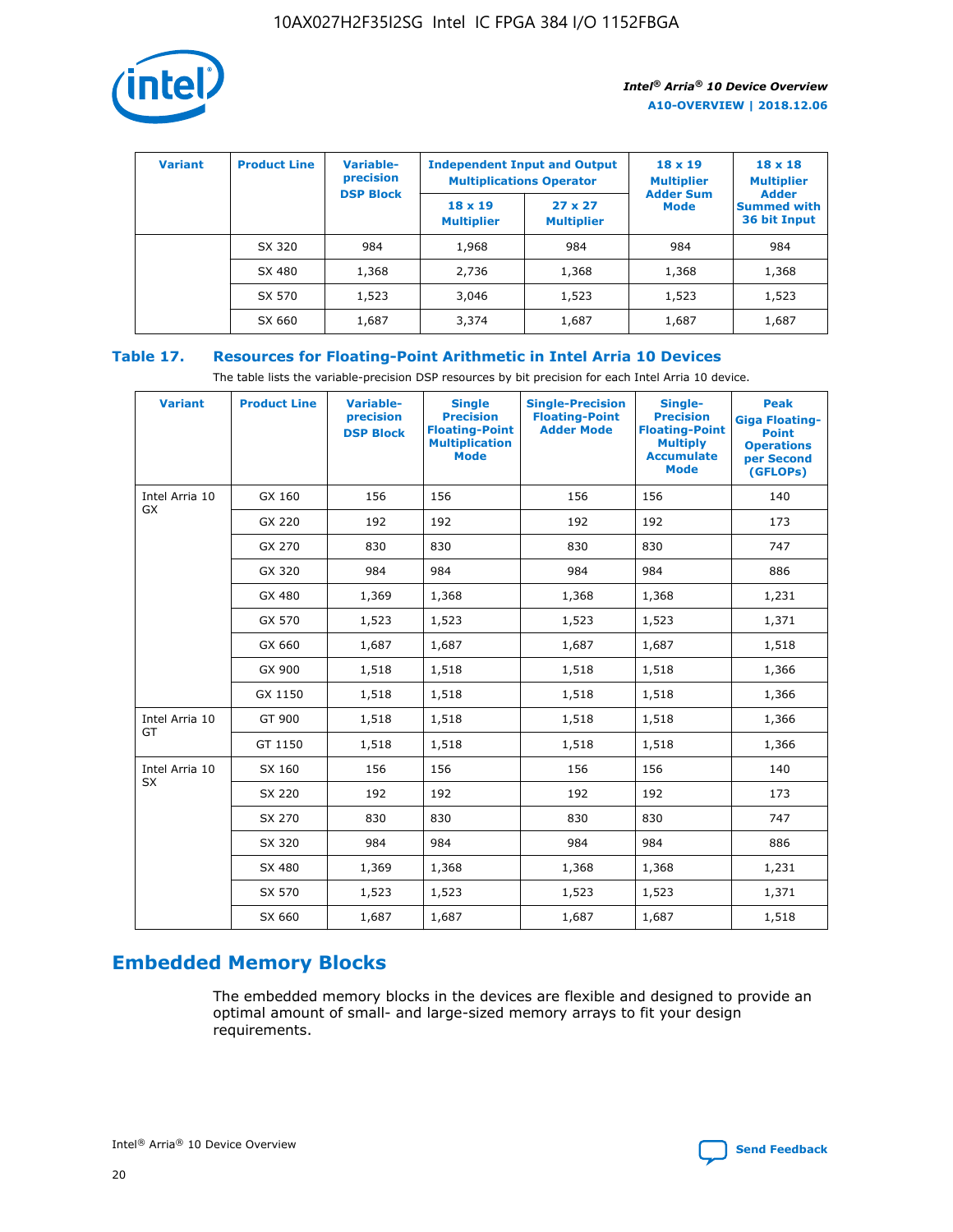

# **Types of Embedded Memory**

The Intel Arria 10 devices contain two types of memory blocks:

- 20 Kb M20K blocks—blocks of dedicated memory resources. The M20K blocks are ideal for larger memory arrays while still providing a large number of independent ports.
- 640 bit memory logic array blocks (MLABs)—enhanced memory blocks that are configured from dual-purpose logic array blocks (LABs). The MLABs are ideal for wide and shallow memory arrays. The MLABs are optimized for implementation of shift registers for digital signal processing (DSP) applications, wide and shallow FIFO buffers, and filter delay lines. Each MLAB is made up of ten adaptive logic modules (ALMs). In the Intel Arria 10 devices, you can configure these ALMs as ten 32 x 2 blocks, giving you one 32 x 20 simple dual-port SRAM block per MLAB.

# **Embedded Memory Capacity in Intel Arria 10 Devices**

|                   | <b>Product</b> |              | <b>M20K</b>         | <b>MLAB</b>  |                     | <b>Total RAM Bit</b> |
|-------------------|----------------|--------------|---------------------|--------------|---------------------|----------------------|
| <b>Variant</b>    | <b>Line</b>    | <b>Block</b> | <b>RAM Bit (Kb)</b> | <b>Block</b> | <b>RAM Bit (Kb)</b> | (Kb)                 |
| Intel Arria 10 GX | GX 160         | 440          | 8,800               | 1,680        | 1,050               | 9,850                |
|                   | GX 220         | 587          | 11,740              | 2,703        | 1,690               | 13,430               |
|                   | GX 270         | 750          | 15,000              | 3,922        | 2,452               | 17,452               |
|                   | GX 320         | 891          | 17,820              | 4,363        | 2,727               | 20,547               |
|                   | GX 480         | 1,431        | 28,620              | 6,662        | 4,164               | 32,784               |
|                   | GX 570         | 1,800        | 36,000              | 8,153        | 5,096               | 41,096               |
|                   | GX 660         | 2,131        | 42,620              | 9,260        | 5,788               | 48,408               |
|                   | GX 900         | 2,423        | 48,460              | 15,017       | 9,386               | 57,846               |
|                   | GX 1150        | 2,713        | 54,260              | 20,774       | 12,984              | 67,244               |
| Intel Arria 10 GT | GT 900         | 2,423        | 48,460              | 15,017       | 9,386               | 57,846               |
|                   | GT 1150        | 2,713        | 54,260              | 20,774       | 12,984              | 67,244               |
| Intel Arria 10 SX | SX 160         | 440          | 8,800               | 1,680        | 1,050               | 9,850                |
|                   | SX 220         | 587          | 11,740              | 2,703        | 1,690               | 13,430               |
|                   | SX 270         | 750          | 15,000              | 3,922        | 2,452               | 17,452               |
|                   | SX 320         | 891          | 17,820              | 4,363        | 2,727               | 20,547               |
|                   | SX 480         | 1,431        | 28,620              | 6,662        | 4,164               | 32,784               |
|                   | SX 570         | 1,800        | 36,000              | 8,153        | 5,096               | 41,096               |
|                   | SX 660         | 2,131        | 42,620              | 9,260        | 5,788               | 48,408               |

#### **Table 18. Embedded Memory Capacity and Distribution in Intel Arria 10 Devices**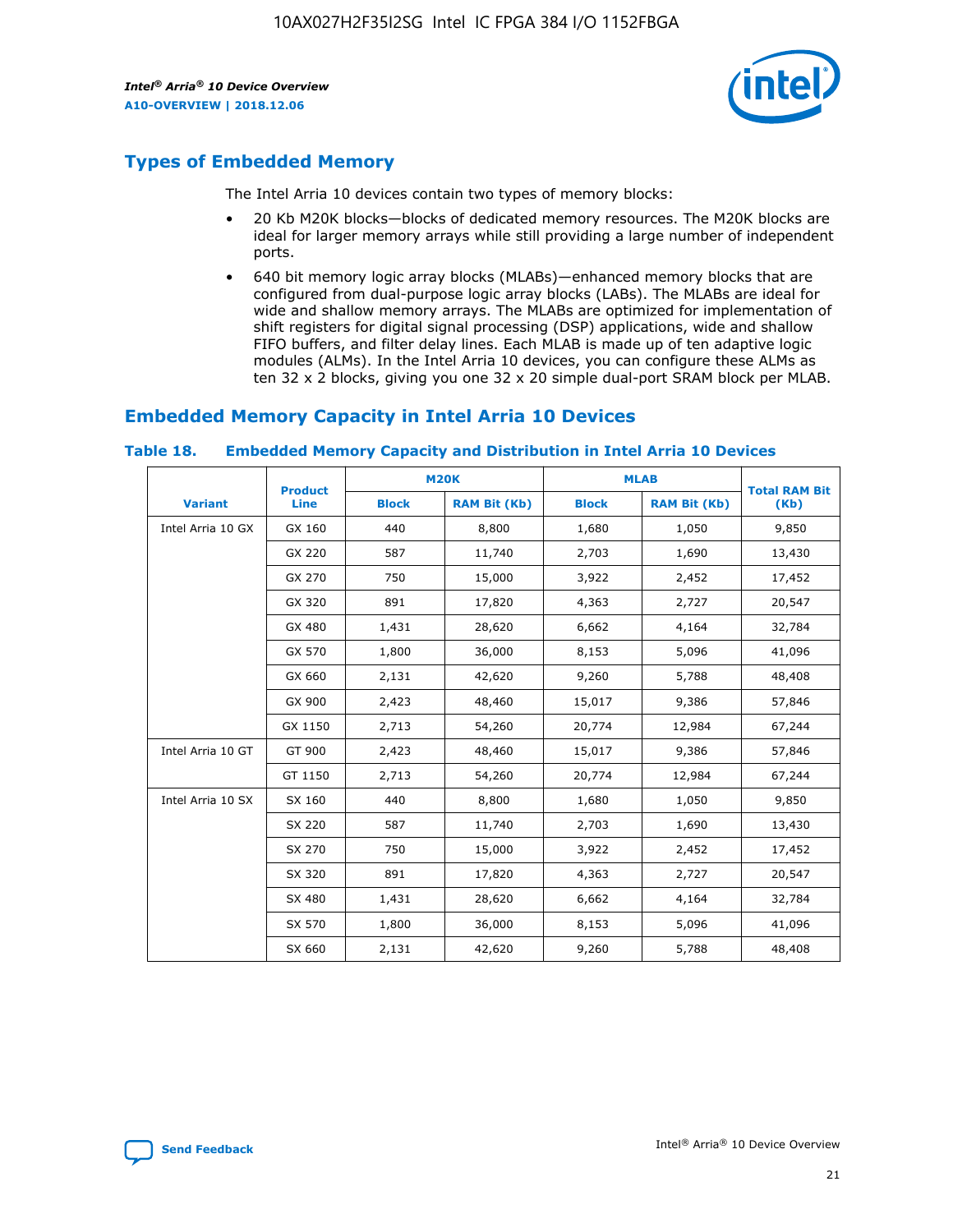

# **Embedded Memory Configurations for Single-port Mode**

#### **Table 19. Single-port Embedded Memory Configurations for Intel Arria 10 Devices**

This table lists the maximum configurations supported for single-port RAM and ROM modes.

| <b>Memory Block</b> | Depth (bits)           | <b>Programmable Width</b> |
|---------------------|------------------------|---------------------------|
| MLAB                | 32<br>x16, x18, or x20 |                           |
|                     | 64(10)                 | x8, x9, x10               |
| M20K                | 512                    | x40, x32                  |
|                     | 1K                     | x20, x16                  |
|                     | 2K                     | x10, x8                   |
|                     | 4K                     | x5, x4                    |
|                     | 8K                     | x2                        |
|                     | 16K                    | x1                        |

# **Clock Networks and PLL Clock Sources**

The clock network architecture is based on Intel's global, regional, and peripheral clock structure. This clock structure is supported by dedicated clock input pins, fractional clock synthesis PLLs, and integer I/O PLLs.

#### **Clock Networks**

The Intel Arria 10 core clock networks are capable of up to 800 MHz fabric operation across the full industrial temperature range. For the external memory interface, the clock network supports the hard memory controller with speeds up to 2,400 Mbps in a quarter-rate transfer.

To reduce power consumption, the Intel Quartus Prime software identifies all unused sections of the clock network and powers them down.

#### **Fractional Synthesis and I/O PLLs**

Intel Arria 10 devices contain up to 32 fractional synthesis PLLs and up to 16 I/O PLLs that are available for both specific and general purpose uses in the core:

- Fractional synthesis PLLs—located in the column adjacent to the transceiver blocks
- I/O PLLs—located in each bank of the 48 I/Os

#### **Fractional Synthesis PLLs**

You can use the fractional synthesis PLLs to:

- Reduce the number of oscillators that are required on your board
- Reduce the number of clock pins that are used in the device by synthesizing multiple clock frequencies from a single reference clock source

<sup>(10)</sup> Supported through software emulation and consumes additional MLAB blocks.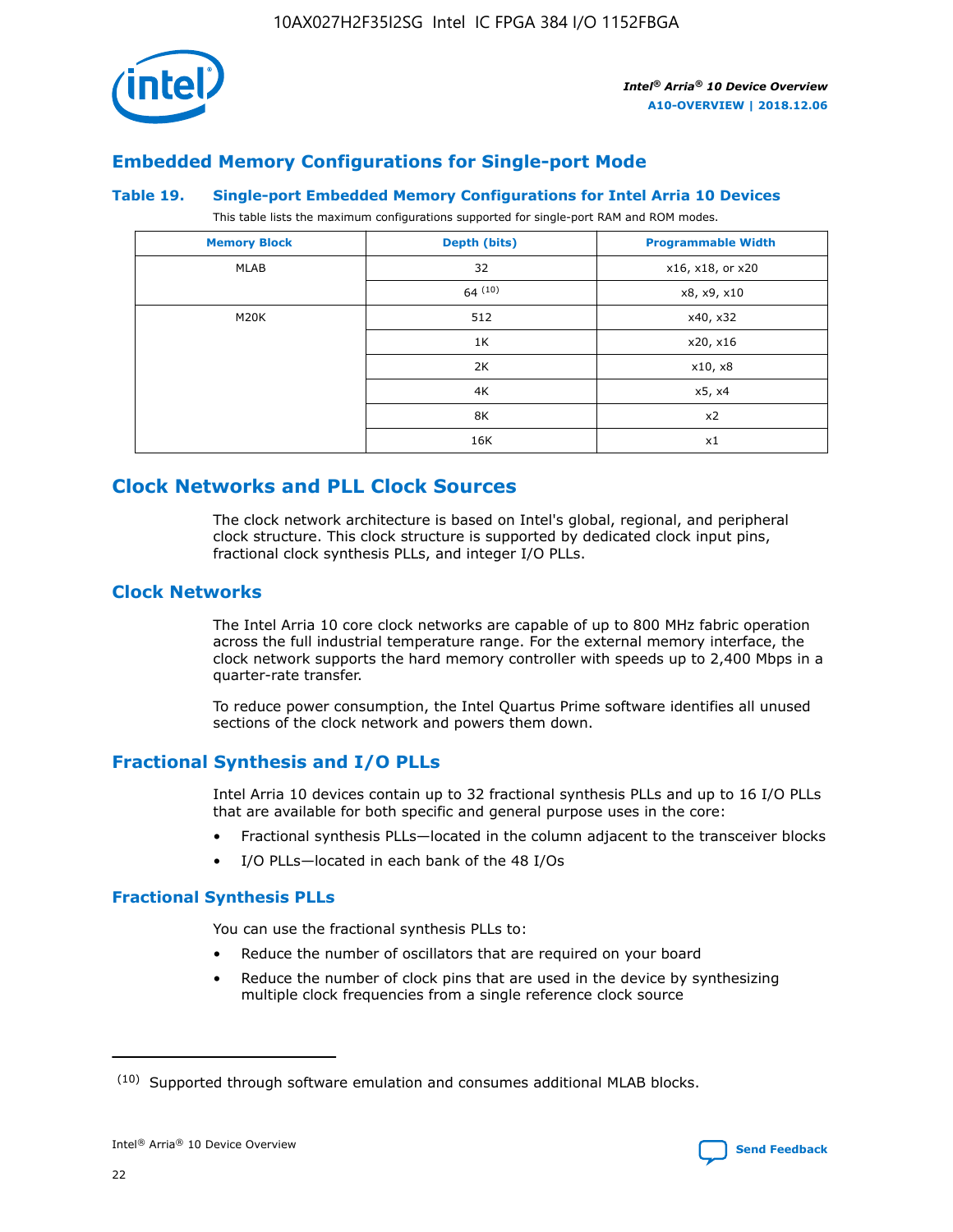

The fractional synthesis PLLs support the following features:

- Reference clock frequency synthesis for transceiver CMU and Advanced Transmit (ATX) PLLs
- Clock network delay compensation
- Zero-delay buffering
- Direct transmit clocking for transceivers
- Independently configurable into two modes:
	- Conventional integer mode equivalent to the general purpose PLL
	- Enhanced fractional mode with third order delta-sigma modulation
- PLL cascading

#### **I/O PLLs**

The integer mode I/O PLLs are located in each bank of 48 I/Os. You can use the I/O PLLs to simplify the design of external memory and high-speed LVDS interfaces.

In each I/O bank, the I/O PLLs are adjacent to the hard memory controllers and LVDS SERDES. Because these PLLs are tightly coupled with the I/Os that need to use them, it makes it easier to close timing.

You can use the I/O PLLs for general purpose applications in the core such as clock network delay compensation and zero-delay buffering.

Intel Arria 10 devices support PLL-to-PLL cascading.

# **FPGA General Purpose I/O**

Intel Arria 10 devices offer highly configurable GPIOs. Each I/O bank contains 48 general purpose I/Os and a high-efficiency hard memory controller.

The following list describes the features of the GPIOs:

- Consist of 3 V I/Os for high-voltage application and LVDS I/Os for differential signaling
	- Up to two 3 V I/O banks, available in some devices, that support up to 3 V I/O standards
	- LVDS I/O banks that support up to 1.8 V I/O standards
- Support a wide range of single-ended and differential I/O interfaces
- LVDS speeds up to 1.6 Gbps
- Each LVDS pair of pins has differential input and output buffers, allowing you to configure the LVDS direction for each pair.
- Programmable bus hold and weak pull-up
- Programmable differential output voltage  $(V_{OD})$  and programmable pre-emphasis

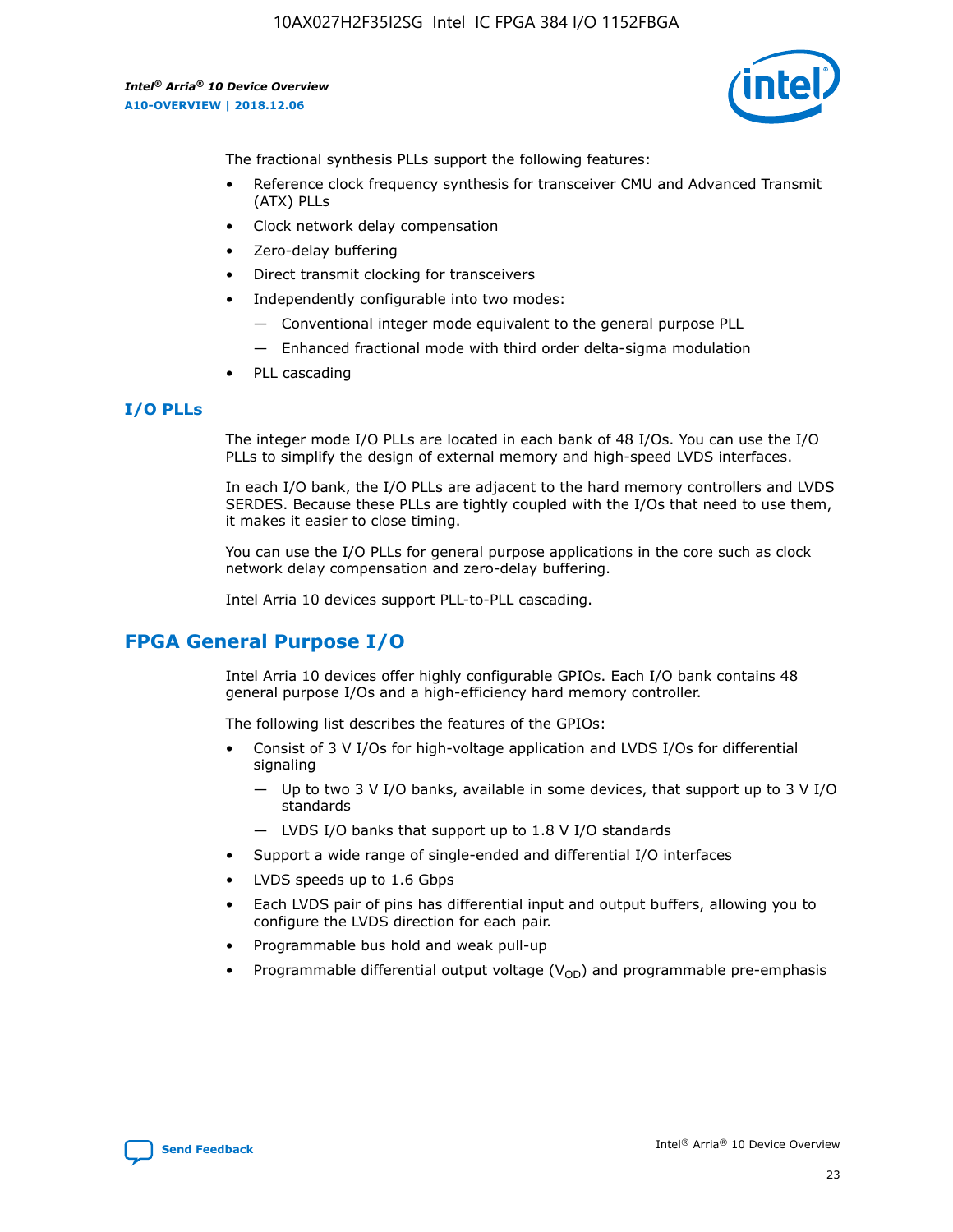

- Series (R<sub>S</sub>) and parallel (R<sub>T</sub>) on-chip termination (OCT) for all I/O banks with OCT calibration to limit the termination impedance variation
- On-chip dynamic termination that has the ability to swap between series and parallel termination, depending on whether there is read or write on a common bus for signal integrity
- Easy timing closure support using the hard read FIFO in the input register path, and delay-locked loop (DLL) delay chain with fine and coarse architecture

# **External Memory Interface**

Intel Arria 10 devices offer massive external memory bandwidth, with up to seven 32 bit DDR4 memory interfaces running at up to 2,400 Mbps. This bandwidth provides additional ease of design, lower power, and resource efficiencies of hardened highperformance memory controllers.

The memory interface within Intel Arria 10 FPGAs and SoCs delivers the highest performance and ease of use. You can configure up to a maximum width of 144 bits when using the hard or soft memory controllers. If required, you can bypass the hard memory controller and use a soft controller implemented in the user logic.

Each I/O contains a hardened DDR read/write path (PHY) capable of performing key memory interface functionality such as read/write leveling, FIFO buffering to lower latency and improve margin, timing calibration, and on-chip termination.

The timing calibration is aided by the inclusion of hard microcontrollers based on Intel's Nios® II technology, specifically tailored to control the calibration of multiple memory interfaces. This calibration allows the Intel Arria 10 device to compensate for any changes in process, voltage, or temperature either within the Intel Arria 10 device itself, or within the external memory device. The advanced calibration algorithms ensure maximum bandwidth and robust timing margin across all operating conditions.

In addition to parallel memory interfaces, Intel Arria 10 devices support serial memory technologies such as the Hybrid Memory Cube (HMC). The HMC is supported by the Intel Arria 10 high-speed serial transceivers which connect up to four HMC links, with each link running at data rates up to 15 Gbps.

#### **Related Information**

#### [External Memory Interface Spec Estimator](http://www.altera.com/technology/memory/estimator/mem-emif-index.html)

Provides a parametric tool that allows you to find and compare the performance of the supported external memory interfaces in IntelFPGAs.

# **Memory Standards Supported by Intel Arria 10 Devices**

The I/Os are designed to provide high performance support for existing and emerging external memory standards.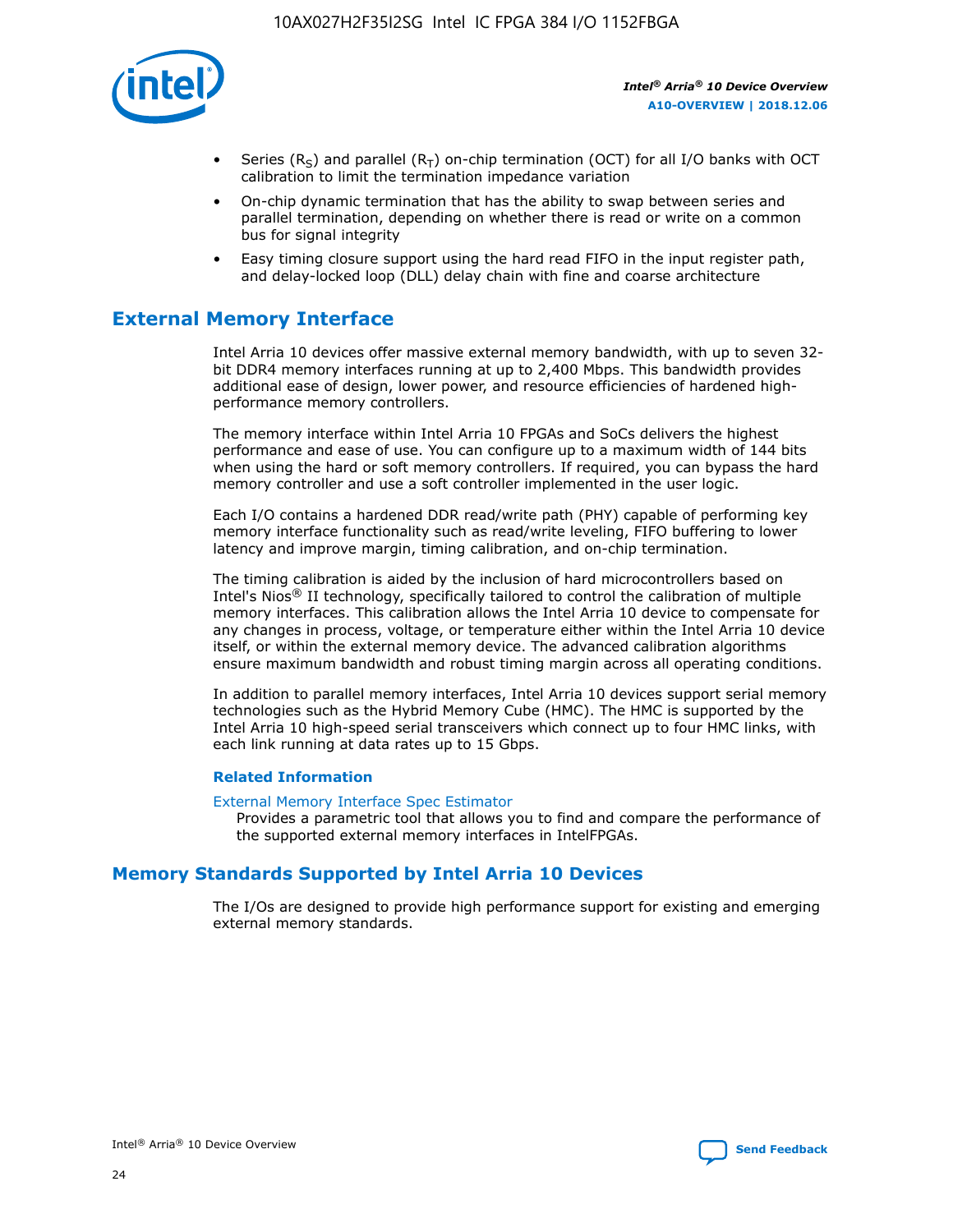

#### **Table 20. Memory Standards Supported by the Hard Memory Controller**

This table lists the overall capability of the hard memory controller. For specific details, refer to the External Memory Interface Spec Estimator and Intel Arria 10 Device Datasheet.

| <b>Memory Standard</b> | <b>Rate Support</b> | <b>Ping Pong PHY Support</b> | <b>Maximum Frequency</b><br>(MHz) |
|------------------------|---------------------|------------------------------|-----------------------------------|
| <b>DDR4 SDRAM</b>      | Quarter rate        | Yes                          | 1,067                             |
|                        |                     |                              | 1,200                             |
| DDR3 SDRAM             | Half rate           | Yes                          | 533                               |
|                        |                     |                              | 667                               |
|                        | Quarter rate        | Yes                          | 1,067                             |
|                        |                     |                              | 1,067                             |
| <b>DDR3L SDRAM</b>     | Half rate           | Yes                          | 533                               |
|                        |                     |                              | 667                               |
|                        | Quarter rate        | Yes                          | 933                               |
|                        |                     |                              | 933                               |
| LPDDR3 SDRAM           | Half rate           |                              | 533                               |
|                        | Quarter rate        |                              | 800                               |

#### **Table 21. Memory Standards Supported by the Soft Memory Controller**

| <b>Memory Standard</b>      | <b>Rate Support</b> | <b>Maximum Frequency</b><br>(MHz) |
|-----------------------------|---------------------|-----------------------------------|
| <b>RLDRAM 3 (11)</b>        | Quarter rate        | 1,200                             |
| ODR IV SRAM <sup>(11)</sup> | Quarter rate        | 1,067                             |
| <b>ODR II SRAM</b>          | Full rate           | 333                               |
|                             | Half rate           | 633                               |
| <b>ODR II+ SRAM</b>         | Full rate           | 333                               |
|                             | Half rate           | 633                               |
| <b>ODR II+ Xtreme SRAM</b>  | Full rate           | 333                               |
|                             | Half rate           | 633                               |

#### **Table 22. Memory Standards Supported by the HPS Hard Memory Controller**

The hard processor system (HPS) is available in Intel Arria 10 SoC devices only.

| <b>Memory Standard</b> | <b>Rate Support</b> | <b>Maximum Frequency</b><br>(MHz) |
|------------------------|---------------------|-----------------------------------|
| <b>DDR4 SDRAM</b>      | Half rate           | 1,200                             |
| <b>DDR3 SDRAM</b>      | Half rate           | 1,067                             |
| <b>DDR3L SDRAM</b>     | Half rate           | 933                               |

<sup>(11)</sup> Intel Arria 10 devices support this external memory interface using hard PHY with soft memory controller.

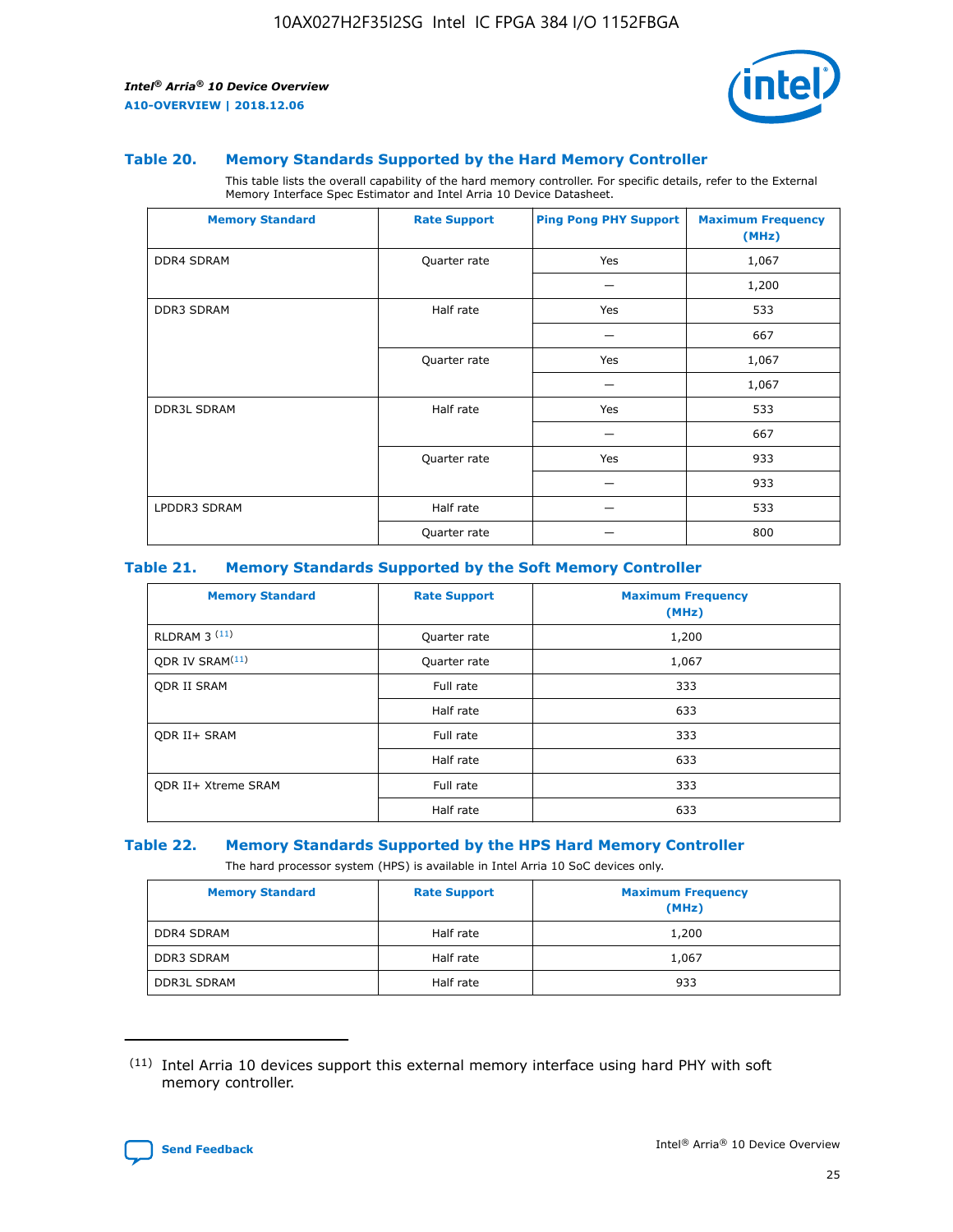

#### **Related Information**

#### [Intel Arria 10 Device Datasheet](https://www.intel.com/content/www/us/en/programmable/documentation/mcn1413182292568.html#mcn1413182153340)

Lists the memory interface performance according to memory interface standards, rank or chip select configurations, and Intel Arria 10 device speed grades.

# **PCIe Gen1, Gen2, and Gen3 Hard IP**

Intel Arria 10 devices contain PCIe hard IP that is designed for performance and ease-of-use:

- Includes all layers of the PCIe stack—transaction, data link and physical layers.
- Supports PCIe Gen3, Gen2, and Gen1 Endpoint and Root Port in x1, x2, x4, or x8 lane configuration.
- Operates independently from the core logic—optional configuration via protocol (CvP) allows the PCIe link to power up and complete link training in less than 100 ms while the Intel Arria 10 device completes loading the programming file for the rest of the FPGA.
- Provides added functionality that makes it easier to support emerging features such as Single Root I/O Virtualization (SR-IOV) and optional protocol extensions.
- Provides improved end-to-end datapath protection using ECC.
- Supports FPGA configuration via protocol (CvP) using PCIe at Gen3, Gen2, or Gen1 speed.

#### **Related Information**

PCS Features on page 30

# **Enhanced PCS Hard IP for Interlaken and 10 Gbps Ethernet**

# **Interlaken Support**

The Intel Arria 10 enhanced PCS hard IP provides integrated Interlaken PCS supporting rates up to 25.8 Gbps per lane.

The Interlaken PCS is based on the proven functionality of the PCS developed for Intel's previous generation FPGAs, which demonstrated interoperability with Interlaken ASSP vendors and third-party IP suppliers. The Interlaken PCS is present in every transceiver channel in Intel Arria 10 devices.

#### **Related Information**

PCS Features on page 30

# **10 Gbps Ethernet Support**

The Intel Arria 10 enhanced PCS hard IP supports 10GBASE-R PCS compliant with IEEE 802.3 10 Gbps Ethernet (10GbE). The integrated hard IP support for 10GbE and the 10 Gbps transceivers save external PHY cost, board space, and system power.

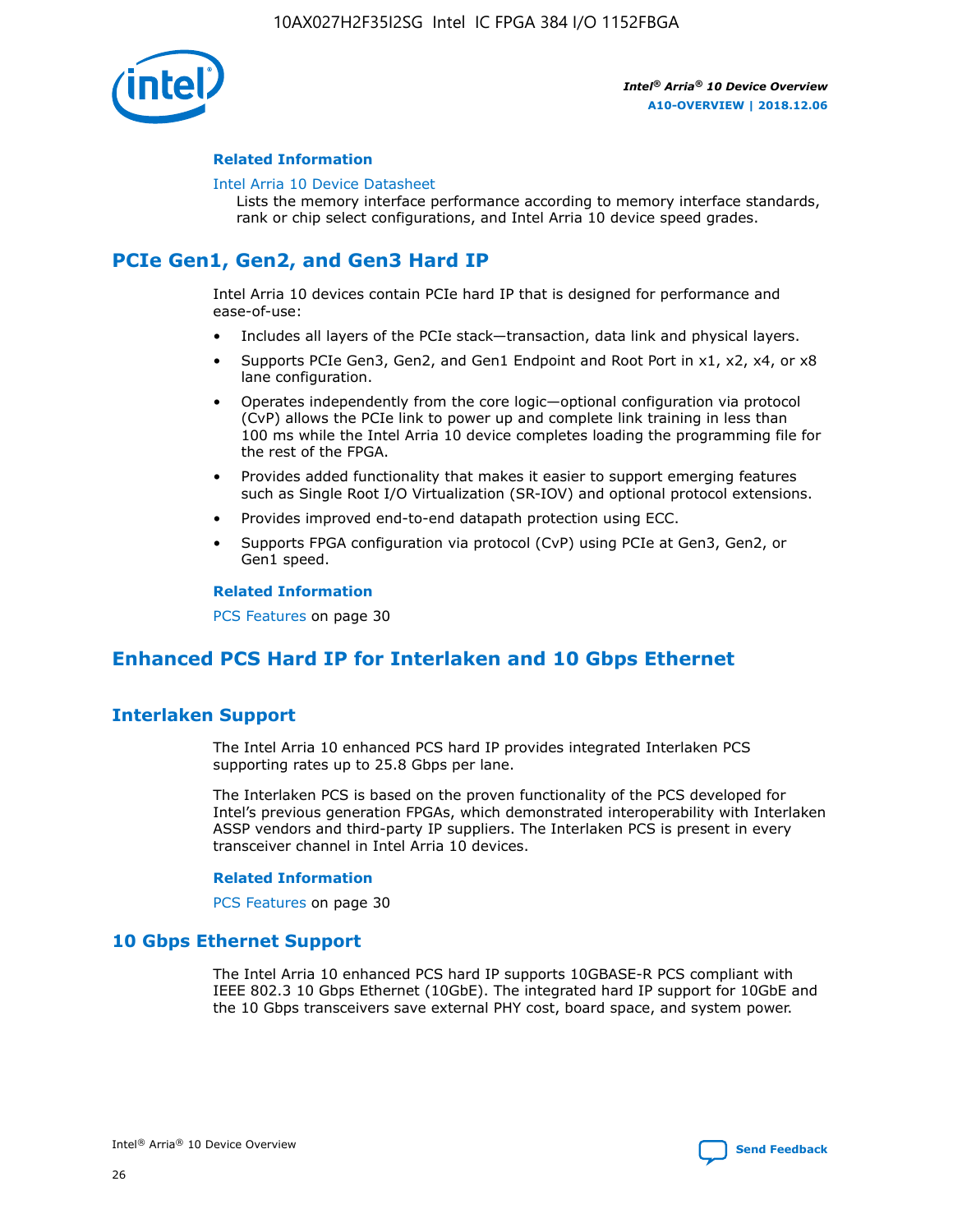

The scalable hard IP supports multiple independent 10GbE ports while using a single PLL for all the 10GBASE-R PCS instantiations, which saves on core logic resources and clock networks:

- Simplifies multiport 10GbE systems compared to XAUI interfaces that require an external XAUI-to-10G PHY.
- Incorporates Electronic Dispersion Compensation (EDC), which enables direct connection to standard 10 Gbps XFP and SFP+ pluggable optical modules.
- Supports backplane Ethernet applications and includes a hard 10GBASE-KR Forward Error Correction (FEC) circuit that you can use for 10 Gbps and 40 Gbps applications.

The 10 Gbps Ethernet PCS hard IP and 10GBASE-KR FEC are present in every transceiver channel.

#### **Related Information**

PCS Features on page 30

# **Low Power Serial Transceivers**

Intel Arria 10 FPGAs and SoCs include lowest power transceivers that deliver high bandwidth, throughput and low latency.

Intel Arria 10 devices deliver the industry's lowest power consumption per transceiver channel:

- 12.5 Gbps transceivers at as low as 242 mW
- 10 Gbps transceivers at as low as 168 mW
- 6 Gbps transceivers at as low as 117 mW

Intel Arria 10 transceivers support various data rates according to application:

- Chip-to-chip and chip-to-module applications—from 1 Gbps up to 25.8 Gbps
- Long reach and backplane applications—from 1 Gbps up to 12.5 with advanced adaptive equalization
- Critical power sensitive applications—from 1 Gbps up to 11.3 Gbps using lower power modes

The combination of 20 nm process technology and architectural advances provide the following benefits:

- Significant reduction in die area and power consumption
- Increase of up to two times in transceiver I/O density compared to previous generation devices while maintaining optimal signal integrity
- Up to 72 total transceiver channels—you can configure up to 6 of these channels to run as fast as 25.8 Gbps
- All channels feature continuous data rate support up to the maximum rated speed

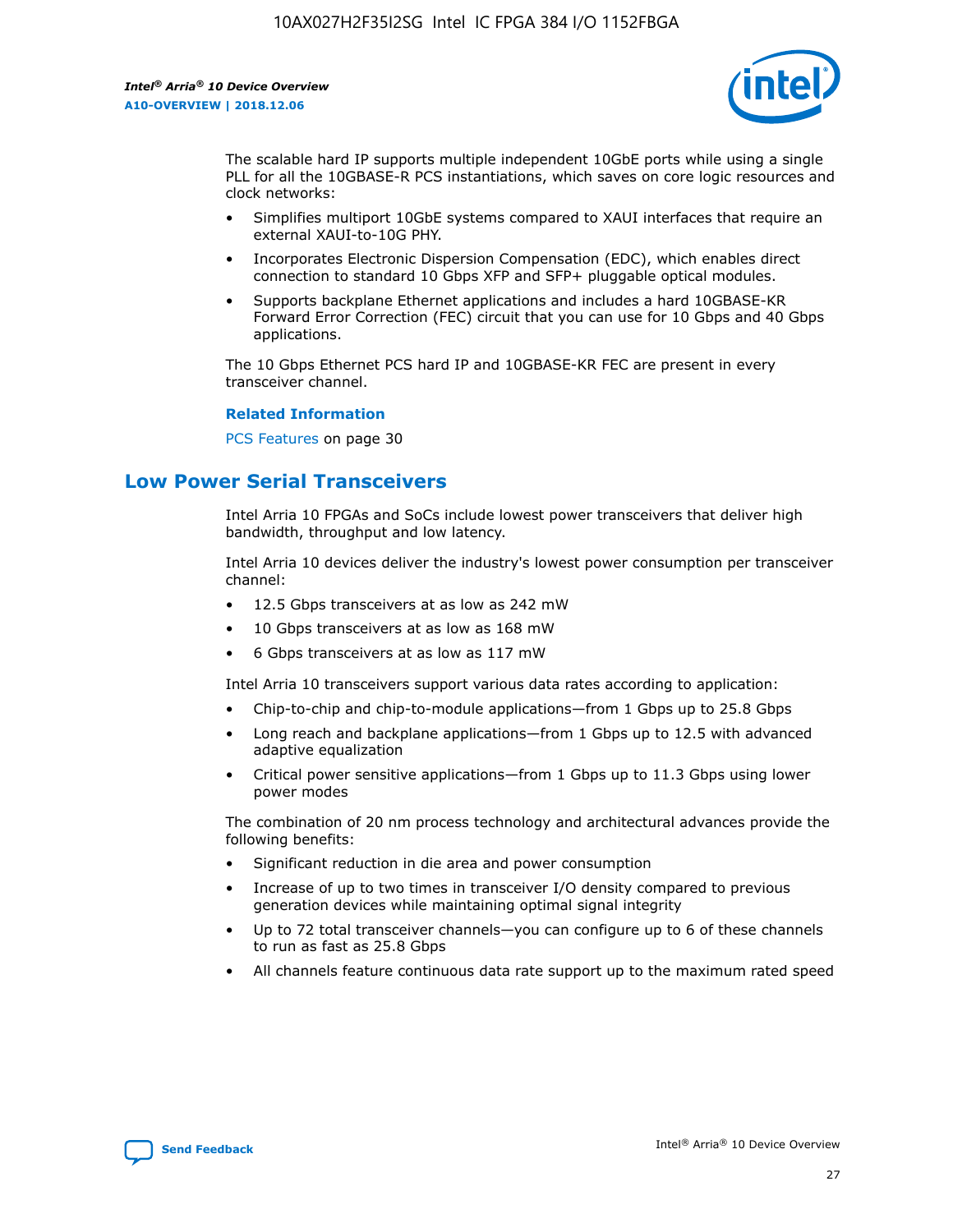

# **Figure 6. Intel Arria 10 Transceiver Block Architecture**



# **Transceiver Channels**

All transceiver channels feature a dedicated Physical Medium Attachment (PMA) and a hardened Physical Coding Sublayer (PCS).

- The PMA provides primary interfacing capabilities to physical channels.
- The PCS typically handles encoding/decoding, word alignment, and other preprocessing functions before transferring data to the FPGA core fabric.

A transceiver channel consists of a PMA and a PCS block. Most transceiver banks have 6 channels. There are some transceiver banks that contain only 3 channels.

A wide variety of bonded and non-bonded data rate configurations is possible using a highly configurable clock distribution network. Up to 80 independent transceiver data rates can be configured.

The following figures are graphical representations of top views of the silicon die, which correspond to reverse views for flip chip packages. Different Intel Arria 10 devices may have different floorplans than the ones shown in the figures.

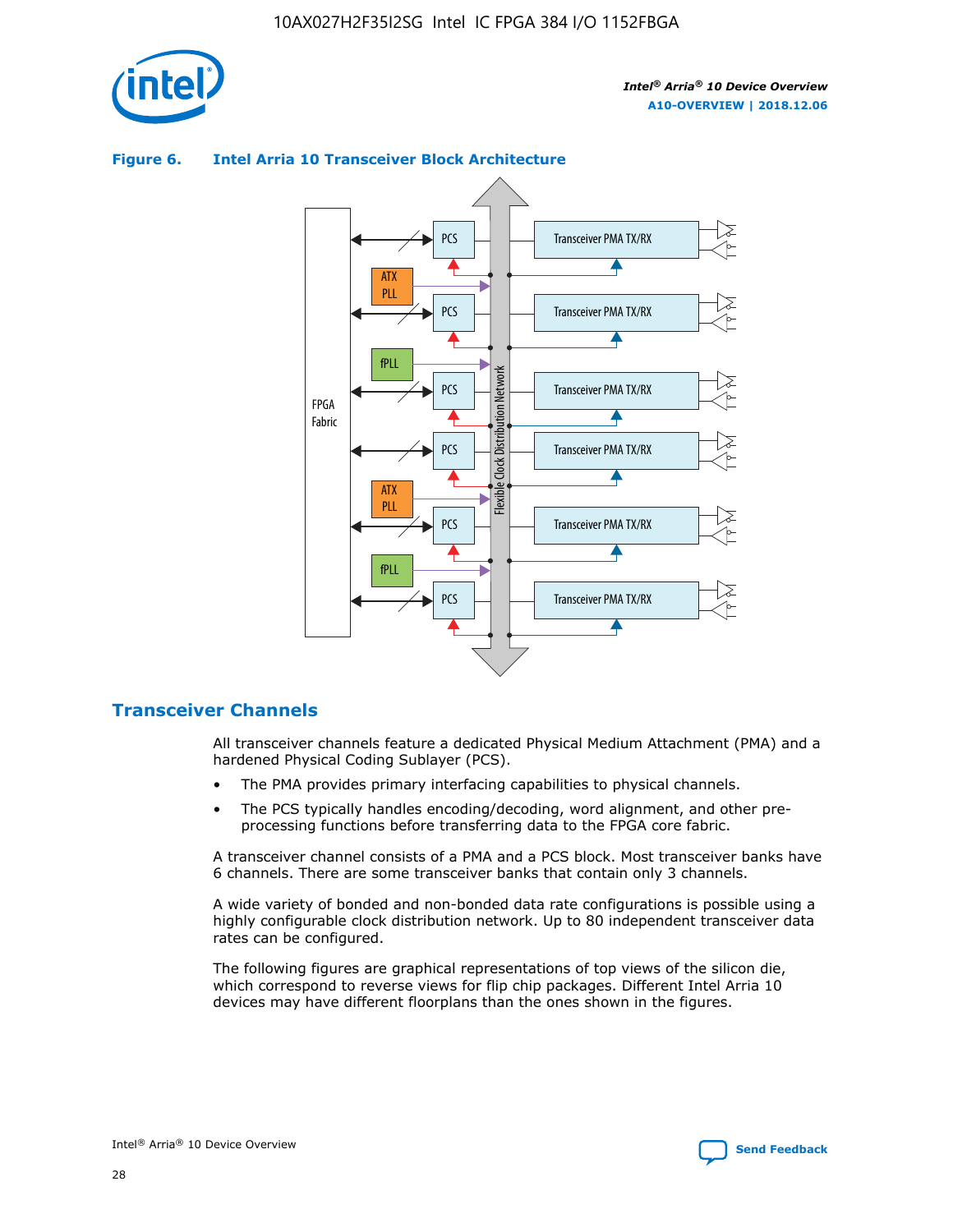

#### **Figure 7. Device Chip Overview for Intel Arria 10 GX and GT Devices**



# **PMA Features**

Intel Arria 10 transceivers provide exceptional signal integrity at data rates up to 25.8 Gbps. Clocking options include ultra-low jitter ATX PLLs (LC tank based), clock multiplier unit (CMU) PLLs, and fractional PLLs.



Hard PCS Hard PCS Hard PCS Hard PCS Hard PCS

ATX (LC) Transmi PLL fPLL ATX (LC) **Transmit** PLL

Transceiver PMA Transceiver PMA Transceiver PMA

Transceiver PMA Transceiver PMA

Unused transceiver chann can be used as additional transceiver transmit PLLs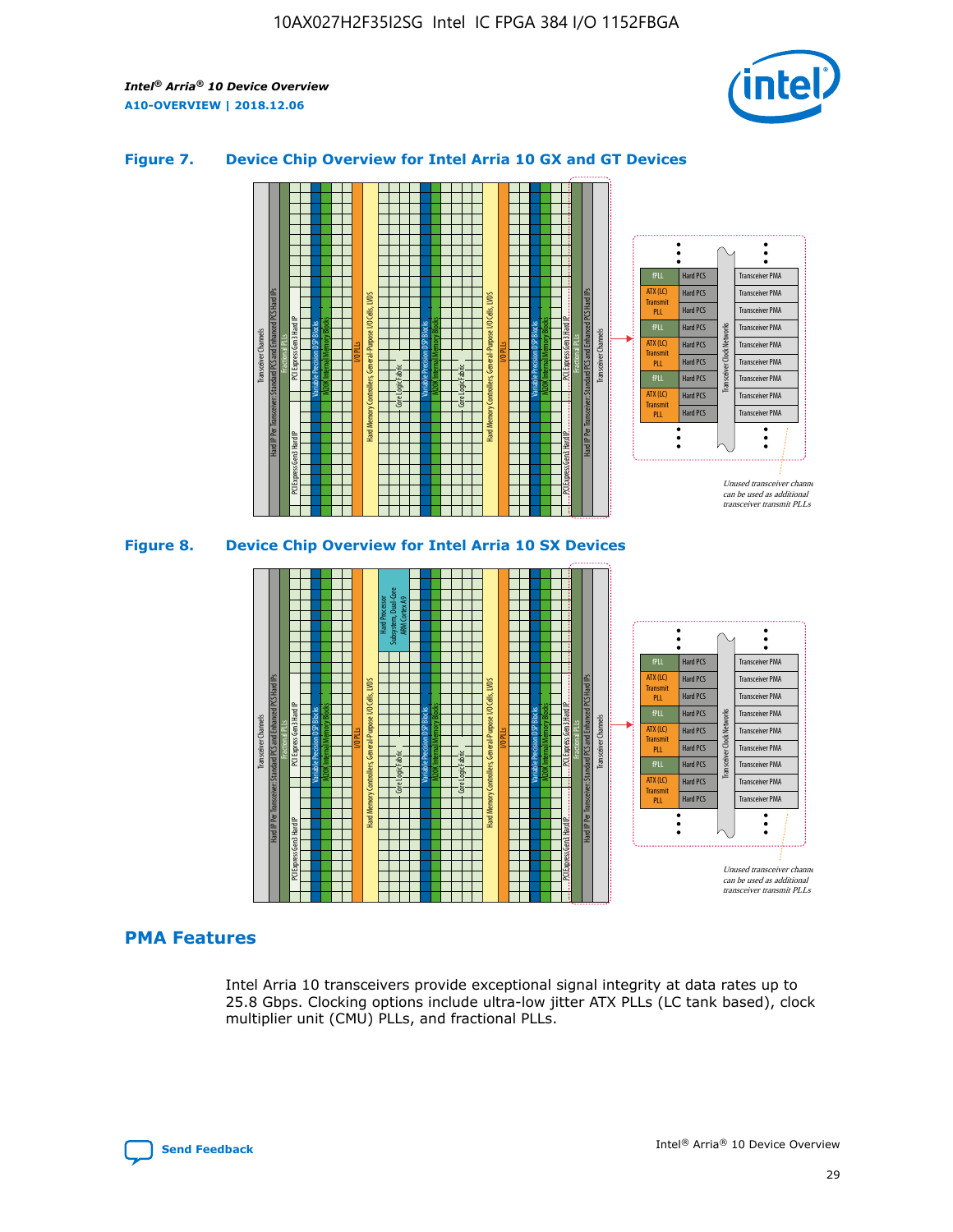

Each transceiver channel contains a channel PLL that can be used as the CMU PLL or clock data recovery (CDR) PLL. In CDR mode, the channel PLL recovers the receiver clock and data in the transceiver channel. Up to 80 independent data rates can be configured on a single Intel Arria 10 device.

#### **Table 23. PMA Features of the Transceivers in Intel Arria 10 Devices**

| <b>Feature</b>                                             | <b>Capability</b>                                                                                                                                                                                                             |
|------------------------------------------------------------|-------------------------------------------------------------------------------------------------------------------------------------------------------------------------------------------------------------------------------|
| Chip-to-Chip Data Rates                                    | 1 Gbps to 17.4 Gbps (Intel Arria 10 GX devices)<br>1 Gbps to 25.8 Gbps (Intel Arria 10 GT devices)                                                                                                                            |
| <b>Backplane Support</b>                                   | Drive backplanes at data rates up to 12.5 Gbps                                                                                                                                                                                |
| <b>Optical Module Support</b>                              | SFP+/SFP, XFP, CXP, QSFP/QSFP28, CFP/CFP2/CFP4                                                                                                                                                                                |
| Cable Driving Support                                      | SFP+ Direct Attach, PCI Express over cable, eSATA                                                                                                                                                                             |
| Transmit Pre-Emphasis                                      | 4-tap transmit pre-emphasis and de-emphasis to compensate for system channel loss                                                                                                                                             |
| Continuous Time Linear<br>Equalizer (CTLE)                 | Dual mode, high-gain, and high-data rate, linear receive equalization to compensate for<br>system channel loss                                                                                                                |
| Decision Feedback Equalizer<br>(DFE)                       | 7-fixed and 4-floating tap DFE to equalize backplane channel loss in the presence of<br>crosstalk and noisy environments                                                                                                      |
| Variable Gain Amplifier                                    | Optimizes the signal amplitude prior to the CDR sampling and operates in fixed and<br>adaptive modes                                                                                                                          |
| Altera Digital Adaptive<br>Parametric Tuning (ADAPT)       | Fully digital adaptation engine to automatically adjust all link equalization parameters-<br>including CTLE, DFE, and variable gain amplifier blocks—that provide optimal link margin<br>without intervention from user logic |
| Precision Signal Integrity<br>Calibration Engine (PreSICE) | Hardened calibration controller to quickly calibrate all transceiver control parameters on<br>power-up, which provides the optimal signal integrity and jitter performance                                                    |
| Advanced Transmit (ATX)<br>PLL                             | Low jitter ATX (LC tank based) PLLs with continuous tuning range to cover a wide range of<br>standard and proprietary protocols                                                                                               |
| <b>Fractional PLLs</b>                                     | On-chip fractional frequency synthesizers to replace on-board crystal oscillators and reduce<br>system cost                                                                                                                   |
| Digitally Assisted Analog<br><b>CDR</b>                    | Superior jitter tolerance with fast lock time                                                                                                                                                                                 |
| Dynamic Partial<br>Reconfiguration                         | Allows independent control of the Avalon memory-mapped interface of each transceiver<br>channel for the highest transceiver flexibility                                                                                       |
| Multiple PCS-PMA and PCS-<br>PLD interface widths          | 8-, 10-, 16-, 20-, 32-, 40-, or 64-bit interface widths for flexibility of deserialization width,<br>encoding, and reduced latency                                                                                            |

# **PCS Features**

This table summarizes the Intel Arria 10 transceiver PCS features. You can use the transceiver PCS to support a wide range of protocols ranging from 1 Gbps to 25.8 Gbps.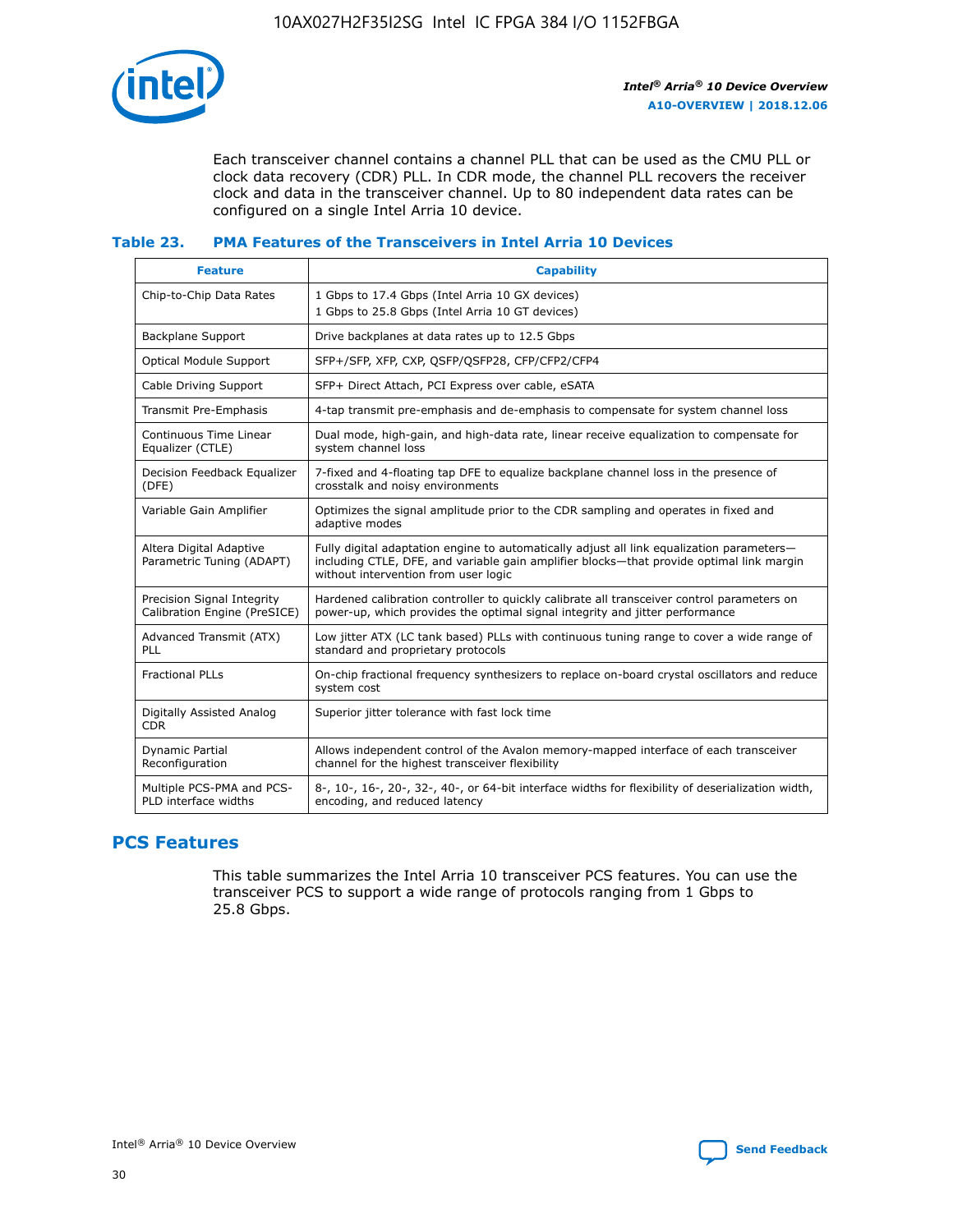

| <b>PCS</b>    | <b>Description</b>                                                                                                                                                                                                                                                                                                                                                                                                          |
|---------------|-----------------------------------------------------------------------------------------------------------------------------------------------------------------------------------------------------------------------------------------------------------------------------------------------------------------------------------------------------------------------------------------------------------------------------|
| Standard PCS  | Operates at a data rate up to 12 Gbps<br>Supports protocols such as PCI-Express, CPRI 4.2+, GigE, IEEE 1588 in Hard PCS<br>Implements other protocols using Basic/Custom (Standard PCS) transceiver<br>configuration rules.                                                                                                                                                                                                 |
| Enhanced PCS  | Performs functions common to most serial data industry standards, such as word<br>$\bullet$<br>alignment, encoding/decoding, and framing, before data is sent or received off-chip<br>through the PMA<br>• Handles data transfer to and from the FPGA fabric<br>Handles data transfer internally to and from the PMA<br>Provides frequency compensation<br>Performs channel bonding for multi-channel low skew applications |
| PCIe Gen3 PCS | Supports the seamless switching of Data and Clock between the Gen1, Gen2, and Gen3<br>data rates<br>Provides support for PIPE 3.0 features<br>Supports the PIPE interface with the Hard IP enabled, as well as with the Hard IP<br>bypassed                                                                                                                                                                                 |

#### **Related Information**

- PCIe Gen1, Gen2, and Gen3 Hard IP on page 26
- Interlaken Support on page 26
- 10 Gbps Ethernet Support on page 26

#### **PCS Protocol Support**

This table lists some of the protocols supported by the Intel Arria 10 transceiver PCS. For more information about the blocks in the transmitter and receiver data paths, refer to the related information.

| <b>Protocol</b>                                 | <b>Data Rate</b><br>(Gbps) | <b>Transceiver IP</b>       | <b>PCS Support</b>                      |
|-------------------------------------------------|----------------------------|-----------------------------|-----------------------------------------|
| PCIe Gen3 x1, x2, x4, x8                        | 8.0                        | Native PHY (PIPE)           | Standard PCS and PCIe<br>Gen3 PCS       |
| PCIe Gen2 x1, x2, x4, x8                        | 5.0                        | Native PHY (PIPE)           | <b>Standard PCS</b>                     |
| PCIe Gen1 x1, x2, x4, x8                        | 2.5                        | Native PHY (PIPE)           | Standard PCS                            |
| 1000BASE-X Gigabit Ethernet                     | 1.25                       | Native PHY                  | <b>Standard PCS</b>                     |
| 1000BASE-X Gigabit Ethernet with<br>IEEE 1588v2 | 1.25                       | Native PHY                  | Standard PCS                            |
| 10GBASE-R                                       | 10.3125                    | Native PHY                  | <b>Enhanced PCS</b>                     |
| 10GBASE-R with IEEE 1588v2                      | 10.3125                    | Native PHY                  | <b>Enhanced PCS</b>                     |
| 10GBASE-R with KR FEC                           | 10.3125                    | Native PHY                  | <b>Enhanced PCS</b>                     |
| 10GBASE-KR and 1000BASE-X                       | 10.3125                    | 1G/10GbE and 10GBASE-KR PHY | Standard PCS and<br><b>Enhanced PCS</b> |
| Interlaken (CEI-6G/11G)                         | 3.125 to 17.4              | Native PHY                  | <b>Enhanced PCS</b>                     |
| SFI-S/SFI-5.2                                   | 11.2                       | Native PHY                  | <b>Enhanced PCS</b>                     |
| $10G$ SDI                                       | 10.692                     | Native PHY                  | <b>Enhanced PCS</b>                     |
|                                                 |                            |                             | continued                               |

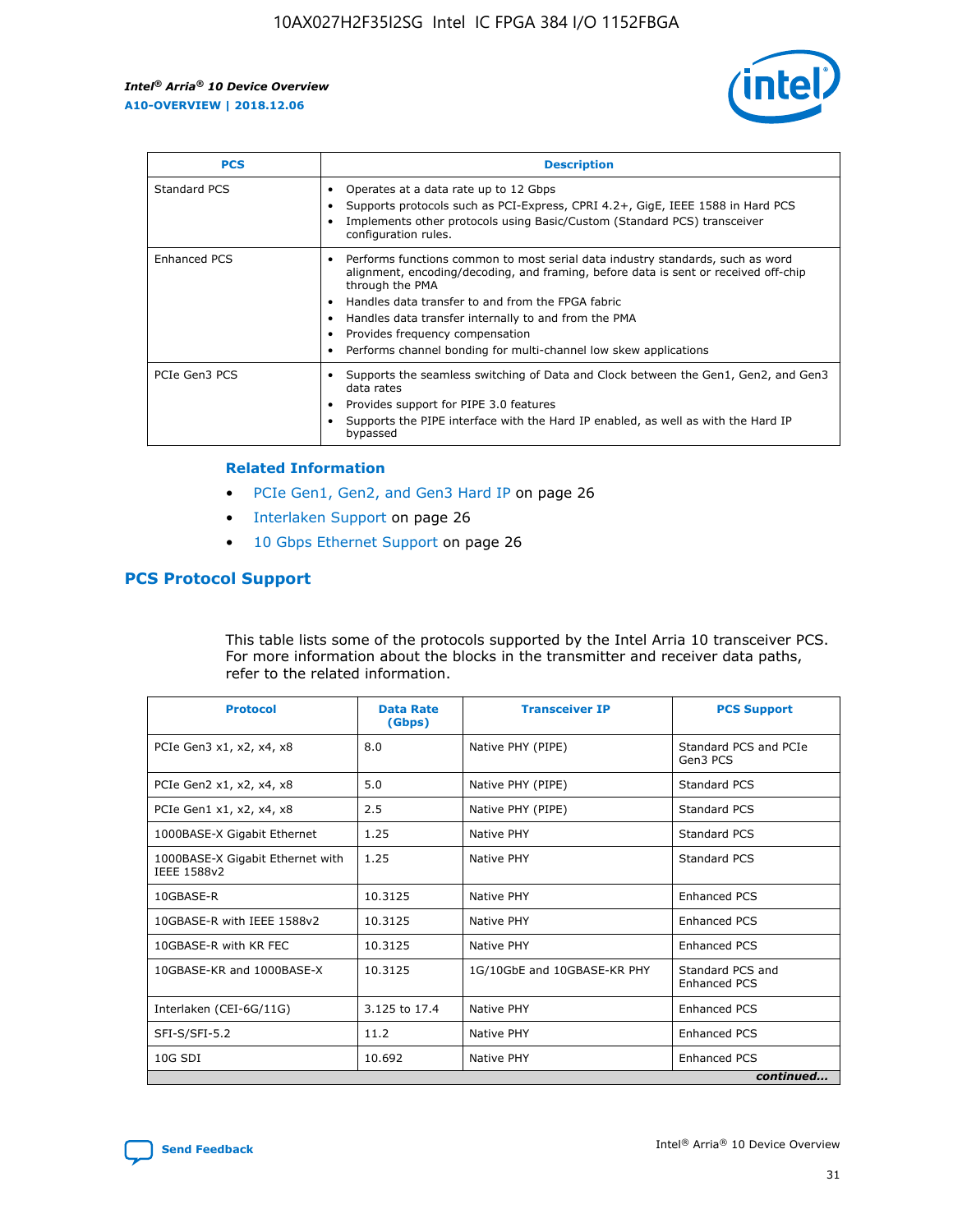

| <b>Protocol</b>      | <b>Data Rate</b><br>(Gbps) | <b>Transceiver IP</b> | <b>PCS Support</b> |
|----------------------|----------------------------|-----------------------|--------------------|
| CPRI 6.0 (64B/66B)   | 0.6144 to<br>10.1376       | Native PHY            | Enhanced PCS       |
| CPRI 4.2 (8B/10B)    | 0.6144 to<br>9.8304        | Native PHY            | Standard PCS       |
| OBSAI RP3 v4.2       | 0.6144 to 6.144            | Native PHY            | Standard PCS       |
| SD-SDI/HD-SDI/3G-SDI | $0.143(12)$ to<br>2.97     | Native PHY            | Standard PCS       |

#### **Related Information**

#### [Intel Arria 10 Transceiver PHY User Guide](https://www.intel.com/content/www/us/en/programmable/documentation/nik1398707230472.html#nik1398707091164)

Provides more information about the supported transceiver protocols and PHY IP, the PMA architecture, and the standard, enhanced, and PCIe Gen3 PCS architecture.

# **SoC with Hard Processor System**

Each SoC device combines an FPGA fabric and a hard processor system (HPS) in a single device. This combination delivers the flexibility of programmable logic with the power and cost savings of hard IP in these ways:

- Reduces board space, system power, and bill of materials cost by eliminating a discrete embedded processor
- Allows you to differentiate the end product in both hardware and software, and to support virtually any interface standard
- Extends the product life and revenue through in-field hardware and software updates

 $(12)$  The 0.143 Gbps data rate is supported using oversampling of user logic that you must implement in the FPGA fabric.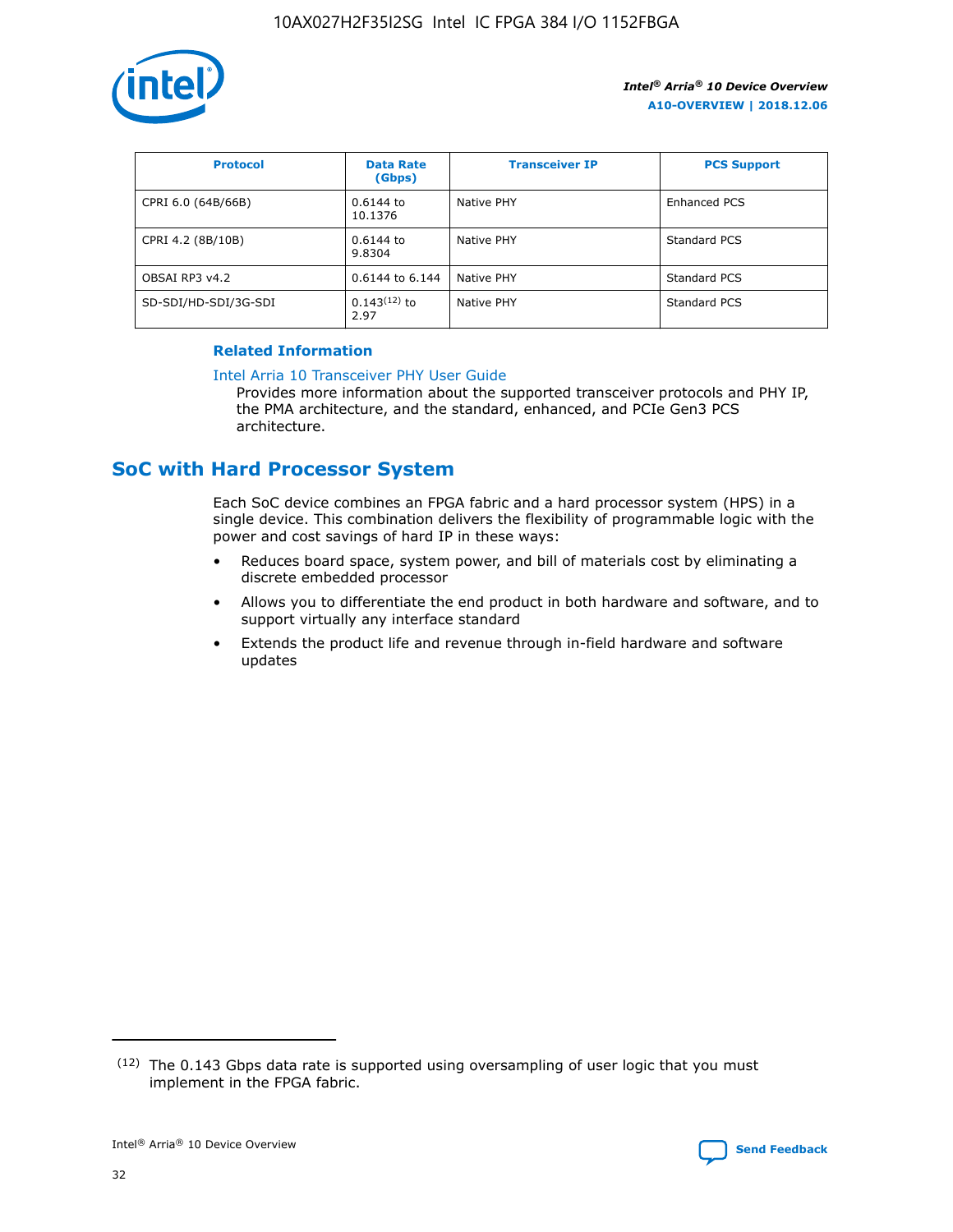

#### **Figure 9. HPS Block Diagram**

This figure shows a block diagram of the HPS with the dual ARM Cortex-A9 MPCore processor.



## **Key Advantages of 20-nm HPS**

The 20-nm HPS strikes a balance between enabling maximum software compatibility with 28-nm SoCs while still improving upon the 28-nm HPS architecture. These improvements address the requirements of the next generation target markets such as wireless and wireline communications, compute and storage equipment, broadcast and military in terms of performance, memory bandwidth, connectivity via backplane and security.

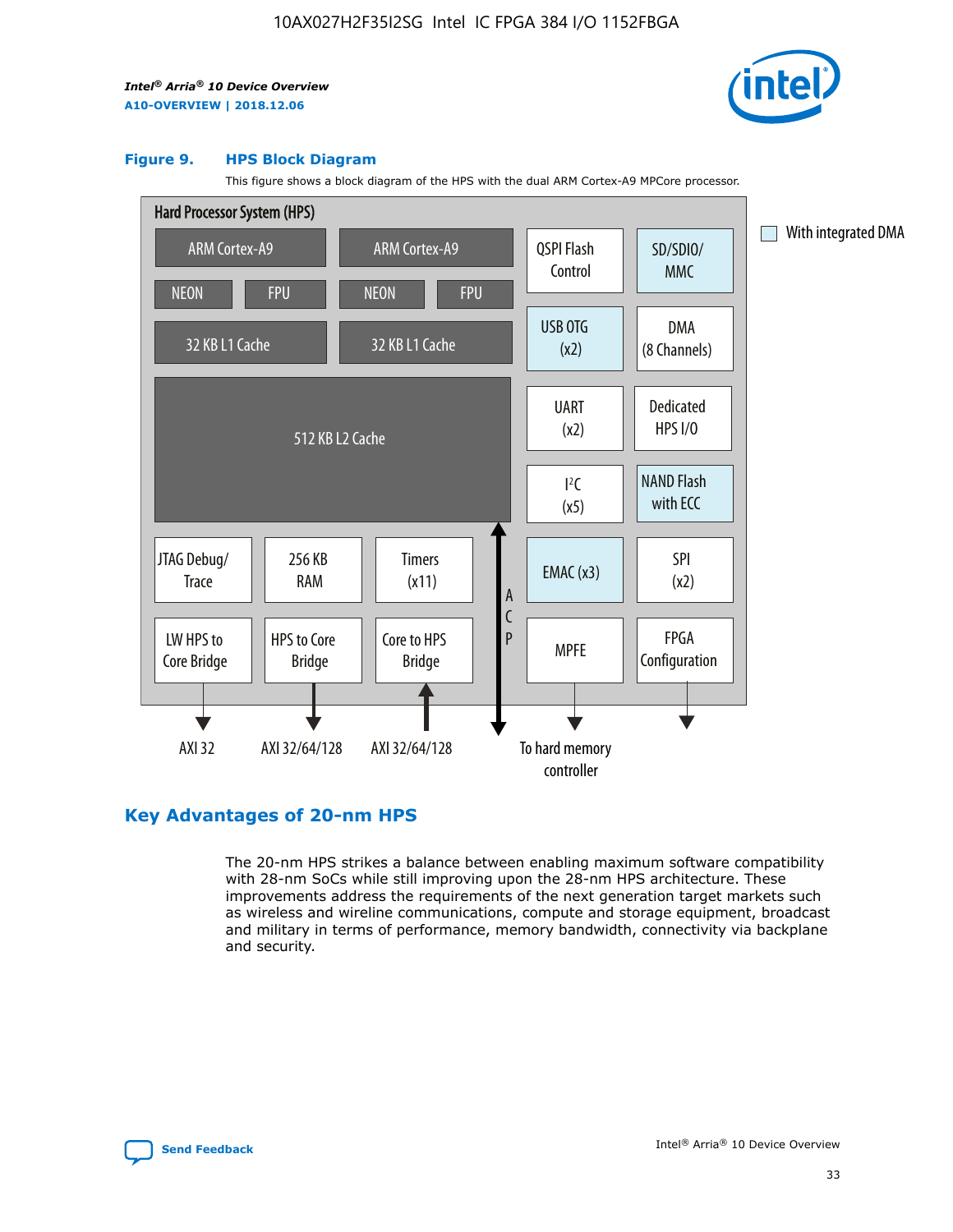

#### **Table 24. Improvements in 20 nm HPS**

This table lists the key improvements of the 20 nm HPS compared to the 28 nm HPS.

| Advantages/<br><b>Improvements</b>                          | <b>Description</b>                                                                                                                                                                                                                                                                                                                                                                                                                                                                                                                                                                                                                                                                                                                                                                                                                                                                                                                                |
|-------------------------------------------------------------|---------------------------------------------------------------------------------------------------------------------------------------------------------------------------------------------------------------------------------------------------------------------------------------------------------------------------------------------------------------------------------------------------------------------------------------------------------------------------------------------------------------------------------------------------------------------------------------------------------------------------------------------------------------------------------------------------------------------------------------------------------------------------------------------------------------------------------------------------------------------------------------------------------------------------------------------------|
| Increased performance and<br>overdrive capability           | While the nominal processor frequency is 1.2 GHz, the 20 nm HPS offers an "overdrive"<br>feature which enables a higher processor operating frequency. This requires a higher supply<br>voltage value that is unique to the HPS and may require a separate regulator.                                                                                                                                                                                                                                                                                                                                                                                                                                                                                                                                                                                                                                                                             |
| Increased processor memory<br>bandwidth and DDR4<br>support | Up to 64-bit DDR4 memory at 2,400 Mbps support is available for the processor. The hard<br>memory controller for the HPS comprises a multi-port front end that manages connections<br>to a single port memory controller. The multi-port front end allows logic core and the HPS<br>to share ports and thereby the available bandwidth of the memory controller.                                                                                                                                                                                                                                                                                                                                                                                                                                                                                                                                                                                  |
| Flexible I/O sharing                                        | An advanced I/O pin muxing scheme allows improved sharing of I/O between the HPS and<br>the core logic. The following types of I/O are available for SoC:<br>$\bullet$<br>17 dedicated I/Os-physically located inside the HPS block and are not accessible to<br>logic within the core. The 17 dedicated I/Os are used for HPS clock, resets, and<br>interfacing with boot devices, QSPI, and SD/MMC.<br>48 direct shared I/O-located closest to the HPS block and are ideal for high speed HPS<br>$\bullet$<br>peripherals such as EMAC, USB, and others. There is one bank of 48 I/Os that supports<br>direct sharing where the 48 I/Os can be shared 12 I/Os at a time.<br>Standard (shared) I/O-all standard I/Os can be shared by the HPS peripherals and any<br>logic within the core. For designs where more than 48 I/Os are required to fully use all<br>the peripherals in the HPS, these I/Os can be connected through the core logic. |
| <b>EMAC</b> core                                            | Three EMAC cores are available in the HPS. The EMAC cores enable an application to<br>support two redundant Ethernet connections; for example, backplane, or two EMAC cores<br>for managing IEEE 1588 time stamp information while allowing a third EMAC core for debug<br>and configuration. All three EMACs can potentially share the same time stamps, simplifying<br>the 1588 time stamping implementation. A new serial time stamp interface allows core<br>logic to access and read the time stamp values. The integrated EMAC controllers can be<br>connected to external Ethernet PHY through the provided MDIO or I <sup>2</sup> C interface.                                                                                                                                                                                                                                                                                            |
| On-chip memory                                              | The on-chip memory is updated to 256 KB support and can support larger data sets and<br>real time algorithms.                                                                                                                                                                                                                                                                                                                                                                                                                                                                                                                                                                                                                                                                                                                                                                                                                                     |
| <b>ECC</b> enhancements                                     | Improvements in L2 Cache ECC management allow identification of errors down to the<br>address level. ECC enhancements also enable improved error injection and status reporting<br>via the introduction of new memory mapped access to syndrome and data signals.                                                                                                                                                                                                                                                                                                                                                                                                                                                                                                                                                                                                                                                                                 |
| HPS to FPGA Interconnect<br>Backbone                        | Although the HPS and the Logic Core can operate independently, they are tightly coupled<br>via a high-bandwidth system interconnect built from high-performance ARM AMBA AXI bus<br>bridges. IP bus masters in the FPGA fabric have access to HPS bus slaves via the FPGA-to-<br>HPS interconnect. Similarly, HPS bus masters have access to bus slaves in the core fabric<br>via the HPS-to-FPGA bridge. Both bridges are AMBA AXI-3 compliant and support<br>simultaneous read and write transactions. Up to three masters within the core fabric can<br>share the HPS SDRAM controller with the processor. Additionally, the processor can be used<br>to configure the core fabric under program control via a dedicated 32-bit configuration port.                                                                                                                                                                                            |
| FPGA configuration and HPS<br>booting                       | The FPGA fabric and HPS in the SoCs are powered independently. You can reduce the clock<br>frequencies or gate the clocks to reduce dynamic power.<br>You can configure the FPGA fabric and boot the HPS independently, in any order, providing<br>you with more design flexibility.                                                                                                                                                                                                                                                                                                                                                                                                                                                                                                                                                                                                                                                              |
| Security                                                    | New security features have been introduced for anti-tamper management, secure boot,<br>encryption (AES), and authentication (SHA).                                                                                                                                                                                                                                                                                                                                                                                                                                                                                                                                                                                                                                                                                                                                                                                                                |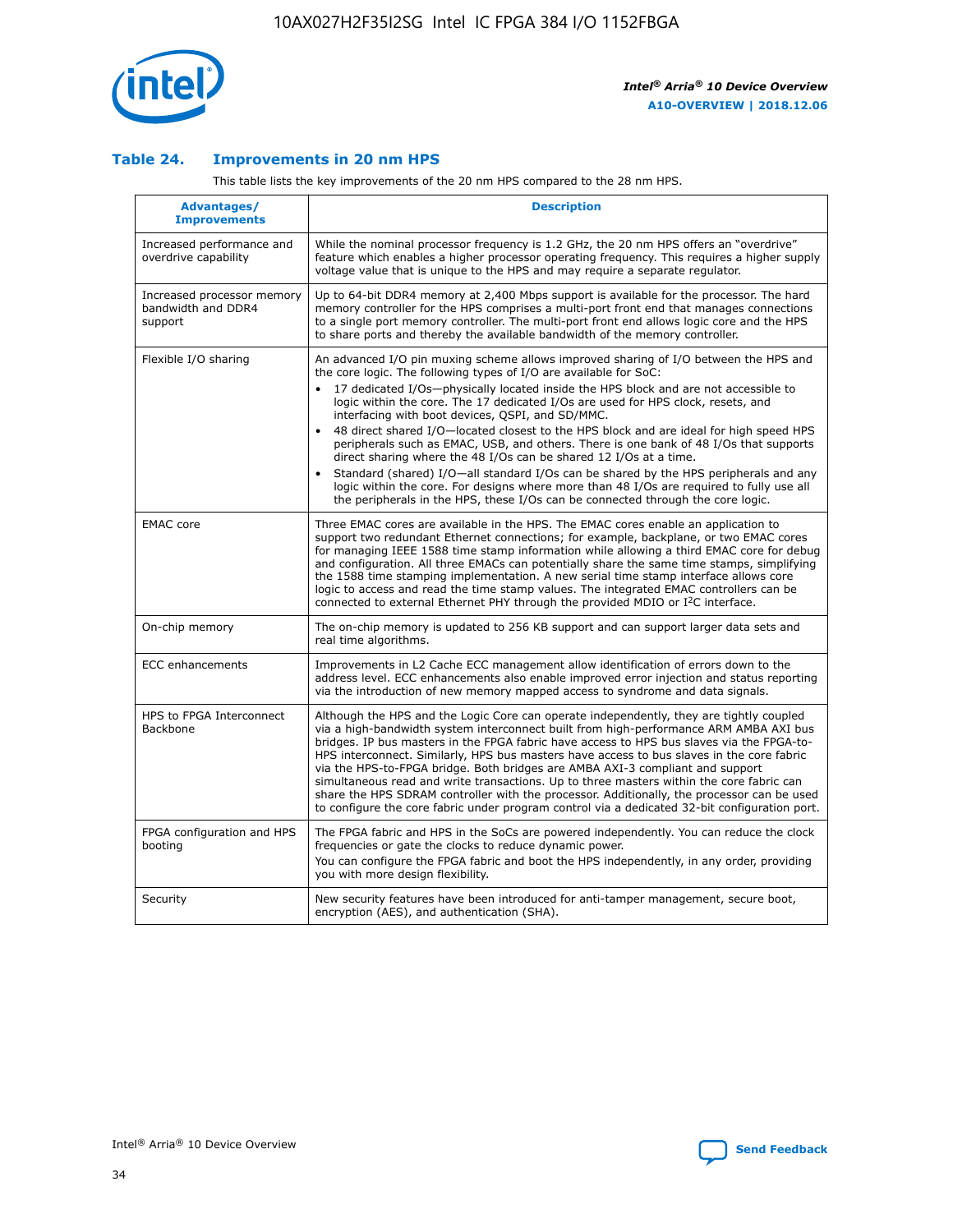

# **Features of the HPS**

The HPS has the following features:

- 1.2-GHz, dual-core ARM Cortex-A9 MPCore processor with up to 1.5-GHz via overdrive
	- ARMv7-A architecture that runs 32-bit ARM instructions, 16-bit and 32-bit Thumb instructions, and 8-bit Java byte codes in Jazelle style
	- Superscalar, variable length, out-of-order pipeline with dynamic branch prediction
	- Instruction Efficiency 2.5 MIPS/MHz, which provides total performance of 7500 MIPS at 1.5 GHz
- Each processor core includes:
	- 32 KB of L1 instruction cache, 32 KB of L1 data cache
	- Single- and double-precision floating-point unit and NEON media engine
	- CoreSight debug and trace technology
	- Snoop Control Unit (SCU) and Acceleration Coherency Port (ACP)
- 512 KB of shared L2 cache
- 256 KB of scratch RAM
- Hard memory controller with support for DDR3, DDR4 and optional error correction code (ECC) support
- Multiport Front End (MPFE) Scheduler interface to the hard memory controller
- 8-channel direct memory access (DMA) controller
- QSPI flash controller with SIO, DIO, QIO SPI Flash support
- NAND flash controller (ONFI 1.0 or later) with DMA and ECC support, updated to support 8 and 16-bit Flash devices and new command DMA to offload CPU for fast power down recovery
- Updated SD/SDIO/MMC controller to eMMC 4.5 with DMA with CE-ATA digital command support
- 3 10/100/1000 Ethernet media access control (MAC) with DMA
- 2 USB On-the-Go (OTG) controllers with DMA
- $\bullet$  5 I<sup>2</sup>C controllers (3 can be used by EMAC for MIO to external PHY)
- 2 UART 16550 Compatible controllers
- 4 serial peripheral interfaces (SPI) (2 Master, 2 Slaves)
- 62 programmable general-purpose I/Os, which includes 48 direct share I/Os that allows the HPS peripherals to connect directly to the FPGA I/Os
- 7 general-purpose timers
- 4 watchdog timers
- Anti-tamper, Secure Boot, Encryption (AES) and Authentication (SHA)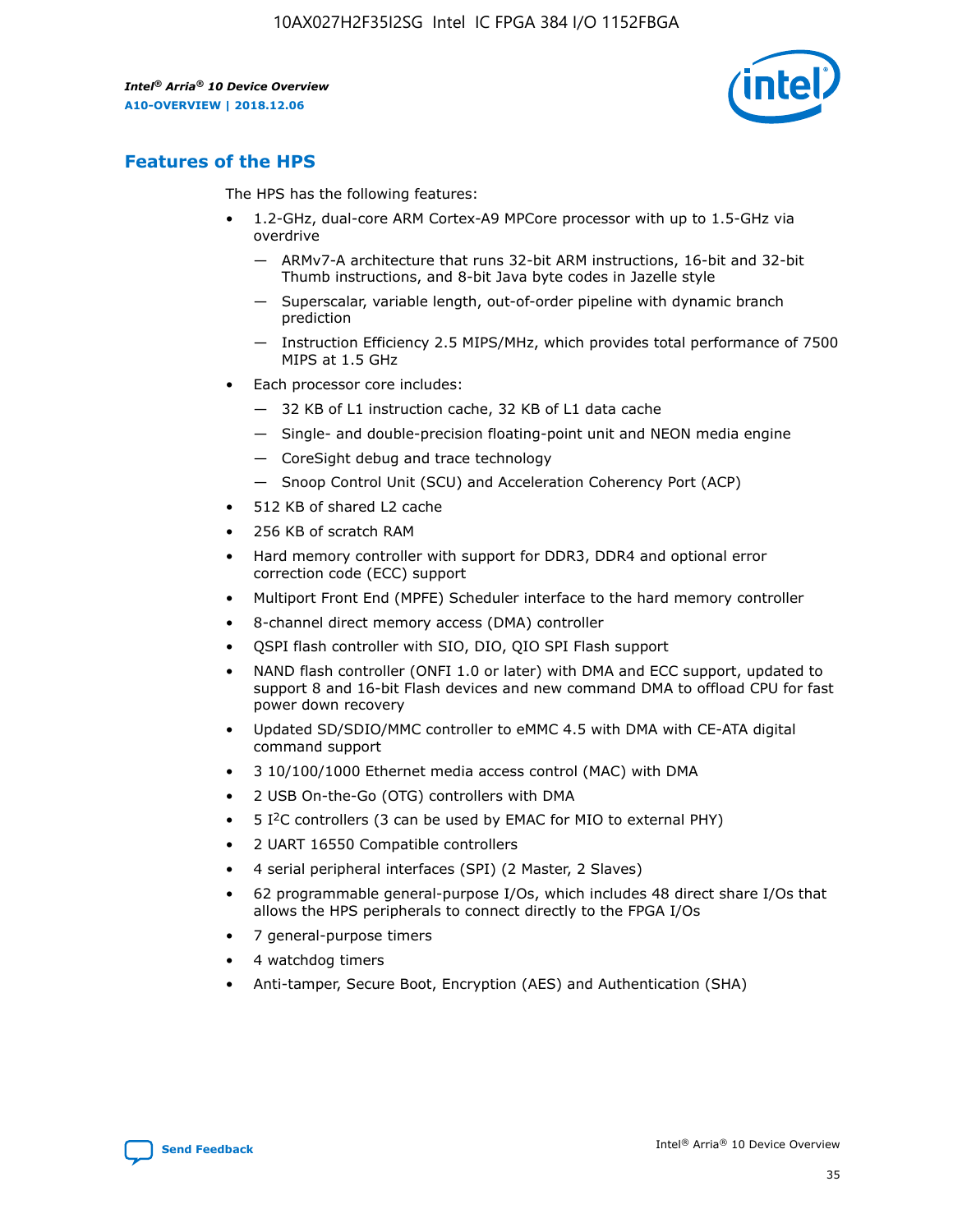

#### **System Peripherals and Debug Access Port**

Each Ethernet MAC, USB OTG, NAND flash controller, and SD/MMC controller module has an integrated DMA controller. For modules without an integrated DMA controller, an additional DMA controller module provides up to eight channels of high-bandwidth data transfers. Peripherals that communicate off-chip are multiplexed with other peripherals at the HPS pin level. This allows you to choose which peripherals interface with other devices on your PCB.

The debug access port provides interfaces to industry standard JTAG debug probes and supports ARM CoreSight debug and core traces to facilitate software development.

#### **HPS–FPGA AXI Bridges**

The HPS–FPGA bridges, which support the Advanced Microcontroller Bus Architecture (AMBA) Advanced eXtensible Interface (AXI™) specifications, consist of the following bridges:

- FPGA-to-HPS AMBA AXI bridge—a high-performance bus supporting 32, 64, and 128 bit data widths that allows the FPGA fabric to issue transactions to slaves in the HPS.
- HPS-to-FPGA Avalon/AMBA AXI bridge—a high-performance bus supporting 32, 64, and 128 bit data widths that allows the HPS to issue transactions to slaves in the FPGA fabric.
- Lightweight HPS-to-FPGA AXI bridge—a lower latency 32 bit width bus that allows the HPS to issue transactions to soft peripherals in the FPGA fabric. This bridge is primarily used for control and status register (CSR) accesses to peripherals in the FPGA fabric.

The HPS–FPGA AXI bridges allow masters in the FPGA fabric to communicate with slaves in the HPS logic, and vice versa. For example, the HPS-to-FPGA AXI bridge allows you to share memories instantiated in the FPGA fabric with one or both microprocessors in the HPS, while the FPGA-to-HPS AXI bridge allows logic in the FPGA fabric to access the memory and peripherals in the HPS.

Each HPS–FPGA bridge also provides asynchronous clock crossing for data transferred between the FPGA fabric and the HPS.

#### **HPS SDRAM Controller Subsystem**

The HPS SDRAM controller subsystem contains a multiport SDRAM controller and DDR PHY that are shared between the FPGA fabric (through the FPGA-to-HPS SDRAM interface), the level 2 (L2) cache, and the level 3 (L3) system interconnect. The FPGA-to-HPS SDRAM interface supports AMBA AXI and Avalon® Memory-Mapped (Avalon-MM) interface standards, and provides up to six individual ports for access by masters implemented in the FPGA fabric.

The HPS SDRAM controller supports up to 3 masters (command ports), 3x 64-bit read data ports and 3x 64-bit write data ports.

To maximize memory performance, the SDRAM controller subsystem supports command and data reordering, deficit round-robin arbitration with aging, and high-priority bypass features.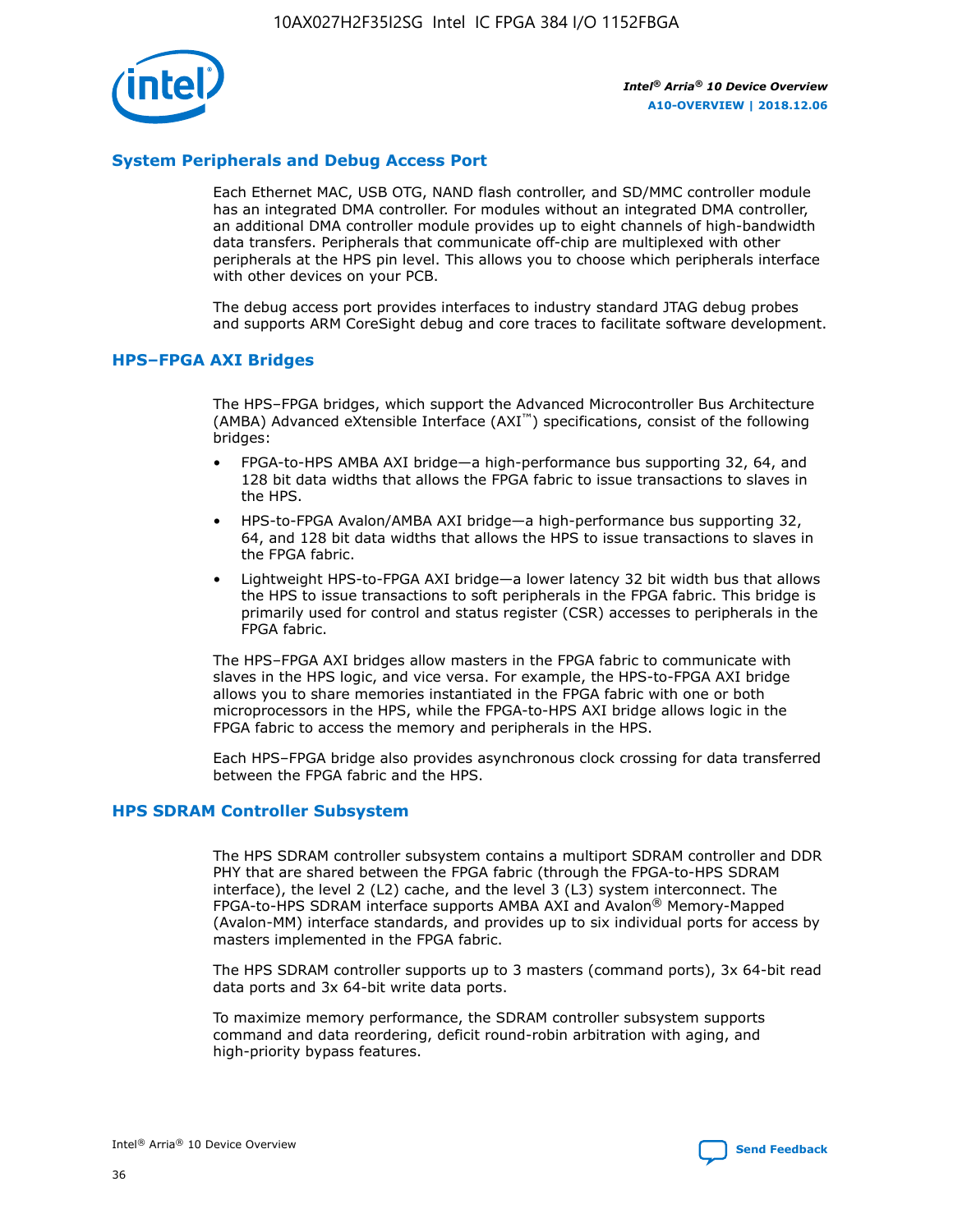

# **FPGA Configuration and HPS Booting**

The FPGA fabric and HPS in the SoC FPGA must be powered at the same time. You can reduce the clock frequencies or gate the clocks to reduce dynamic power.

Once powered, the FPGA fabric and HPS can be configured independently thus providing you with more design flexibility:

- You can boot the HPS independently. After the HPS is running, the HPS can fully or partially reconfigure the FPGA fabric at any time under software control. The HPS can also configure other FPGAs on the board through the FPGA configuration controller.
- Configure the FPGA fabric first, and then boot the HPS from memory accessible to the FPGA fabric.

#### **Hardware and Software Development**

For hardware development, you can configure the HPS and connect your soft logic in the FPGA fabric to the HPS interfaces using the Platform Designer system integration tool in the Intel Quartus Prime software.

For software development, the ARM-based SoC FPGA devices inherit the rich software development ecosystem available for the ARM Cortex-A9 MPCore processor. The software development process for Intel SoC FPGAs follows the same steps as those for other SoC devices from other manufacturers. Support for Linux\*, VxWorks\*, and other operating systems are available for the SoC FPGAs. For more information on the operating systems support availability, contact the Intel FPGA sales team.

You can begin device-specific firmware and software development on the Intel SoC FPGA Virtual Target. The Virtual Target is a fast PC-based functional simulation of a target development system—a model of a complete development board. The Virtual Target enables the development of device-specific production software that can run unmodified on actual hardware.

# **Dynamic and Partial Reconfiguration**

The Intel Arria 10 devices support dynamic and partial reconfiguration. You can use dynamic and partial reconfiguration simultaneously to enable seamless reconfiguration of both the device core and transceivers.

## **Dynamic Reconfiguration**

You can reconfigure the PMA and PCS blocks while the device continues to operate. This feature allows you to change the data rates, protocol, and analog settings of a channel in a transceiver bank without affecting on-going data transfer in other transceiver banks. This feature is ideal for applications that require dynamic multiprotocol or multirate support.

# **Partial Reconfiguration**

Using partial reconfiguration, you can reconfigure some parts of the device while keeping the device in operation.

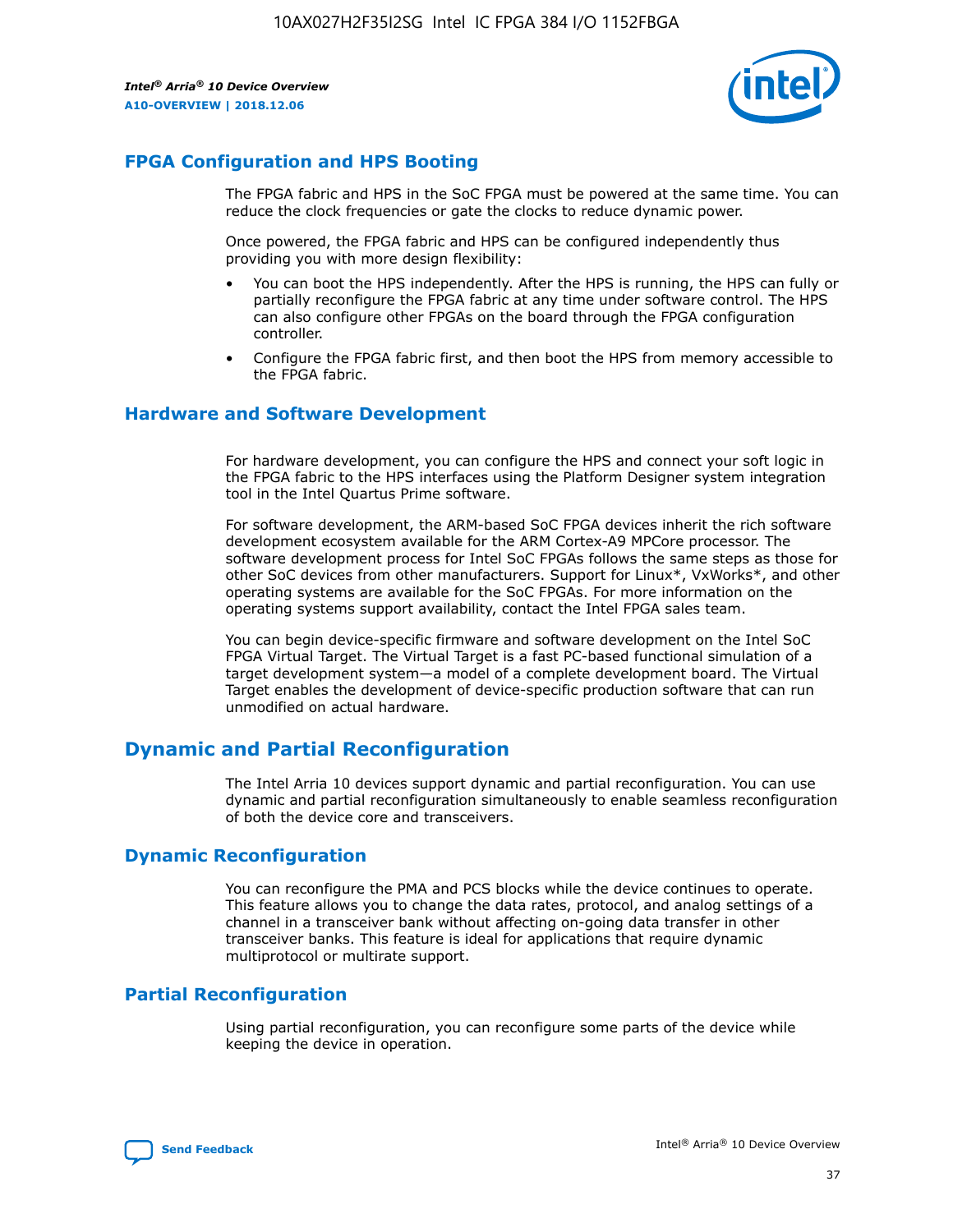

Instead of placing all device functions in the FPGA fabric, you can store some functions that do not run simultaneously in external memory and load them only when required. This capability increases the effective logic density of the device, and lowers cost and power consumption.

In the Intel solution, you do not have to worry about intricate device architecture to perform a partial reconfiguration. The partial reconfiguration capability is built into the Intel Quartus Prime design software, making such time-intensive task simple.

Intel Arria 10 devices support partial reconfiguration in the following configuration options:

- Using an internal host:
	- All supported configuration modes where the FPGA has access to external memory devices such as serial and parallel flash memory.
	- Configuration via Protocol [CvP (PCIe)]
- Using an external host—passive serial (PS), fast passive parallel (FPP) x8, FPP x16, and FPP x32 I/O interface.

# **Enhanced Configuration and Configuration via Protocol**

#### **Table 25. Configuration Schemes and Features of Intel Arria 10 Devices**

Intel Arria 10 devices support 1.8 V programming voltage and several configuration schemes.

| <b>Scheme</b>                                                          | <b>Data</b><br><b>Width</b> | <b>Max Clock</b><br>Rate<br>(MHz) | <b>Max Data</b><br>Rate<br>(Mbps)<br>(13) | <b>Decompression</b> | <b>Design</b><br>Security <sup>(1</sup><br>4) | <b>Partial</b><br>Reconfiguration<br>(15) | <b>Remote</b><br><b>System</b><br><b>Update</b> |
|------------------------------------------------------------------------|-----------------------------|-----------------------------------|-------------------------------------------|----------------------|-----------------------------------------------|-------------------------------------------|-------------------------------------------------|
| <b>JTAG</b>                                                            | 1 bit                       | 33                                | 33                                        |                      |                                               | Yes(16)                                   |                                                 |
| Active Serial (AS)<br>through the<br>EPCO-L<br>configuration<br>device | 1 bit,<br>4 bits            | 100                               | 400                                       | Yes                  | Yes                                           | Yes(16)                                   | Yes                                             |
| Passive serial (PS)<br>through CPLD or<br>external<br>microcontroller  | 1 bit                       | 100                               | 100                                       | Yes                  | Yes                                           | Yes <sup>(16)</sup>                       | Parallel<br>Flash<br>Loader<br>(PFL) IP<br>core |
|                                                                        |                             |                                   |                                           |                      |                                               |                                           | continued                                       |

<sup>(13)</sup> Enabling either compression or design security features affects the maximum data rate. Refer to the Intel Arria 10 Device Datasheet for more information.

<sup>(14)</sup> Encryption and compression cannot be used simultaneously.

 $(15)$  Partial reconfiguration is an advanced feature of the device family. If you are interested in using partial reconfiguration, contact Intel for support.

 $(16)$  Partial configuration can be performed only when it is configured as internal host.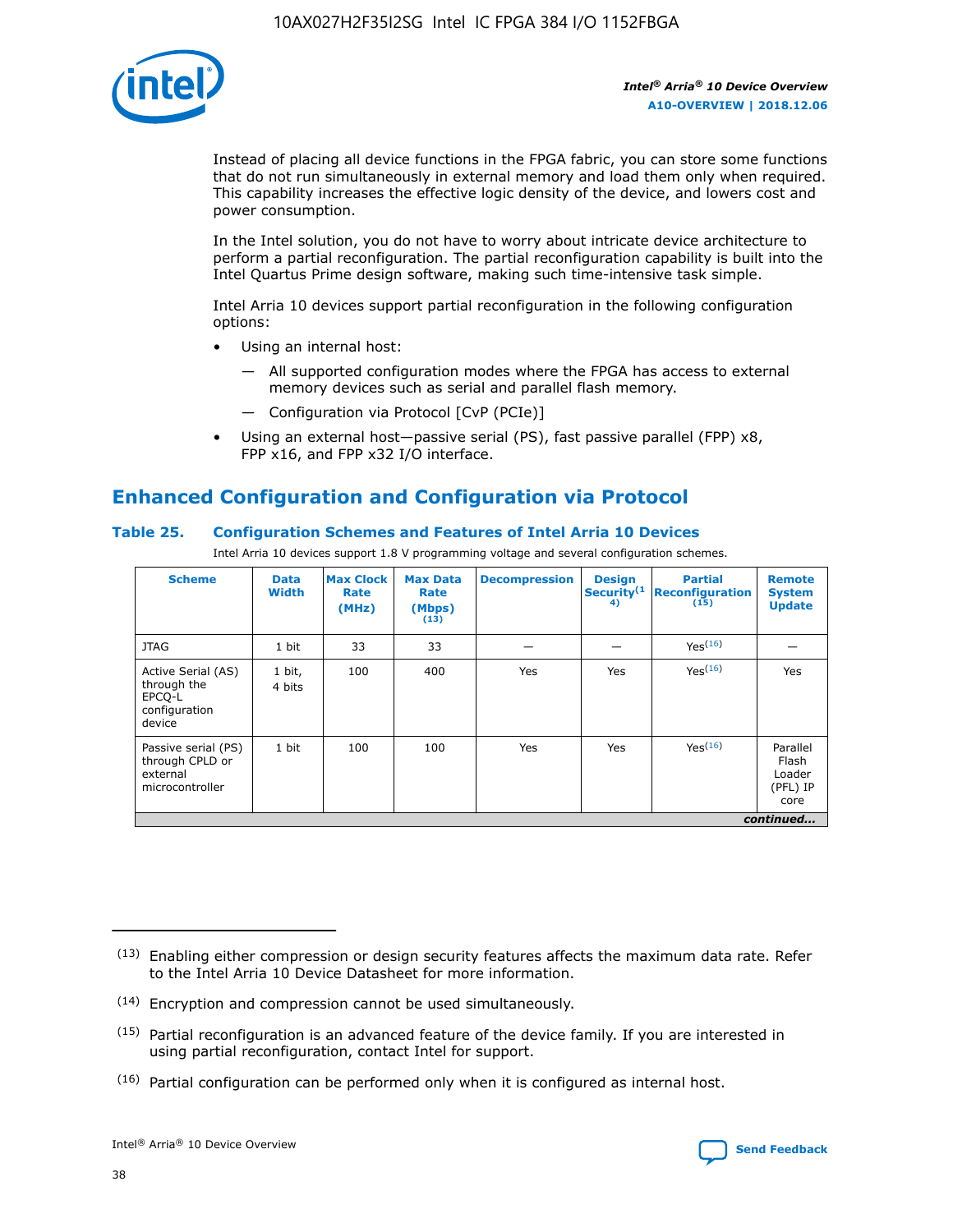

| <b>Scheme</b>                                   | <b>Data</b><br><b>Width</b> | <b>Max Clock</b><br>Rate<br>(MHz) | <b>Max Data</b><br>Rate<br>(Mbps)<br>(13) | <b>Decompression</b> | <b>Design</b><br>Security <sup>(1</sup><br>4) | <b>Partial</b><br><b>Reconfiguration</b><br>(15) | <b>Remote</b><br><b>System</b><br><b>Update</b> |
|-------------------------------------------------|-----------------------------|-----------------------------------|-------------------------------------------|----------------------|-----------------------------------------------|--------------------------------------------------|-------------------------------------------------|
| Fast passive                                    | 8 bits                      | 100                               | 3200                                      | Yes                  | Yes                                           | Yes(17)                                          | PFL IP                                          |
| parallel (FPP)<br>through CPLD or               | 16 bits                     |                                   |                                           | Yes                  | Yes                                           |                                                  | core                                            |
| external<br>microcontroller                     | 32 bits                     |                                   |                                           | Yes                  | Yes                                           |                                                  |                                                 |
| Configuration via                               | 16 bits                     | 100                               | 3200                                      | Yes                  | Yes                                           | Yes <sup>(17)</sup>                              |                                                 |
| <b>HPS</b>                                      | 32 bits                     |                                   |                                           | Yes                  | Yes                                           |                                                  |                                                 |
| Configuration via<br>Protocol [CvP<br>$(PCIe*)$ | x1, x2,<br>x4, x8<br>lanes  |                                   | 8000                                      | Yes                  | Yes                                           | Yes <sup>(16)</sup>                              |                                                 |

You can configure Intel Arria 10 devices through PCIe using Configuration via Protocol (CvP). The Intel Arria 10 CvP implementation conforms to the PCIe 100 ms power-up-to-active time requirement.

#### **Related Information**

[Configuration via Protocol \(CvP\) Implementation in Intel FPGAs User Guide](https://www.intel.com/content/www/us/en/programmable/documentation/dsu1441819344145.html#dsu1442269728522) Provides more information about the CvP configuration scheme.

# **SEU Error Detection and Correction**

Intel Arria 10 devices offer robust and easy-to-use single-event upset (SEU) error detection and correction circuitry.

The detection and correction circuitry includes protection for Configuration RAM (CRAM) programming bits and user memories. The CRAM is protected by a continuously running CRC error detection circuit with integrated ECC that automatically corrects one or two errors and detects higher order multi-bit errors. When more than two errors occur, correction is available through reloading of the core programming file, providing a complete design refresh while the FPGA continues to operate.

The physical layout of the Intel Arria 10 CRAM array is optimized to make the majority of multi-bit upsets appear as independent single-bit or double-bit errors which are automatically corrected by the integrated CRAM ECC circuitry. In addition to the CRAM protection, the M20K memory blocks also include integrated ECC circuitry and are layout-optimized for error detection and correction. The MLAB does not have ECC.

(14) Encryption and compression cannot be used simultaneously.

<sup>(17)</sup> Supported at a maximum clock rate of 100 MHz.



 $(13)$  Enabling either compression or design security features affects the maximum data rate. Refer to the Intel Arria 10 Device Datasheet for more information.

 $(15)$  Partial reconfiguration is an advanced feature of the device family. If you are interested in using partial reconfiguration, contact Intel for support.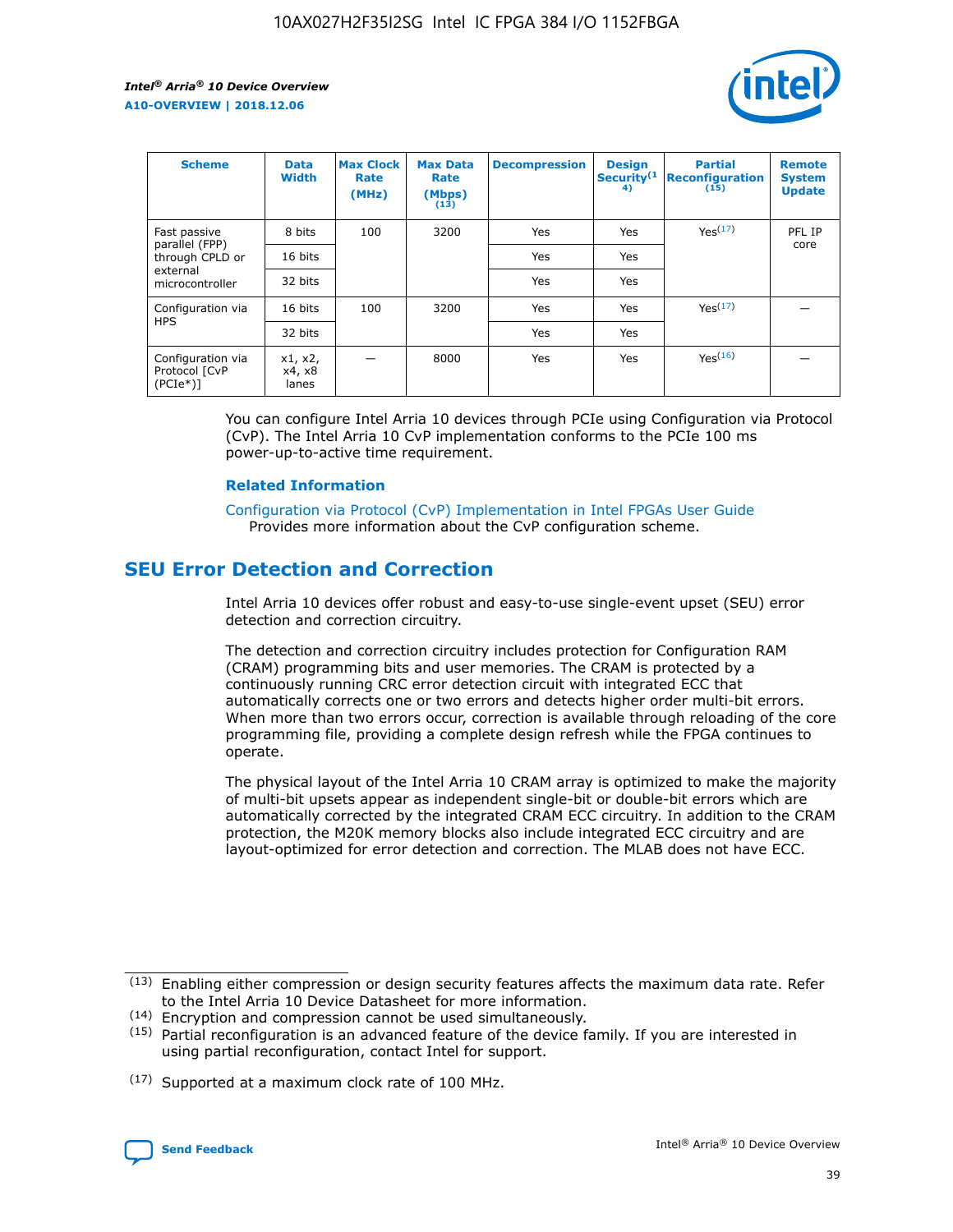

# **Power Management**

Intel Arria 10 devices leverage the advanced 20 nm process technology, a low 0.9 V core power supply, an enhanced core architecture, and several optional power reduction techniques to reduce total power consumption by as much as 40% compared to Arria V devices and as much as 60% compared to Stratix V devices.

The optional power reduction techniques in Intel Arria 10 devices include:

- **SmartVID**—a code is programmed into each device during manufacturing that allows a smart regulator to operate the device at lower core  $V_{CC}$  while maintaining performance
- **Programmable Power Technology**—non-critical timing paths are identified by the Intel Quartus Prime software and the logic in these paths is biased for low power instead of high performance
- **Low Static Power Options**—devices are available with either standard static power or low static power while maintaining performance

Furthermore, Intel Arria 10 devices feature Intel's industry-leading low power transceivers and include a number of hard IP blocks that not only reduce logic resources but also deliver substantial power savings compared to soft implementations. In general, hard IP blocks consume up to 90% less power than the equivalent soft logic implementations.

# **Incremental Compilation**

The Intel Quartus Prime software incremental compilation feature reduces compilation time and helps preserve performance to ease timing closure. The incremental compilation feature enables the partial reconfiguration flow for Intel Arria 10 devices.

Incremental compilation supports top-down, bottom-up, and team-based design flows. This feature facilitates modular, hierarchical, and team-based design flows where different designers compile their respective design sections in parallel. Furthermore, different designers or IP providers can develop and optimize different blocks of the design independently. These blocks can then be imported into the top level project.

# **Document Revision History for Intel Arria 10 Device Overview**

| <b>Document</b><br><b>Version</b> | <b>Changes</b>                                                                                                                                                                                                                                                              |
|-----------------------------------|-----------------------------------------------------------------------------------------------------------------------------------------------------------------------------------------------------------------------------------------------------------------------------|
| 2018.12.06                        | Added links to Intel Arria 10 device errata documents.<br>Removed automotive temperature option from the Intel Arria 10 GX devices.<br>Removed -3 fabric speed grade from the Intel Arria 10 GT devices.<br>Updated power options for the Intel Arria 10 GX and GT devices. |
| 2018.04.09                        | Updated the lowest $V_{CC}$ from 0.83 V to 0.82 V in the topic listing a summary of the device features.                                                                                                                                                                    |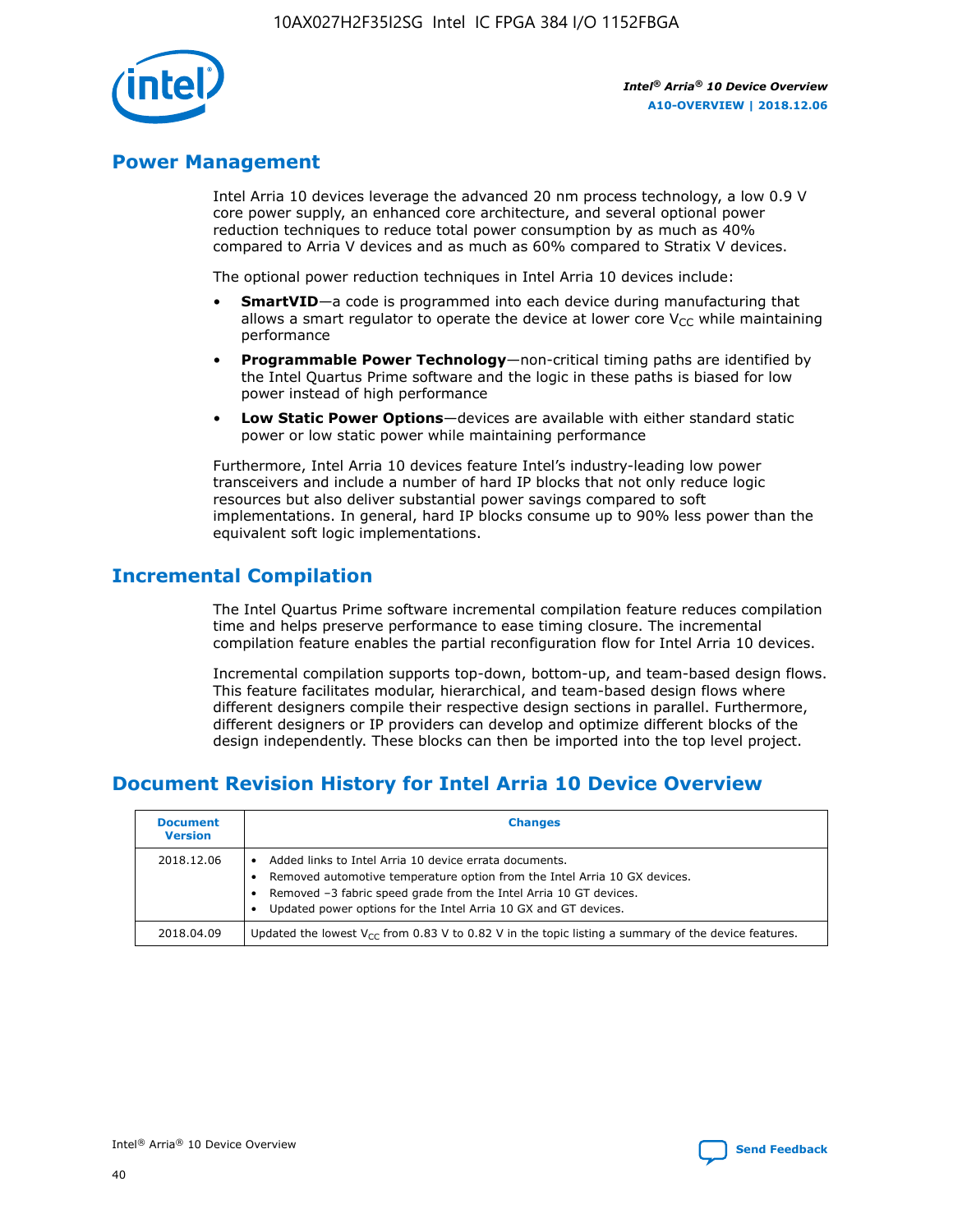*Intel® Arria® 10 Device Overview* **A10-OVERVIEW | 2018.12.06**



| <b>Date</b>    | <b>Version</b> | <b>Changes</b>                                                                                                                                                                                                                                                                                                                                                                                                                                                                                                                                                                                                                                                                                                                                                                                                                                                                                                                                                            |
|----------------|----------------|---------------------------------------------------------------------------------------------------------------------------------------------------------------------------------------------------------------------------------------------------------------------------------------------------------------------------------------------------------------------------------------------------------------------------------------------------------------------------------------------------------------------------------------------------------------------------------------------------------------------------------------------------------------------------------------------------------------------------------------------------------------------------------------------------------------------------------------------------------------------------------------------------------------------------------------------------------------------------|
| January 2018   | 2018.01.17     | Updated the maximum data rate for HPS (Intel Arria 10 SX devices<br>external memory interface DDR3 controller from 2,166 Mbps to 2,133<br>Mbps.<br>Updated maximum frequency supported for half rate QDRII and QDRII<br>+ SRAM to 633 MHz in Memory Standards Supported by the Soft<br>Memory Controller table.<br>Updated transceiver backplane capability to 12.5 Gbps.<br>$\bullet$<br>Removed transceiver speed grade 5 in Sample Ordering Core and<br>Available Options for Intel Arria 10 GX Devices figure.<br>Removed package code 40, low static power, SmartVID, industrial, and<br>military operating temperature support from Sample Ordering Core and<br>Available Options for Intel Arria 10 GT Devices figure.<br>Updated short reach transceiver rate for Intel Arria 10 GT devices to<br>25.8 Gbps.<br>Removed On-Die Instrumentation - EyeQ and Jitter Margin Tool<br>support from PMA Features of the Transceivers in Intel Arria 10 Devices<br>table. |
| September 2017 | 2017.09.20     | Updated the maximum speed of the DDR4 external memory interface from<br>1,333 MHz/2,666 Mbps to 1,200 MHz/2,400 Mbps.                                                                                                                                                                                                                                                                                                                                                                                                                                                                                                                                                                                                                                                                                                                                                                                                                                                     |
| July 2017      | 2017.07.13     | Corrected the automotive temperature range in the figure showing the<br>available options for the Intel Arria 10 GX devices from "-40°C to 100°C"<br>to "-40°C to 125°C".                                                                                                                                                                                                                                                                                                                                                                                                                                                                                                                                                                                                                                                                                                                                                                                                 |
| July 2017      | 2017.07.06     | Added automotive temperature option to Intel Arria 10 GX device family.                                                                                                                                                                                                                                                                                                                                                                                                                                                                                                                                                                                                                                                                                                                                                                                                                                                                                                   |
| May 2017       | 2017.05.08     | Corrected protocol names with "1588" to "IEEE 1588v2".<br>$\bullet$<br>Updated the vertical migration table to remove vertical migration<br>$\bullet$<br>between Intel Arria 10 GX and Intel Arria 10 SX device variants.<br>Removed all "Preliminary" marks.<br>$\bullet$                                                                                                                                                                                                                                                                                                                                                                                                                                                                                                                                                                                                                                                                                                |
| March 2017     | 2017.03.15     | Removed the topic about migration from Intel Arria 10 to Intel Stratix<br>10 devices.<br>Rebranded as Intel.<br>$\bullet$                                                                                                                                                                                                                                                                                                                                                                                                                                                                                                                                                                                                                                                                                                                                                                                                                                                 |
| October 2016   | 2016.10.31     | Removed package F36 from Intel Arria 10 GX devices.<br>Updated Intel Arria 10 GT sample ordering code and maximum GX<br>$\bullet$<br>transceiver count. Intel Arria 10 GT devices are available only in the<br>SF45 package option with a maximum of 72 transceivers.                                                                                                                                                                                                                                                                                                                                                                                                                                                                                                                                                                                                                                                                                                     |
| May 2016       | 2016.05.02     | Updated the FPGA Configuration and HPS Booting topic.<br>$\bullet$<br>Remove V <sub>CC</sub> PowerManager from the Summary of Features, Power<br>Management and Arria 10 Device Variants and packages topics. This<br>feature is no longer supported in Arria 10 devices.<br>Removed LPDDR3 from the Memory Standards Supported by the HPS<br>Hard Memory Controller table in the Memory Standards Supported by<br>Intel Arria 10 Devices topic. This standard is only supported by the<br>FPGA.<br>Removed transceiver speed grade 5 from the Device Variants and<br>Packages topic for Arria 10 GX and SX devices.                                                                                                                                                                                                                                                                                                                                                      |
| February 2016  | 2016.02.11     | Changed the maximum Arria 10 GT datarate to 25.8 Gbps and the<br>minimum datarate to 1 Gbps globally.<br>Revised the state for Core clock networks in the Summary of Features<br>$\bullet$<br>topic.<br>Changed the transceiver parameters in the "Summary of Features for<br>$\bullet$<br>Arria 10 Devices" table.<br>• Changed the transceiver parameters in the "Maximum Resource Counts<br>for Arria 10 GT Devices" table.<br>Changed the package availability for GT devices in the "Package Plan<br>for Arria 10 GT Devices" table.<br>Changed the package configurations for GT devices in the "Migration"<br>Capability Across Arria 10 Product Lines" figure.<br>continued                                                                                                                                                                                                                                                                                       |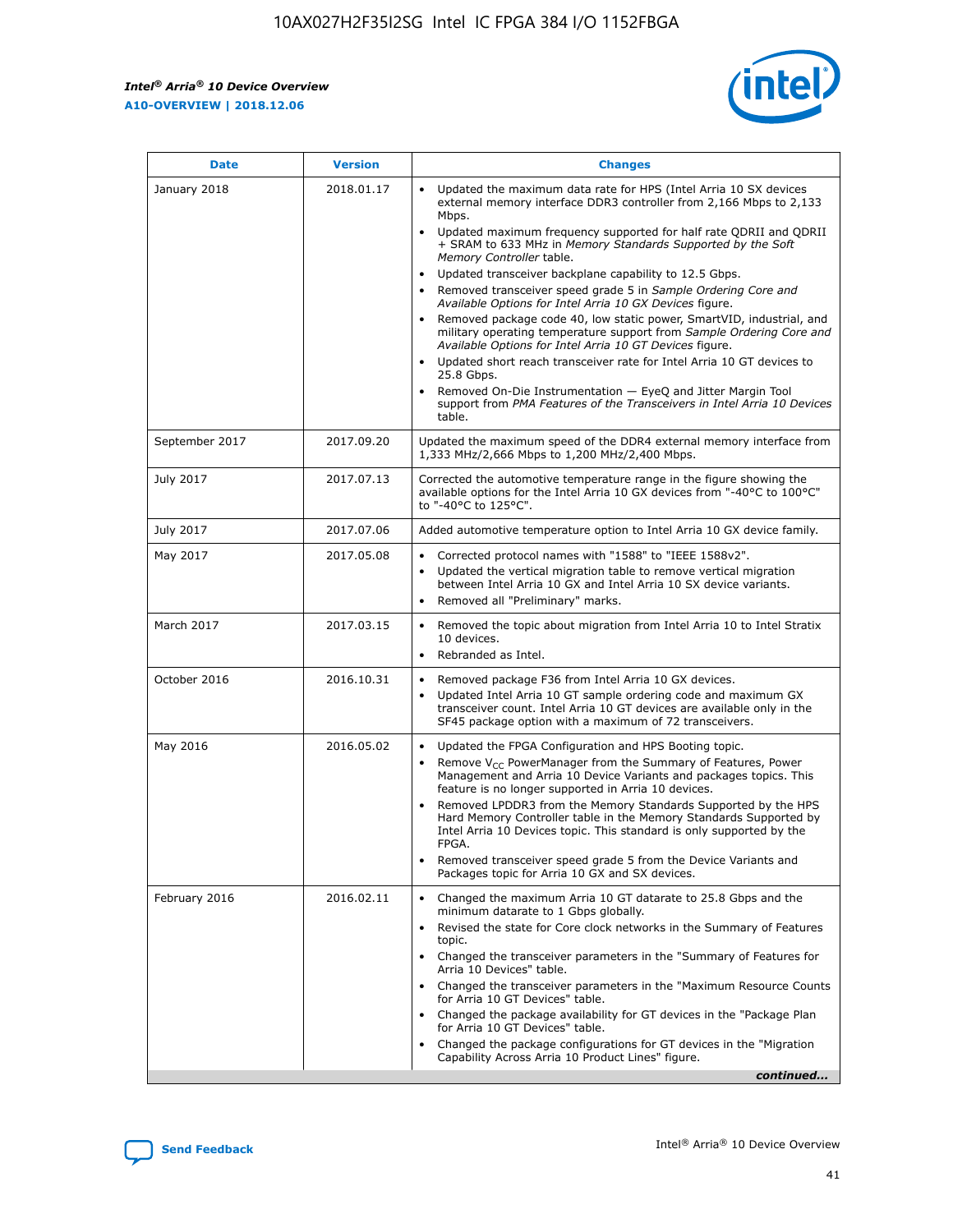

| <b>Date</b>   | <b>Version</b> | <b>Changes</b>                                                                                                                                                                   |
|---------------|----------------|----------------------------------------------------------------------------------------------------------------------------------------------------------------------------------|
|               |                | • Changed transceiver parameters in the "Low Power Serial Transceivers"<br>section.                                                                                              |
|               |                | • Changed the transceiver descriptions in the "Device Variants for the<br>Arria 10 Device Family" table.                                                                         |
|               |                | Changed the "Sample Ordering Code and Available Options for Arria 10<br>GT Devices" figure.                                                                                      |
|               |                | Changed the datarates for GT devices in the "PMA Features" section.                                                                                                              |
|               |                | Changed the datarates for GT devices in the "PCS Features" section.<br>$\bullet$                                                                                                 |
| December 2015 | 2015.12.14     | Updated the number of M20K memory blocks for Arria 10 GX 660 from<br>$\bullet$<br>2133 to 2131 and corrected the total RAM bit from 48,448 Kb to<br>48,408 Kb.                   |
|               |                | Corrected the number of DSP blocks for Arria 10 GX 660 from 1688 to<br>$\bullet$<br>1687 in the table listing floating-point arithmetic resources.                               |
| November 2015 | 2015.11.02     | Updated the maximum resources for Arria 10 GX 220, GX 320, GX 480,<br>$\bullet$<br>GX 660, SX 220, SX 320, SX 480, and SX 660.                                                   |
|               |                | Updated resource count for Arria 10 GX 320, GX 480, GX 660, SX 320,<br>$\bullet$<br>SX 480, a SX 660 devices in Number of Multipliers in Intel Arria 10<br><b>Devices</b> table. |
|               |                | Updated the available options for Arria 10 GX, GT, and SX.<br>$\bullet$                                                                                                          |
|               |                | Changed instances of Quartus II to Quartus Prime.<br>$\bullet$                                                                                                                   |
| June 2015     | 2015.06.15     | Corrected label for Intel Arria 10 GT product lines in the vertical migration<br>figure.                                                                                         |
| May 2015      | 2015.05.15     | Corrected the DDR3 half rate and quarter rate maximum frequencies in the<br>table that lists the memory standards supported by the Intel Arria 10 hard<br>memory controller.     |
| May 2015      | 2015.05.04     | • Added support for 13.5G JESD204b in the Summary of Features table.<br>• Added a link to Arria 10 GT Channel Usage in the Arria 10 GT Package<br>Plan topic.                    |
|               |                | • Added a note to the table, Maximum Resource Counts for Arria 10 GT<br>devices.                                                                                                 |
|               |                | Updated the power requirements of the transceivers in the Low Power<br>Serial Transceivers topic.                                                                                |
| January 2015  | 2015.01.23     | • Added floating point arithmetic features in the Summary of Features<br>table.                                                                                                  |
|               |                | • Updated the total embedded memory from 38.38 megabits (Mb) to<br>65.6 Mb.                                                                                                      |
|               |                | • Updated the table that lists the memory standards supported by Intel<br>Arria 10 devices.                                                                                      |
|               |                | Removed support for DDR3U, LPDDR3 SDRAM, RLDRAM 2, and DDR2.                                                                                                                     |
|               |                | Moved RLDRAM 3 support from hard memory controller to soft memory<br>controller. RLDRAM 3 support uses hard PHY with soft memory<br>controller.                                  |
|               |                | Added soft memory controller support for QDR IV.                                                                                                                                 |
|               |                | Updated the maximum resource count table to include the number of<br>hard memory controllers available in each device variant.                                                   |
|               |                | Updated the transceiver PCS data rate from 12.5 Gbps to 12 Gbps.<br>$\bullet$                                                                                                    |
|               |                | Updated the max clock rate of PS, FPP x8, FPP x16, and Configuration<br>via HPS from 125 MHz to 100 MHz.                                                                         |
|               |                | Added a feature for fractional synthesis PLLs: PLL cascading.                                                                                                                    |
|               |                | Updated the HPS programmable general-purpose I/Os from 54 to 62.                                                                                                                 |
|               |                | continued                                                                                                                                                                        |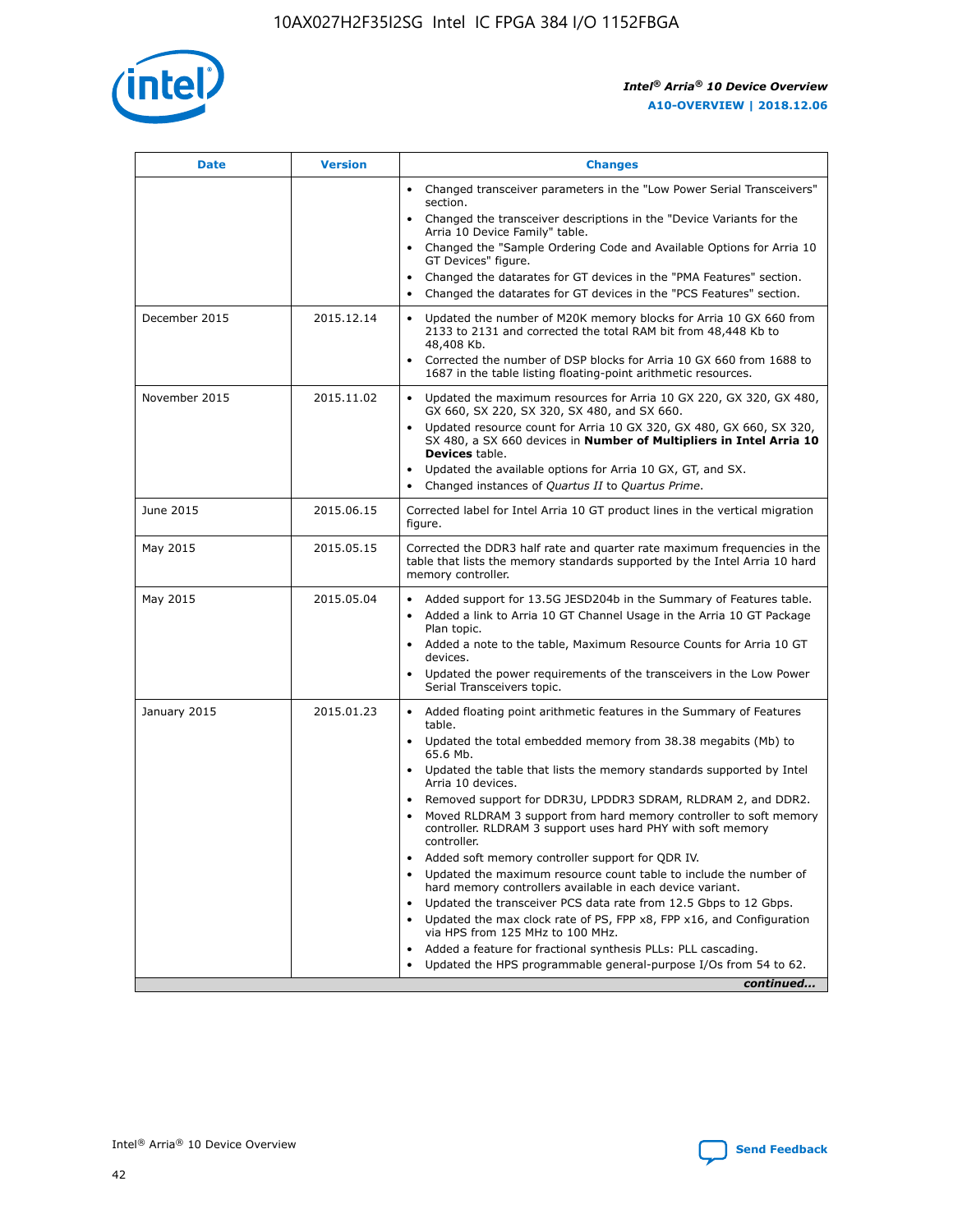r



| <b>Date</b>    | <b>Version</b> | <b>Changes</b>                                                                                                                                                                                                                                                                                                                                                                                                                                                                                                                         |
|----------------|----------------|----------------------------------------------------------------------------------------------------------------------------------------------------------------------------------------------------------------------------------------------------------------------------------------------------------------------------------------------------------------------------------------------------------------------------------------------------------------------------------------------------------------------------------------|
| September 2014 | 2014.09.30     | Corrected the 3 V I/O and LVDS I/O counts for F35 and F36 packages<br>of Arria 10 GX.<br>Corrected the 3 V I/O, LVDS I/O, and transceiver counts for the NF40<br>$\bullet$<br>package of the Arria GX 570 and 660.<br>Removed 3 V I/O, LVDS I/O, and transceiver counts for the NF40<br>package of the Arria GX 900 and 1150. The NF40 package is not<br>available for Arria 10 GX 900 and 1150.                                                                                                                                       |
| August 2014    | 2014.08.18     | Updated Memory (Kb) M20K maximum resources for Arria 10 GX 660<br>devices from 42,660 to 42,620.<br>Added GPIO columns consisting of LVDS I/O Bank and 3V I/O Bank in<br>$\bullet$<br>the Package Plan table.<br>Added how to use memory interface clock frequency higher than 533<br>$\bullet$<br>MHz in the I/O vertical migration.<br>Added information to clarify that RLDRAM3 support uses hard PHY with<br>$\bullet$<br>soft memory controller.<br>Added variable precision DSP blocks support for floating-point<br>arithmetic. |
| June 2014      | 2014.06.19     | Updated number of dedicated I/Os in the HPS block to 17.                                                                                                                                                                                                                                                                                                                                                                                                                                                                               |
| February 2014  | 2014.02.21     | Updated transceiver speed grade options for GT devices in Figure 2.                                                                                                                                                                                                                                                                                                                                                                                                                                                                    |
| February 2014  | 2014.02.06     | Updated data rate for Arria 10 GT devices from 28.1 Gbps to 28.3 Gbps.                                                                                                                                                                                                                                                                                                                                                                                                                                                                 |
| December 2013  | 2013.12.10     | Updated the HPS memory standards support from LPDDR2 to LPDDR3.<br>Updated HPS block diagram to include dedicated HPS I/O and FPGA<br>$\bullet$<br>Configuration blocks as well as repositioned SD/SDIO/MMC, DMA, SPI<br>and NAND Flash with ECC blocks.                                                                                                                                                                                                                                                                               |
| December 2013  | 2013.12.02     | Initial release.                                                                                                                                                                                                                                                                                                                                                                                                                                                                                                                       |